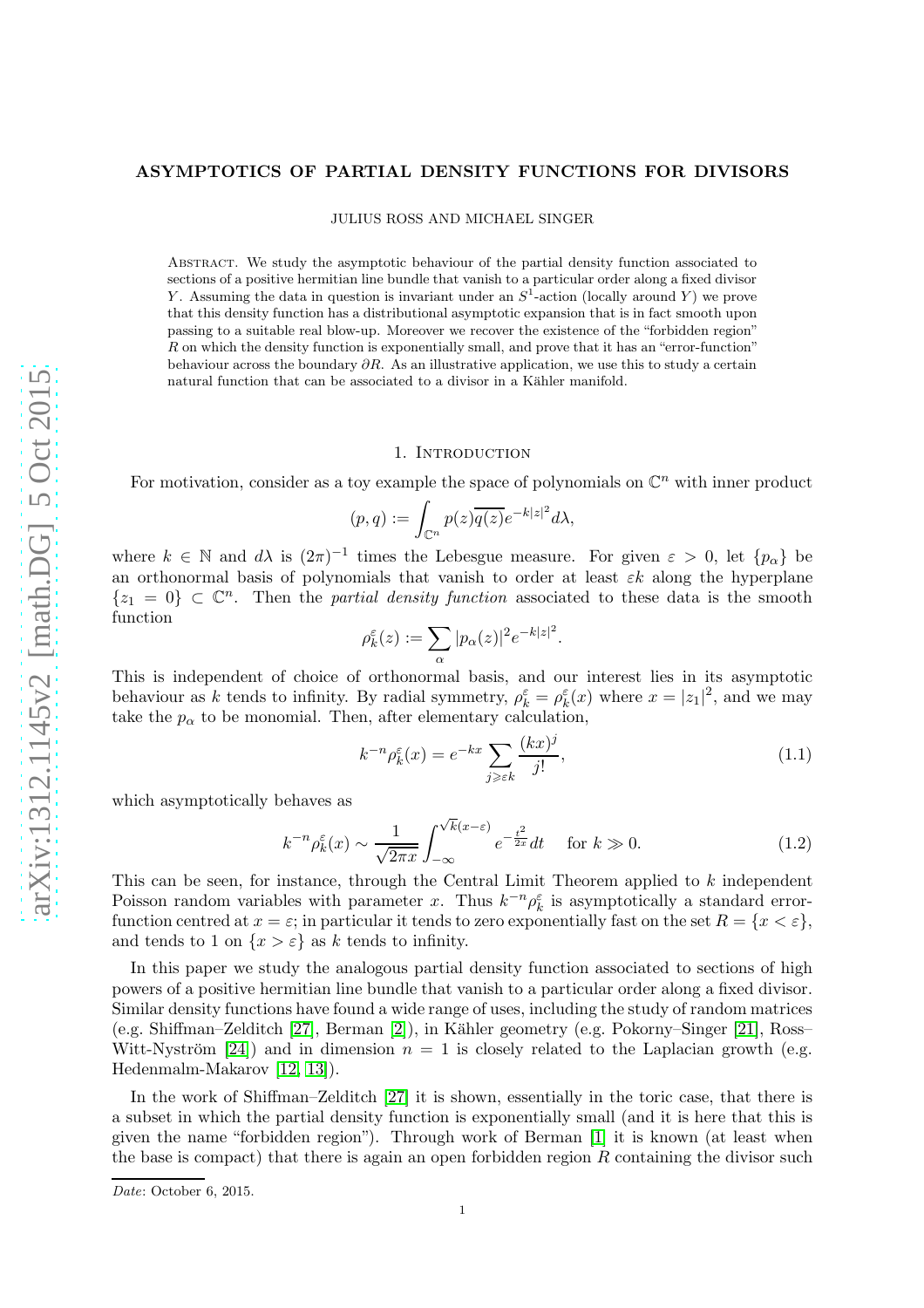that asymptotically the partial density function is exponentially small on compact subsets of R and is equal to the usual density function on compact subsets of the complement of  $\overline{R}$ . This has been studied again in detail in the toric case [\[21\]](#page-34-1) but other than this rather little is known about the behaviour of the partial density function near the boundary of R.

Our results below give an essentially complete description of the partial density function when all the data in question are invariant under a local holomorphic  $S^1$ -action and  $\varepsilon$  is sufficiently small. Roughly speaking it states that there is a natural way in which the partial density function has a globally defined asymptotic expansion in powers of  $k^{1/2}$  whose terms depend on the curvature of the hermitian metric, all of which are (in principle) computable. Moreover, by working out the leading term we recover the existence of this forbidden region and show that the partial density function has the same error-function behaviour across its boundary as it does in the model case [\(1.2\)](#page-0-0).

Before stating precise theorems we return once more to the toy example above. A convenient way to express the existence of an asymptotic expansion is through the semi-classical variable  $\hbar = k^{-1/2}$ . Then to say that a function of the form  $k^{-n} \rho_k^{\varepsilon}(x)$  for  $x \in \mathbb{R}_{>0}$  admits a smooth asymptotic expansion in powers of  $k^{1/2}$  is to say that the function

$$
\hat{\rho}(\hbar, x) := k^{-n} \rho_k^{\varepsilon}(x)
$$
 for  $\hbar = \frac{1}{\sqrt{k}}$  and  $k \in \mathbb{N}$ 

extends to a smooth function on  $\mathbb{R}_{\geq 0} \times \mathbb{R}_{>0}$ , i.e. it extends to a smooth function right up to the boundary on which  $\hbar = 0$ . Now if  $\rho_k^{\varepsilon}$  is the partial density function in [\(1.1\)](#page-0-1) then  $\hat{\rho}$  cannot extend smoothly to the entire boundary  $\{\hbar = 0\}$ . For as we have seen, its leading order term in  $\hbar$  is

$$
\frac{1}{\sqrt{2\pi x}} \int_{-\infty}^{\frac{x-\varepsilon}{h}} e^{-\frac{t^2}{2x}} dt
$$

which does not extend smoothly over the point  $(x, \hbar) = (\varepsilon, 0)$  due to the presence of the term  $\xi := \frac{x-\varepsilon}{\hbar}$ . However, we can formally circumvent this by considering  $\hat{\rho}$  instead as a function of  $\xi$  and  $\hbar$ , at which point its smoothness is immediate. This is made precise by an approach advocated by Melrose: we consider instead the lift of  $\hat{\rho}$  to the real blow-up of  $\mathbb{R}_{\geq 0} \times \mathbb{R}_{>0}$  at the point  $(0, \varepsilon)$  which does extend to a smooth function across the boundary.

With this in mind we state our main results. Let  $X$  be a compact complex manifold and  $L$  be a holomorphic line bundle with a positive smooth hermitian metric  $h$ . These induce an  $L^2$ -inner product on the space of sections  $H^0(L^k)$  and if Y is a smooth divisor in X then for  $\varepsilon \geq 0$  the partial density function is defined to be

$$
\rho_k^\varepsilon = \sum_\alpha |s_{\alpha,k}|^2_{h^k}
$$

where  $\{s_{\alpha,k}\}\)$  is an  $L^2$ -orthonormal basis for the space of holomorphic sections of  $L^k$  that vanish to order at least  $\varepsilon k$  along Y. When  $\varepsilon = 0$  we denote this simply by  $\rho_k$  which is the usual density function (often called the Bergman function). We suppose that there is a neighbourhood  $U$  of Y that admits a holomorphic  $S^1$ -action on X which is standard in local coordinates around Y. That is,

$$
e^{i\theta} \cdot (z, w) = (e^{i\theta} z, w) \text{ for } e^{i\theta} \in S^1
$$
 (1.3)

where Y is locally defined by  $z = 0$ . We also assume that the restrictions of all the initial data to U (i.e. the line bundle and metric) are invariant under this action. Denote by  $\mu: X \to \mathbb{R}$ the Hamiltonian of the action, normalized so that  $\mu^{-1}(0) = Y$ , and let v be the vector field generating the  $S^1$ -action.

<span id="page-1-0"></span>**Theorem 1.1.** Given the above data, for sufficiently small  $\varepsilon$ , we have

$$
\rho_k^{\varepsilon} \sim \begin{cases} O(k^{-\infty}) & \text{on } \mu^{-1}[0,\varepsilon), \\ \rho_k + O(k^{-\infty}) & \text{on } X \setminus \mu^{-1}[0,\varepsilon]. \end{cases}
$$
 (1.4)

By this statement we mean that equality holds on any given compact subset of  $\mu^{-1}[0,\varepsilon)$ (respectively  $X \setminus \mu^{-1}[0,\varepsilon]$ ). Thus  $\mu^{-1}[0,\varepsilon)$  is precisely the forbidden region described above.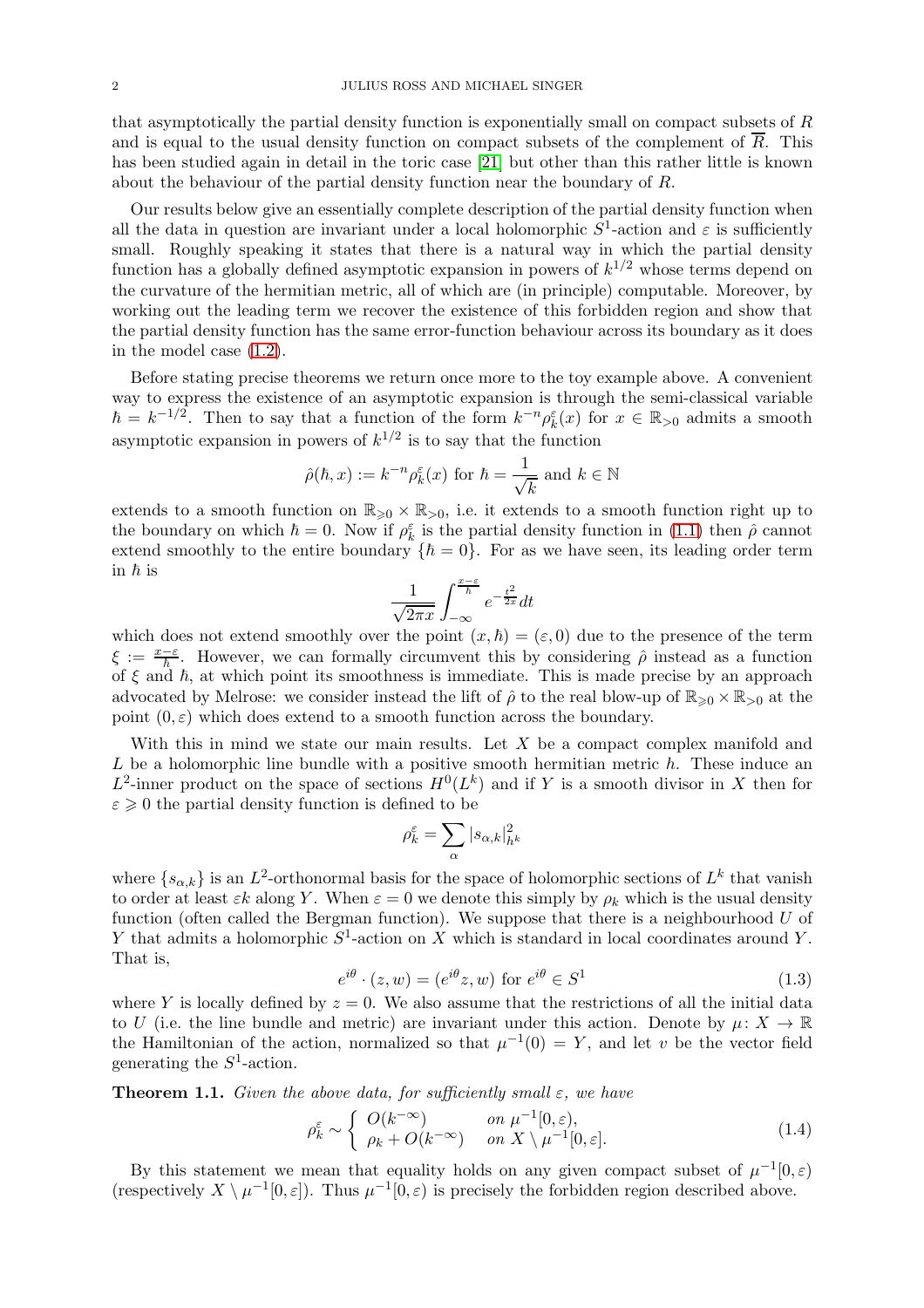<span id="page-2-0"></span>**Theorem 1.2.** Let  $\rho_k^{\varepsilon}$  be the partial density function and set

$$
\hat{\rho}(\hbar, x) = k^{-n} \rho_k^{\varepsilon} \text{ for } \hbar = k^{-1/2}.
$$

Then  $\hat{\rho}$  has a distributional asymptotic expansion on X. In fact this distribution is the pushforward by the blow-down map  $\beta$  of a smooth function on the real blow-up of  $X \times [0,\infty)$  along  $\mu^{-1}(\varepsilon) \times \{0\}$ . Its leading order term is given by

$$
\hat{\rho}(z,\hbar) = \frac{1}{\sqrt{2\pi |v(z)|^2}} \int_{-\infty}^{\frac{\mu(z)-\varepsilon}{\hbar}} e^{-\frac{t^2}{2|v(z)|^2}} dt + O(\hbar)
$$
\n(1.5)

for  $(z, \hbar)$  such that

$$
\frac{\mu(z)-\varepsilon}{\hbar}
$$

is bounded.

We refer the reader [A](#page-26-0)ppendix A for a summary of this real-blowup that is denoted  $[X \times$  $[0, \infty); \mu^{-1}(\varepsilon) \times \{0\}$ . Roughly speaking it is obtained by replacing the submanifold  $\mu^{-1}(\varepsilon)$  with a "half-cylinder" as in the following picture, and allows the use of well-defined "polar coordinates" centered at points in  $\mu^{-1}(\varepsilon)$ .



So using again the substitution  $\hbar = 1/\sqrt{k}$  we can interpret this as the statement that  $\rho_{1/\hbar^2}^{\varepsilon}$  is a smooth function on the half-space  $X \times [0,\infty)$  (or really the restriction of such a smooth function for values of  $\hbar$  with  $\hbar^{-2}$  a positive integer). In fact, there is almost certainly an interpretation of density functions for all real powers of L using Melrose's ideas [\[18\]](#page-34-5), which would give a natural interpretation of the (partial) density function for all values of the semi-classical parameter  $\hbar$ .

The idea of the proof is as follows. Consider first the case that  $X$  is one dimensional. Then looking locally we are essentially interested in the case  $X$  is the unit disc with coordinate  $z$  and Y is the origin. Since all the data are  $S^1$ -invariant, the set of monomials  $z^{\varepsilon k}$ ,  $z^{\varepsilon k+1}$ ,  $\cdots$  give an orthogonal set of local sections that vanish to the right order along  $Y$ . Thus the partial density function can be calculated by summing the pointwise norm of these functions, once they have been normalised to have unit  $L^2$ -length. Using the moment-variable (given by a Legendre transform of the potential defining the metric) this can be done with a combination of standard techniques, namely Laplace's method to calculate the integrals defining the length of these functions, and then a combination of Laplace's method and the Euler-Maclaurin formula to expand the resulting sum in powers of  $k$ . This gives a local formula for a quantity that ought to be the partial density function, and one argues that this is in fact the case up to insignificant terms.

Our real interest is the case of higher dimension. Here we argue similarly, replacing the powers of  $z$  with powers of a choice of defining section for  $Y$ . We then use a parameterized version of the Legendre transform to deal with the directions normal to  $Y$ . In fact, we interpret this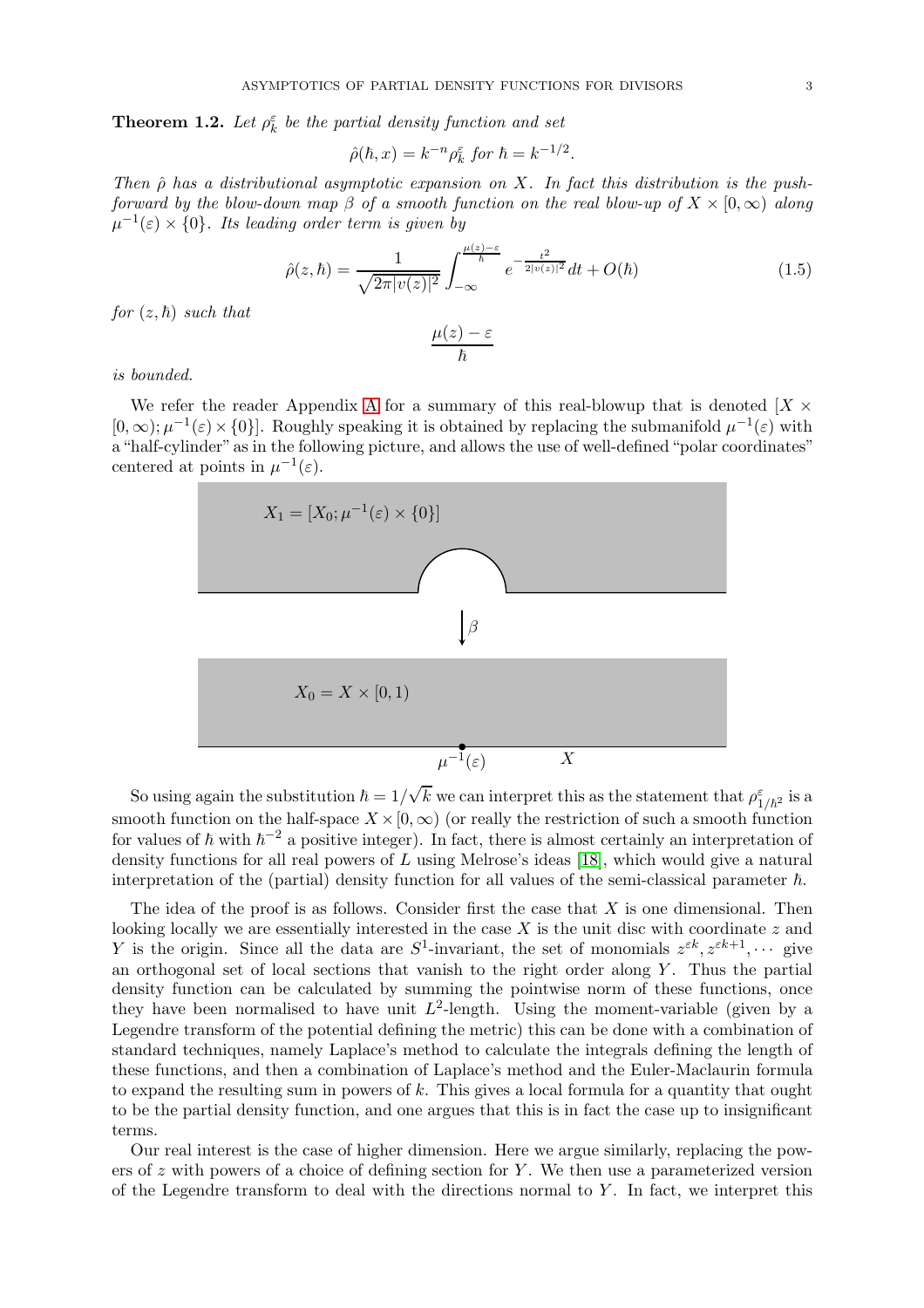Legendre transform as giving a family of hermitian metrics on certain line bundles on Y which, along with a family of volume forms that we construct, gives a family of density functions on Y (that play the role of the normalising of the sections  $z^j$  to have unit length). Together these can be summed to give a quantity that ought to be the partial density function, and again one proves this is the case up to insignificant terms. Then, using essentially the same techniques as in the one-dimensional case, we prove that it has the desired asymptotic expansion in powers of k. We refer the reader to Section [5](#page-13-0) for a more detailed summary.

Acknowledgements: During this work JR was supported by an EPSRC Career Acceleration Fellowship (EP/J002062/1) and MS by the Leverhulme Trust. The authors wish to thank Bo Berndtsson, David Witt Nyström, Håkan Hedenmalm and Steve Zelditch for helpful conversations.

#### 2. Partial Bergman kernels

The density function of a hermitian line bundle is the restriction to the diagonal of the Bergman kernel, which is the reproducing kernel for the  $L^2$ -projection to the space of holomorphic sections. Here we shall discuss the simple extension of this concept in which we impose a certain vanishing of the sections along a fixed submanifold.

2.1. Definition of Partial Bergman Kernels. We start by recalling some standard notation and terminology. Let  $L$  be a holomorphic line bundle on a complex manifold  $X$  of dimension n, and h be a hermitian metric on L. Given a local holomorphic trivialization  $\zeta$  of L we can write  $|\zeta(z)|_h^2 = e^{-2\varphi_{\zeta}(z)}$  for some smooth potential function  $\varphi_{\zeta}$ . By standard abuse of notation we let  $\varphi$  denote this potential (even though it is not globally defined) and we confuse  $\varphi$  with the metric  $h = e^{-\varphi}$ . Thus  $h^k = e^{-k\varphi}$  is the induced hermitian metric on  $L^k := L^{\otimes k}$  for  $k \in \mathbb{N}$ . In terms of transition functions, if  $\zeta_{\alpha} = \lambda_{\alpha\beta}\zeta_{\beta}$  then  $\varphi_{\zeta_{\beta}} = \varphi_{\zeta_{\alpha}} + \log |\lambda_{\alpha\beta}|$ . From this one can extend the notion of a potential to include the case of Q-line bundles.

If s is a section of  $L$  then by abuse of notation we let s also denote its local representative in given a trivialization: thus  $|s(z)|_{\varphi} = |s(z)|e^{-\varphi(z)}$ . The associated curvature form<sup>[1](#page-3-0)</sup>

$$
\omega_{\varphi} = dd^c \varphi = \frac{1}{2\pi} dJ d\varphi = \frac{i}{\pi} \partial \overline{\partial} \varphi \tag{2.1}
$$

is a well defined (1, 1)-form and the hermitian metric  $e^{-\varphi}$  is said to be (strictly) positive if  $\omega_{\varphi}$  is a (strictly) positive form, which occurs if and only if  $\varphi_{\zeta}$  is a (strictly) plurisubharmonic function for all local trivializations  $\zeta$ . When  $\varphi$  is strictly plurisubharmonic we let  $\omega_{\varphi}^{[n]} = \frac{1}{n}$  $\frac{1}{n!}\omega_{\varphi}^n$  be the associated volume form.

The abuse of notation  $h = e^{-\varphi}$  also leads us to use the terminology ' $\varphi$  is a (plurisubharmonic potential) for  $L'$  instead of h is a metric on  $L$  (with positive curvature).

The hermitian metric  $e^{-\varphi}$  gives a pairing  $(\cdot, \cdot)_{\varphi} : L_z \otimes L_z \to \mathbb{C}$  that is linear in the first variable and conjugate linear in the second. The induced  $L^2$ -inner product on two smooth sections s, t of  $L$  is given by

$$
\langle s,t\rangle_{\varphi}:=\int_X(s,t)_{\varphi}\omega_{\varphi}^{[n]}=\int_X s(z)\overline{t}(z)e^{-2\varphi(z)}\omega_{\varphi}^{[n]}
$$

and we shall write  $||s||_{\varphi}$  for the corresponding  $L^2$ -norm. We denote by  $L^2_{k\varphi} := L^2_{k\varphi}(X)$  the space of sections of  $L^k$  with finite  $L^2$ -norm, and let  $H_{k\varphi} := H_{k\varphi}(X) \subset L^2_{k\varphi}$  denote the subspace of holomorphic sections.

We write  $\overline{L}$  for the bundle L with the conjugate complex structure, so if s is a (local) holomorphic section of L then  $\bar{s}$  is a (local) holomorphic section of  $\bar{L}$ . If V, W are auxiliary holomorphic vector bundles on X then we let  $(\cdot, \cdot)_{\varphi}$  also denote the naturally induced pairing  $(L \otimes V) \otimes (L \otimes W) \to V \otimes \overline{W}$  and extend our other notations accordingly.

<span id="page-3-0"></span><sup>&</sup>lt;sup>1</sup>Note the factor of  $2\pi$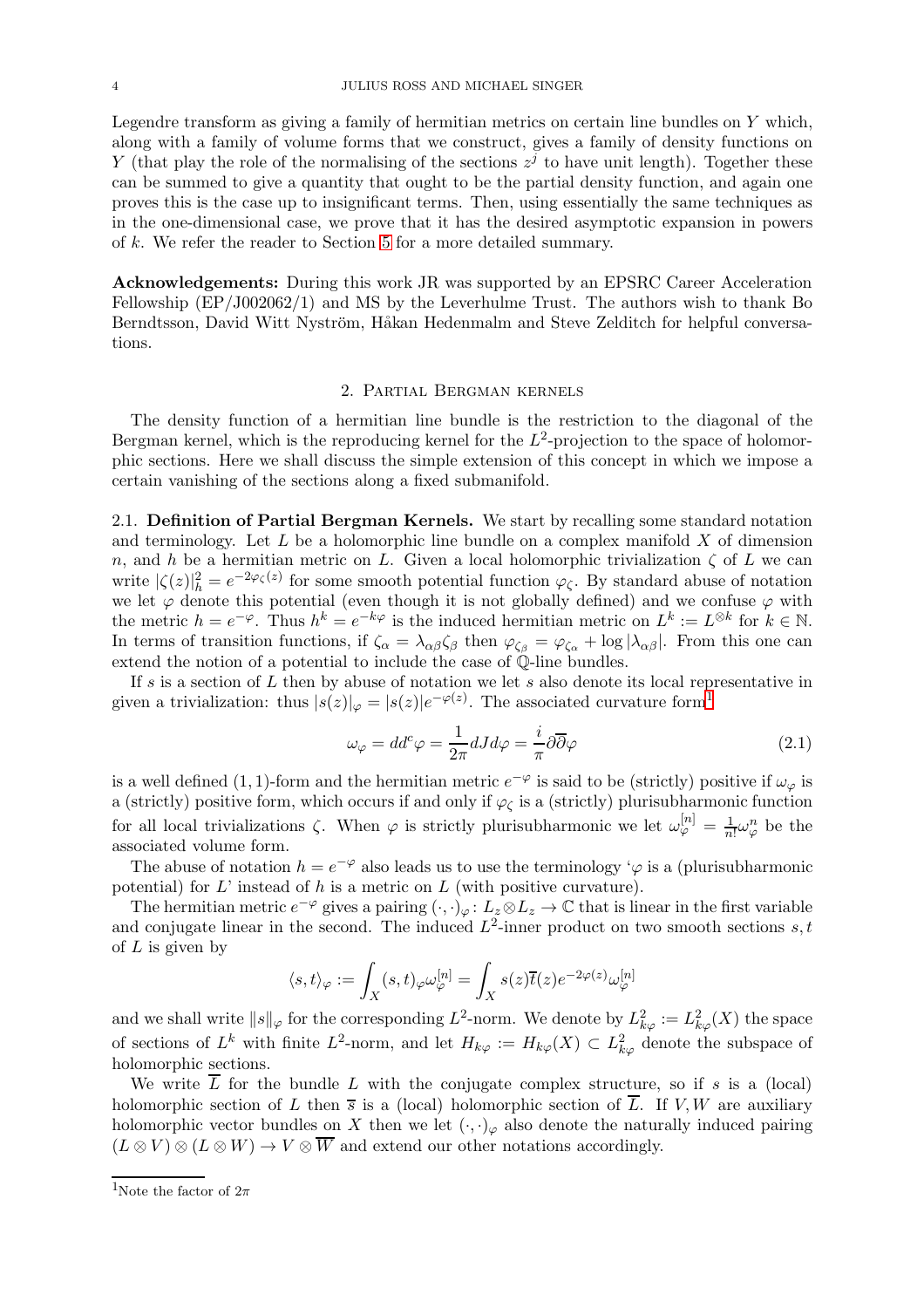Assume now that  $\varphi$  is a smooth strictly plurisubharmonic potential on L. Since we will be interested in sections of  $L^k$  asymptotically as k tends to infinity we make this part of our definition of the partial Bergman kernel as follows. Let  $Y \subset X$  be a compact complex submanifold and  $\varepsilon \in \mathbb{Q}_{\geqslant 0}$ .

**Definition 2.1.** Denote by  $H_{k\varphi}^{\varepsilon k}$  the subspace of holomorphic sections of  $L^k$  vanishing to order at least  $\varepsilon k$  along Y.

**Definition 2.2.** The partial Bergman kernel (PBK) for  $(\varepsilon, Y)$  is a sequence of sections  $K_{k}^{\varepsilon}$  of  $\overline{L}^k \boxtimes L^k$  on  $X \times X$  for  $k, \varepsilon k \in \mathbb{N}$  such that

- (1) For each fixed z, the section  $z' \mapsto K_{k,z}^{\varepsilon}(z') := K_k^{\varepsilon}(z, z')$  is in  $\overline{L}_z^k \boxtimes H_{k\varphi}^{\varepsilon k}$  and
- (2) We have

$$
s(z) = \langle s, K_{k,z}^{\varepsilon} \rangle_{k\varphi} = \int_X s(z') \overline{K}_k^{\varepsilon} (z, z') e^{-2k\varphi(z')} \omega_{\varphi, z'}^{[n]}, \text{ for all } z \in X \text{ and } s \in H_{k\varphi}^{\varepsilon k} \tag{2.2}
$$

where the notation  $\omega_{\varphi,z'}^{[n]}$  indicates the integral is being taken with respect to the variable  $z'$ .

**Definition 2.3.** The partial density function (PDF)  $\rho_k^{\varepsilon}$  is the norm of the restriction of the PBK to the diagonal, i.e.

$$
\rho_k^{\varepsilon}(z) := |K_k^{\varepsilon}(z, z)|_{k\varphi} = K_k^{\varepsilon}(z, z)e^{-2k\varphi(z)}
$$
\n(2.3)

which is a smooth real valued function on X.

Of course if  $\varepsilon = 0$  then this definition recovers what is commonly referred to as the Bergman kernel and density function for  $L^k$  and we write these simply as  $K_k$  and  $\rho_k$ . We remark that all of these definitions can equally be made with  $\omega_{\varphi}^{[n]}$  replaced by a given smooth volume form  $dV$ on X.

<span id="page-4-2"></span>2.2. Existence and Basic Properties. The existence of the PBK follows from standard functional analysis considerations. Suppose that  $X$  is either a compact Kähler manifold, or else a bounded domain, with smooth boundary, in a Kähler manifold.

As is well known,  $H_{k\varphi}^{\varepsilon k}$  is a closed subspace of  $L^2_{k\varphi}$ , so in particular it is a Hilbert space. Moreover, if  $z \in X$ , the evaluation map  $s \mapsto s(z)$  is a bounded linear functional  $H_{k\varphi}^{\varepsilon k} \longrightarrow L_z^k$ . So, by the Riesz representation theorem, there is an element

$$
K_{k,z}^{\varepsilon} \in \overline{L}_z^k \otimes H_{k\varphi}^{\varepsilon k} \text{ with } f(z) = \langle f, K_{k,z}^{\varepsilon} \rangle_{k\varphi} \text{ for all } f \in H_{k\varphi}^{\varepsilon k}. \tag{2.4}
$$

Clearly  $\langle u, K_{k,z}^{\varepsilon} \rangle_{k\varphi} = 0$  if  $u \in L^2_{k\varphi}$  is orthogonal to  $H_{k\varphi}^{\varepsilon k}$ , so the kernel

<span id="page-4-0"></span>
$$
K_k^{\varepsilon}(z, z') := K_{k, z}^{\varepsilon}(z') \tag{2.5}
$$

is the Schwartz kernel of the orthogonal projection  $\mathscr{K}_{k}^{\varepsilon}: L_{k\varphi}^{2} \to H_{k\varphi}^{\varepsilon k}$  in the sense that

<span id="page-4-1"></span>
$$
(\mathscr{K}_k^{\varepsilon}u)(z) = \langle u, K_{k,z}^{\varepsilon} \rangle_{k\varphi} = \int_X u(z') \overline{K_k^{\varepsilon}(z, z')} e^{-2k\varphi(z')} \omega_{z'}^{[n]} \text{ for } u \in L_{k\varphi}^2.
$$
 (2.6)

In particular this gives uniqueness of  $K_k^{\varepsilon}$ . Because  $\mathscr{K}_k^{\varepsilon}$  is orthogonal, it is self-adjoint, and so [\(2.5\)](#page-4-0) is hermitian, i.e.

$$
\overline{K_{k,z'}^{\varepsilon}(z)} = K_{k,z}^{\varepsilon}(z'). \tag{2.7}
$$

Thus we can also write [\(2.6\)](#page-4-1) as

$$
\mathcal{K}_k^{\varepsilon} u(z) = \int_X u(z') K_k^{\varepsilon}(z', z) e^{-2k\varphi(z')} \omega_{z'}^{[n]}.
$$
\n(2.8)

In particular

$$
\overline{\partial}_{z'} K_{k,z}^{\varepsilon}(z') = 0 \text{ and } \overline{\partial}_{z} \overline{K_{k,z}^{\varepsilon}(z')} = 0,
$$
\n(2.9)

so  $K_k^{\varepsilon}$  is holomorphic as a section of  $\overline{L}^k \boxtimes L^k$ .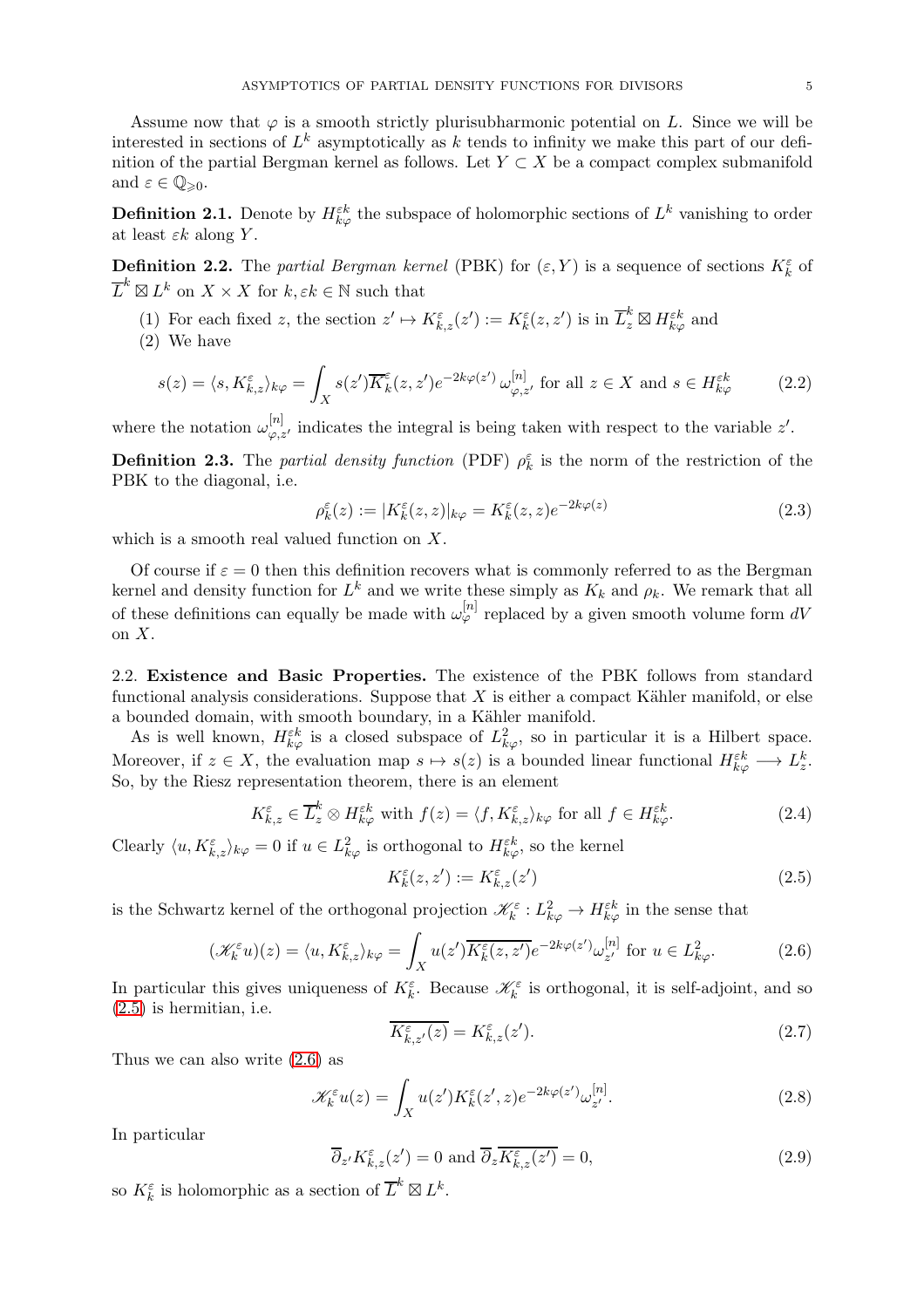**Remark 2.4.** If X is a compact Kähler manifold the spaces  $H_{k\varphi}^{\varepsilon k}$  are finite-dimensional and the definition above agrees with that in the introduction. For if  $s_{\alpha,k}$  is an  $L^2$ -orthonormal basis for  $H_{k\varphi}^{\varepsilon k}=H^0(L^k\otimes \mathscr{I}_Y^{\varepsilon k})$  then one easily checks that

$$
K_k^{\varepsilon}(z, z') = \sum_{\alpha} \overline{s_{\alpha,k}(z)} \boxtimes s_{\alpha,k}(z')
$$
\n(2.10)

has the characteristic properties of the PBK, so

$$
\rho_k^{\varepsilon} = \sum_{\alpha} |s_{\alpha,k}|_{k\varphi}^2.
$$
\n(2.11)

**Remark 2.5.** When  $\varepsilon = 0$  the difference  $v := u - \mathscr{K}_k[u]$  is the  $L^2_{k\varphi}$ -minimal solution of the equation  $\overline{\partial}v = \overline{\partial}u$ . This follows directly from the orthogonality of the projection.

2.3. Bounds for Bergman Kernels. For convenience we recall here some basic estimates related to Bergman kernels. The fundamental ' $L^2$  implies  $L^{\infty}$  bound' for holomorphic functions (Proposition [2.6](#page-5-0) below) allows us to estimate the norm of the evaluation map and hence by the discussion in §[2.2,](#page-4-2) the norms of the PBK and PDF themselves. These estimates will be refined using extremal envelopes in the next section.

On a Kähler manifold X we denote by  $B_z(\delta)$  the geodesic ball of radius  $\delta$  centred at z (taken with respect to the given Kähler metric). As usual  $L$  will be a holomorphic line bundle on  $X$ with smooth strictly plurisubharmonic potential  $\varphi$ .

<span id="page-5-0"></span>**Proposition 2.6.** Let X be a complex manifold and  $W \subset X$  be relatively compact. Then there is a constant  $C_W$  such that for all k sufficiently large

$$
|f(z)|_{k\varphi} \leq C_W k^{n/2} \int_{B_z(k^{-1/2})} |f|^2_{k\varphi} \omega^{[n]} \leq C_W k^{n/2} \|f\|_{k\varphi}
$$
 (2.12)

for all for all  $f \in H_{k\varphi}$  and all  $z \in W$ .

*Proof.* For  $z \in W$  we may choose local coordinates on a chart so that  $z = 0$ , and by a change of gauge that  $\varphi(z) = O(|z|^2)$ . In this chart the geodesic metric  $\rho(\cdot, \cdot)$  is equivalent to the Euclidean metric, so there is a constant  $c > 0$  such that  $c|z - z'| \leq \rho(z, z') \leq c^{-1}|z - z'|$  for points  $z, z'$  in this chart.

Let  $\chi(t): \mathbb{R} \to [0, 1]$  be a smooth non-negative cut-off function equal to 1 for  $t \leq 1/2$  and equal to 0 for  $t \geq 1$  and set

$$
\chi_k(t) = \chi(c^{-1}k^{1/2}t)
$$

We recall the *Bochner–Martinelli–Koppelman formula* [\[22,](#page-34-6) Ch. IV]

<span id="page-5-1"></span>
$$
u(z) = -\int_{\mathbb{C}^n} \overline{\partial} u(w) \wedge B(w, z), \ \ u \in C_0^{\infty}(\mathbb{C}^n)
$$
 (2.13)

where the Bochner–Martinelli kernel is given by the formula

$$
B(z, w) := c_n \frac{1}{|w - z|^{2n}} \eta(w, z)
$$
\n(2.14)

where  $c_n$  is a universal constant and

$$
\eta(w, z) = \iota_{(\bar{w} - \bar{z})\overline{\partial}_w} d\bar{w}_1 \wedge \cdots d\bar{w}_n \wedge dw_1 \wedge \cdots dw_n.
$$
\n(2.15)

We apply this with  $u = \chi_k(|z|)f(z)$ . Then  $\overline{\partial} u = f\overline{\partial} \chi_k$  is supported in a spherical shell of radius  $O(k^{-1/2})$  and  $\overline{\partial}\chi_k = O(k^{1/2})$ . So

<span id="page-5-2"></span>
$$
\left|\overline{\partial}(\chi_k)B(w,0)\right| = O(k^n). \tag{2.16}
$$

Hence [\(2.13\)](#page-5-1) gives

$$
f(0) = -\int_{|w| \le ck^{-1/2}} f(w)\overline{\partial}\chi_k B(0, z) \tag{2.17}
$$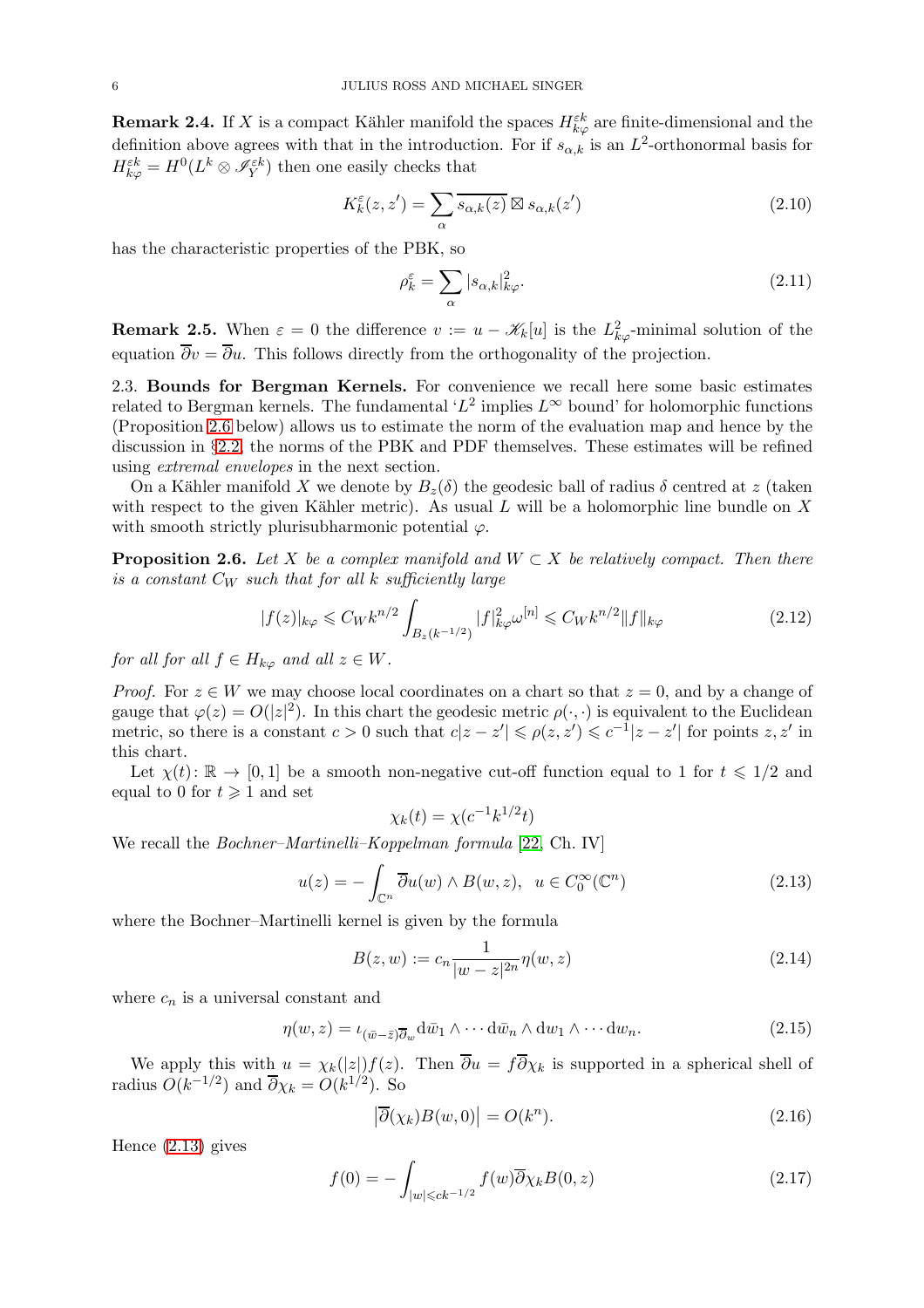where k is to be taken large enough so the support of  $\chi_k$  lies in this chart. We are assuming  $\varphi(0) = 0$ , so  $|f(0)|^2 = |f(0)|^2_{k\varphi}$ . Thus using the Cauchy-Schwarz inequality,

$$
|f(0)|_{k\varphi}^2 \leqslant C \int_{|w| \leqslant ck^{-1/2}} |f(w)|_{k\varphi}^2 \omega^{[n]} \int e^{k\varphi} \left| \overline{\partial} \chi_\delta B(w, 0) \right|^2, \tag{2.18}
$$

as  $\omega^{[n]}$  is smooth so is equivalent to the euclidean volume form. Now in the first integral we may replace the Euclidean ball  $\{|w| < ck^{-1/2}\}\$  by the geodesic ball  $B_0(k^{-1/2})$  and only improve the inequality. On the other hand,  $k\varphi = O(k|z|^2)$  on this chart so  $e^{k\varphi}$  is uniformly bounded, and the set in which  $\chi_k$  is supported has volume  $O(k^{-n})$ . Thus [\(2.16\)](#page-5-2) implies the second integral is of order  $O(k^n)$ . This proves the result for a single point, and the uniform estimate follows an obvious covering argument.

Recall that  $K_{k,z}^{\varepsilon} \in \overline{L}_z^k \otimes H_{k\varphi}^{\varepsilon k}$  so with our convention of using the same notation for a section of a line bundle and its representation in a local frame we have

$$
||K_{k,z}^{\varepsilon}||_{k\varphi}^2 = \int_X |K_{k,z}^{\varepsilon}(w)|^2 e^{-2k(\varphi(w)+\varphi(z))} \omega_w^{[n]}.
$$

<span id="page-6-3"></span>**Corollary 2.7.** Suppose X is compact. Then there is a constant  $C$  such that

<span id="page-6-4"></span>
$$
||K_{k,z}^{\varepsilon}||_{k\varphi} \leqslant Ck^{n/2} \tag{2.19}
$$

.

for all  $z \in X$  and all  $\varepsilon \geqslant 0$ .

*Proof.* Essentially by definition,  $||K_{k,z}^{\varepsilon}||_{k\varphi}$  is equal to the operator norm of the evaluation map  $H_{k\varphi}^{\varepsilon k} \to L_z^k$  given by  $s \mapsto s(z)$ . But the previous theorem says precisely that this operator norm is bounded by  $Ck^{n/2}$ . .

<span id="page-6-1"></span>**Corollary 2.8.** Suppose  $X$  is compact. Then there is a constant  $C$  such that

<span id="page-6-5"></span>
$$
|K_k^{\varepsilon}(z, z')|_{k\varphi} \leqslant Ck^n \text{ for all } z', z \in X. \tag{2.20}
$$

*Proof.* Apply the above to the function  $y \mapsto K_{k,z}(y)$  itself to deduce that  $|K_{k,z}(y)|_{k\varphi}$  is bounded by  $O(k^{n/2}) || K_{\varphi}^{\varepsilon} ||_{k\varphi} = O(k^n)$ . by  $O(k^{n/2}) \| K_{k,z}^{\varepsilon} \|_{k\varphi} = O(k^n)$ ).  $\Box$ 

2.4. Decay away from the Diagonal. As further notation let  $\rho(z, z')$  denote the geodesic distance between points  $z, z' \in X$  taken with respect to the given Kähler metric. We wish to discuss the well known fact that the Bergman kernel decays exponentially fast away from the diagonal (see, for instance, [\[16,](#page-34-7) Proposition 9], [\[6,](#page-34-8) Prop 4.1], [\[8\]](#page-34-9), [\[19,](#page-34-10) Thm 0.1]).

<span id="page-6-0"></span>**Theorem 2.9** (Decay away from the diagonal). Suppose X is compact. Then  $K_k$  decays exponentially fast away from the diagonal, in the following sense: there are constants  $C, c > 0$  such that

$$
|K_k(x,y)|_{k\varphi} \leqslant Ck^n e^{-c\sqrt{k}\rho(x,y)} \text{ for all } x,y \in X.
$$

For convenience of the reader we give a proof of this fact, based on a variant of the "Donnelly-Fefferman trick" essentially due to Bo Berndtsson [\[4\]](#page-33-2) (and whom we thank for pointing us in this direction).

<span id="page-6-2"></span>**Theorem 2.10.** Let f be a  $\overline{\partial}$ -closed  $(0,1)$  form with values in L and v be the L<sup>2</sup>-minimal solution to the equation  $\overline{\partial}v = f$  and let  $x \in X$ . Then there are constants c, C (independent of  $f, k, x$ ) such that

$$
\int_X |v(z)|_{k\varphi}^2 e^{-2c\sqrt{k}\rho(z,x)} \omega_z^{[n]} \leq \frac{C}{k} \int_X |f(z)|_{k\varphi}^2 e^{-\frac{c}{2}\sqrt{k}\rho(z,x)} \omega_z^{[n]}
$$

In particular if  $f = \overline{\partial}g$  for some g then this holds for  $v = g - \mathscr{K}_k(g)$ .

We remark that the above statement may well be suboptimal but is sufficient for our purpose (the statement in [\[4,](#page-33-2) Theorem 2.1] replaces the terms 2c and the  $\frac{c}{2}$  in the left and right hand side respectively with the same constant c when X is a domain in  $\mathbb{C}^n$ ). The proof we give now is essentially the same as [\[4,](#page-33-2) Theorem 2.1], but replaces the Euclidean distance function on  $\mathbb{C}^n$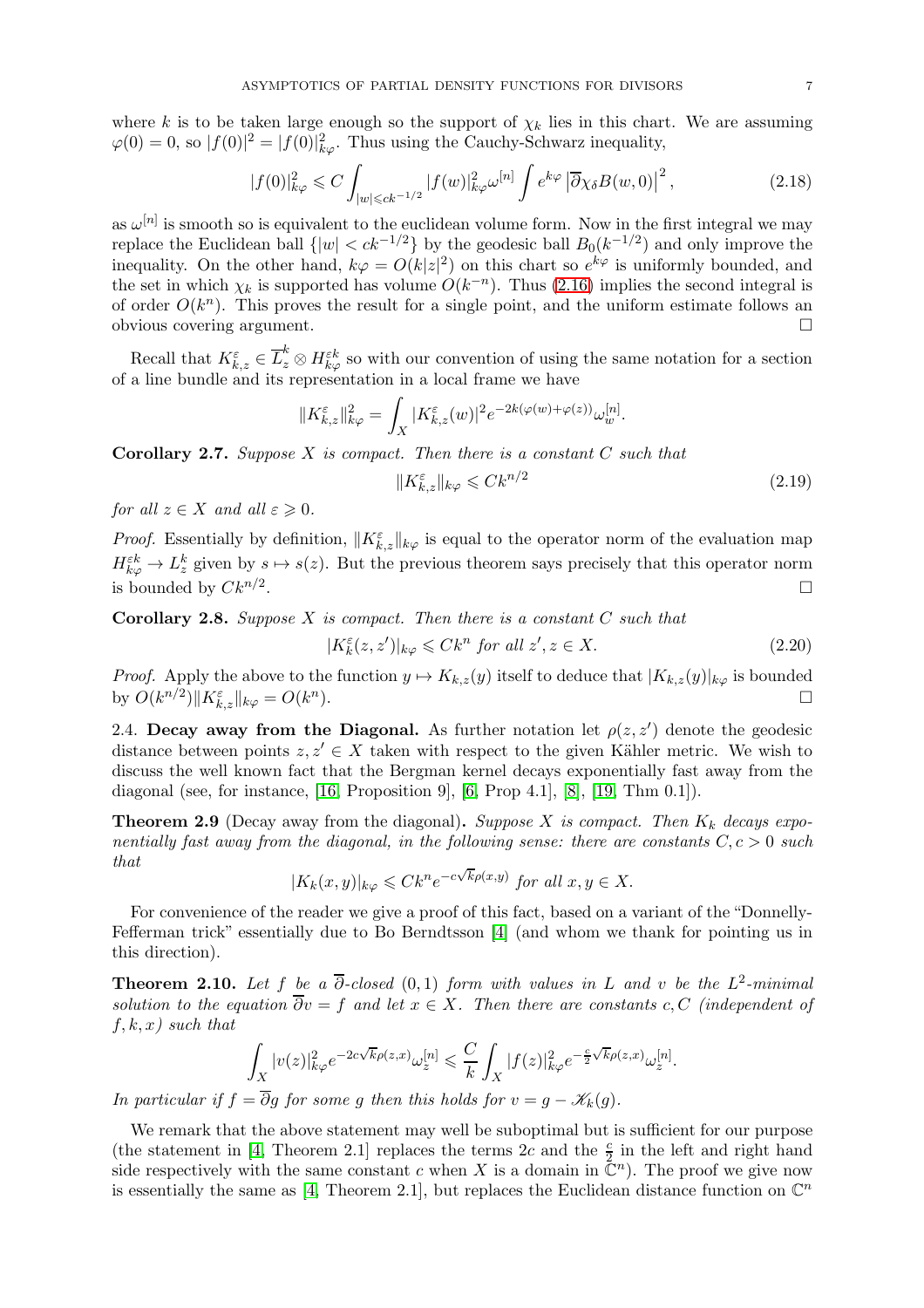with the geodesic distance function  $\rho(\cdot, x)$  on X, and requires some extra care to deal with the non-smoothness  $\rho(\cdot, x)$  near the cut-locus of x.

*Proof.* The squared distance function  $\rho^2 : X \times X \to \mathbb{R}$  is continuous and can fail to be smooth only on the cut-locus

$$
B := \{(z, z') \in X \times X : z \text{ and } z' \text{ are conjugate points}\}
$$

of X. In particular  $\rho^2$  is smooth in a fixed neighbourhood N of the diagonal. To deal with the non-smoothness at B, choose a non-negative function  $\tilde{\rho}$  which is equal to  $\rho$  in N, smooth on  $X \times X \setminus N$  and which satisfies

$$
\frac{1}{2}\rho(z,z') \leq \tilde{\rho}(z,z') \leq 2\rho(z,z') \text{ for all } (z,z') \in X \times X.
$$

Then  $\tilde{\rho}^2$  is smooth on  $X \times X$  and is equal to  $\rho^2$  in N.

Now fix f and  $x \in X$ , and simplify notation by writing  $\tilde{\rho}(z)$  for  $\tilde{\rho}(x, z)$ . Then for  $k \gg 0$ , in the region  $\tilde{\rho} \leqslant \frac{1}{\sqrt{2}}$  $\frac{\overline{k}}{k}$  we have  $\tilde{\rho}(z) = \rho(z, x)$ . It will be clear from the following argument that our constants will be uniform in  $x$  and  $f$  but we leave the reader to keep track of this.

Now for a small  $c > 0$  set

$$
\chi_k(z) := \begin{cases} c\left(\frac{k}{2}\tilde{\rho}(z)^2 + \frac{1}{2}\right) & \text{if } \tilde{\rho}(z) \leq \frac{1}{\sqrt{k}}\\ c\sqrt{k}\tilde{\rho}(z) & \text{otherwise.} \end{cases}
$$

One checks easily that

<span id="page-7-2"></span>
$$
\frac{c\sqrt{k}}{2}\rho(z,x) - c \le \chi_k(z) \le 2c\sqrt{k}\rho(z,x) + c \text{ for all } z \in X.
$$
 (2.21)

Furthermore on the region  $\tilde{\rho} \leqslant \frac{1}{\sqrt{2}}$  $\frac{1}{k}$  we have  $dd^c \chi_k = O(ck)$ , whereas on the complement to this region  $dd^c \chi_k = O(c\sqrt{k})$ . So we may pick  $c \ll 1$  small enough so that the potential

$$
\zeta_k:=k\varphi-\frac{1}{2}\chi_k
$$

has strictly positive curvature growing at rate  $O(k)$ , say

<span id="page-7-0"></span>
$$
dd^c \zeta_k \geqslant \frac{k}{2} dd^c \varphi. \tag{2.22}
$$

Now set

$$
v_k := v e^{-\chi_k}
$$

Since  $v$  is orthogonal to the the space holomorphic sections with respect to the  $L^2$ -inner product defined by  $e^{-k\varphi}$ , we see that  $v_k$  is orthogonal to this space with respect to the  $L^2$ -inner product defined by  $e^{-\zeta_k}$  (all of this is taken with respect to the volume form  $\omega_{\varphi}^{[n]}$  which is fixed). Hence  $v_k$  is the  $L^2$ -minimal solution to the equation

<span id="page-7-1"></span>
$$
\overline{\partial}v_k = f e^{-\chi_k} - v e^{-\chi_k}\overline{\partial}\chi_k
$$

with respect to the  $L^2$ -inner product induced by  $e^{-\zeta_k}$ . Thus by the Hörmander estimate

$$
\int_X |v|_{k\varphi}^2 e^{-\chi_k} \omega_{\varphi}^{[n]} = \int_X |v_k|^2 e^{-2k\varphi + \chi_k} \omega_{\varphi}^{[n]}
$$
\n
$$
= \int_X |v_k|_{\zeta_k}^2 \omega_{\varphi}^{[n]}
$$
\n
$$
\leq O(1/k) \int_X |\overline{\partial}v_k|_{\zeta_k}^2 \omega_{\varphi}^{[n]}
$$
\n
$$
= O(1/k) \int_X |\overline{\partial}v_k|_{k\varphi}^2 e^{\chi_k} \omega_{\varphi}^{[n]}.
$$
\n(2.23)

We remark that the  $O(1/k)$  term is bounded independent of c sufficiently small by [\(2.22\)](#page-7-0).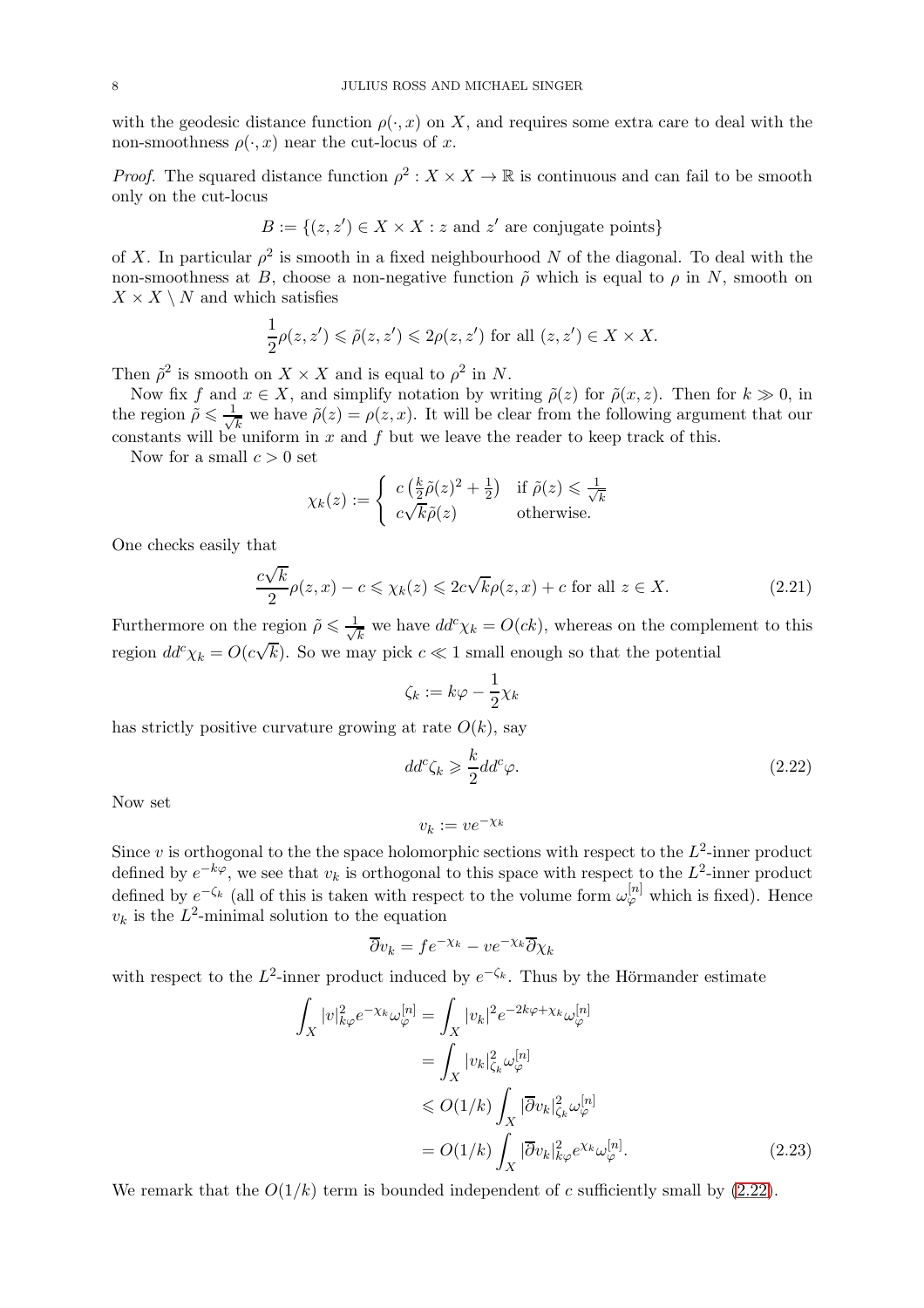Now the right hand side of [\(2.23\)](#page-7-1) is bounded by

<span id="page-8-0"></span>
$$
O(1/k)\int_{X} (|f|^2_{k\varphi}e^{-\chi_k} + |v|^2_{k\varphi}e^{-\chi_k}|\overline{\partial}\chi_k|^2)\omega_{\varphi}^{[n]} = \frac{A}{k}\int_{X} |f|^2_{k\varphi}e^{-\chi_k}\omega_{\varphi}^{[n]} + Ze^2\int_{X} |v|^2_{k\varphi}e^{-\chi_k}\omega_{\varphi}^{[n]} \tag{2.24}
$$

where A and Z are uniform constants. This follows because  $\overline{\partial}\chi_k = O(c\sqrt{k})$ . Inserting [\(2.24\)](#page-8-0) into [\(2.23\)](#page-7-1) we have

$$
\int_X |v|_{k\varphi}^2 e^{-\chi_k} \omega_{\varphi}^{[n]} \leq \frac{A}{k} \int_X |f|_{k\varphi}^2 e^{-\chi_k} \omega_{\varphi}^{[n]} + Zc^2 \int_X |v|_{k\varphi}^2 e^{-\chi_k} \omega_{\varphi}^{[n]}.
$$
\n(2.25)

Choosing c so small that  $Zc^2 < 1/2$ , say, we can move the second integral to the other side, giving

$$
\int_X |v|_{k\varphi}^2 e^{-\chi_k} \omega_{\varphi}^{[n]} \leq \frac{2A}{k} \int_X |f^2|_{k\varphi} e^{-\chi_k} \omega_{\varphi}^{[n]}.
$$

The statement of the theorem now follows from  $(2.21)$ .

*Proof of Theorem [2.9.](#page-6-0)* We know that  $w \mapsto K_{k,y}(w)$  is holomorphic for fixed y, so by the proof of Proposition [2.6,](#page-5-0)

<span id="page-8-1"></span>
$$
|K_{k,x}(y)|_{k\varphi}^2 \leq C k^n \int_{B_\delta(y)} |K_{k,x}(z)|_{k\varphi}^2 \omega_{\varphi,z}^{[n]} \tag{2.26}
$$

which is valid as long as  $\delta$  is of order greater than or equal to  $2/\sqrt{k}$ . Observe that if  $\rho(x, y) \leq \frac{1}{\sqrt{k}}$ then the bound we want follows from the bound  $|K_k^{\varepsilon Y}(x,y)|_{k\varphi} = O(k^n)$  from [\(2.8\)](#page-6-1). So we may assume that

<span id="page-8-2"></span>
$$
\rho(x,y) \geqslant \delta := \frac{2}{\sqrt{k}}.
$$

Fix a smooth non-negative cut-off function  $\chi$  that is identically 1 on  $B_{\delta/4}(y)$  supported in  $B_{\delta/2}(y)$  and such that  $|\overline{\partial}\chi| = O(\delta^{-1})$ . Observe that  $\rho(x, y) \geq \delta$  implies  $\chi(x) = 0$ . Then we can clearly replace [\(2.26\)](#page-8-1) by

$$
|K_{k,x}(y)|_{k\varphi}^2 = |K_{k,y}(x)|_{k\varphi}^2 \le O(k^n) \int |K_{k,x}(z)|_{k\varphi}^2 \chi(z) \omega_{\varphi,z}^{[n]} \tag{2.27}
$$

$$
= O(k^n)(\chi K_{k,x}, K_{k,x})_{k\varphi} = O(k^n)\mathscr{K}_k[\chi K_{k,x}](x),\tag{2.28}
$$

where, we recall,  $\mathscr{K}_k$  is the projection onto the holomorphic sections. Now set

$$
f := \overline{\partial}(\chi K_{k,x}) = (\overline{\partial}\chi)K_{k,x}
$$

and

$$
v := \chi K_{k,x} - \mathscr{K}_k(\chi K_{k,x}).
$$

Then

<span id="page-8-3"></span>
$$
\mathscr{K}_k[K_{k,x} \chi](x) = \chi(x) K_{k,x}(x) - v(x) = -v(x) \tag{2.29}
$$

as  $\chi(x) = 0$ . On the other hand, by Theorem [2.10,](#page-6-2) there is a  $c > 0$  such that

$$
\int |v(z)|_{k\varphi}^2 e^{-2c\sqrt{k}\rho(z,x)} \omega_z^{[n]} \le O(1/k) \int |f(z)|_{k\varphi}^2 e^{-\frac{c}{2}\sqrt{k}\rho(z,x)} \omega_z^{[n]}.
$$
 (2.30)

Note that f is supported in  $B_{\delta/2}(y)$  and if  $z \in B_{\delta/2}(y)$  then  $\rho(x, y) \leq \rho(z, x) + \frac{1}{\sqrt{2\pi}}$  $\frac{1}{\overline{k}}$ . Thus

$$
\int |v(z)|_{k\varphi}^2 e^{-2c\sqrt{k}\rho(z,x)} \omega_z^{[n]} \leqslant O(1/k)O(\delta^{-2}) \|K_{k,x}\|_{k\varphi}^2 e^{-\frac{c}{2}\sqrt{k}\rho(x,y)}
$$
(2.31)

$$
=O(k^n)e^{-\frac{c}{2}\sqrt{k}\rho(x,y)}
$$
\n
$$
(2.32)
$$

since  $||K_{k,x}||_{k\varphi}^2 = O(k^n)$  by Corollary [2.7.](#page-6-3) On the other hand by same argument with the the Bochner–Martinelli formula again, we have

$$
|v(x)|_{k\varphi}^2 \leqslant O(k^n) \int_{B_\delta(x)} |v|_{k\varphi}^2 \omega_{\varphi}^{[n]}.
$$
\n(2.33)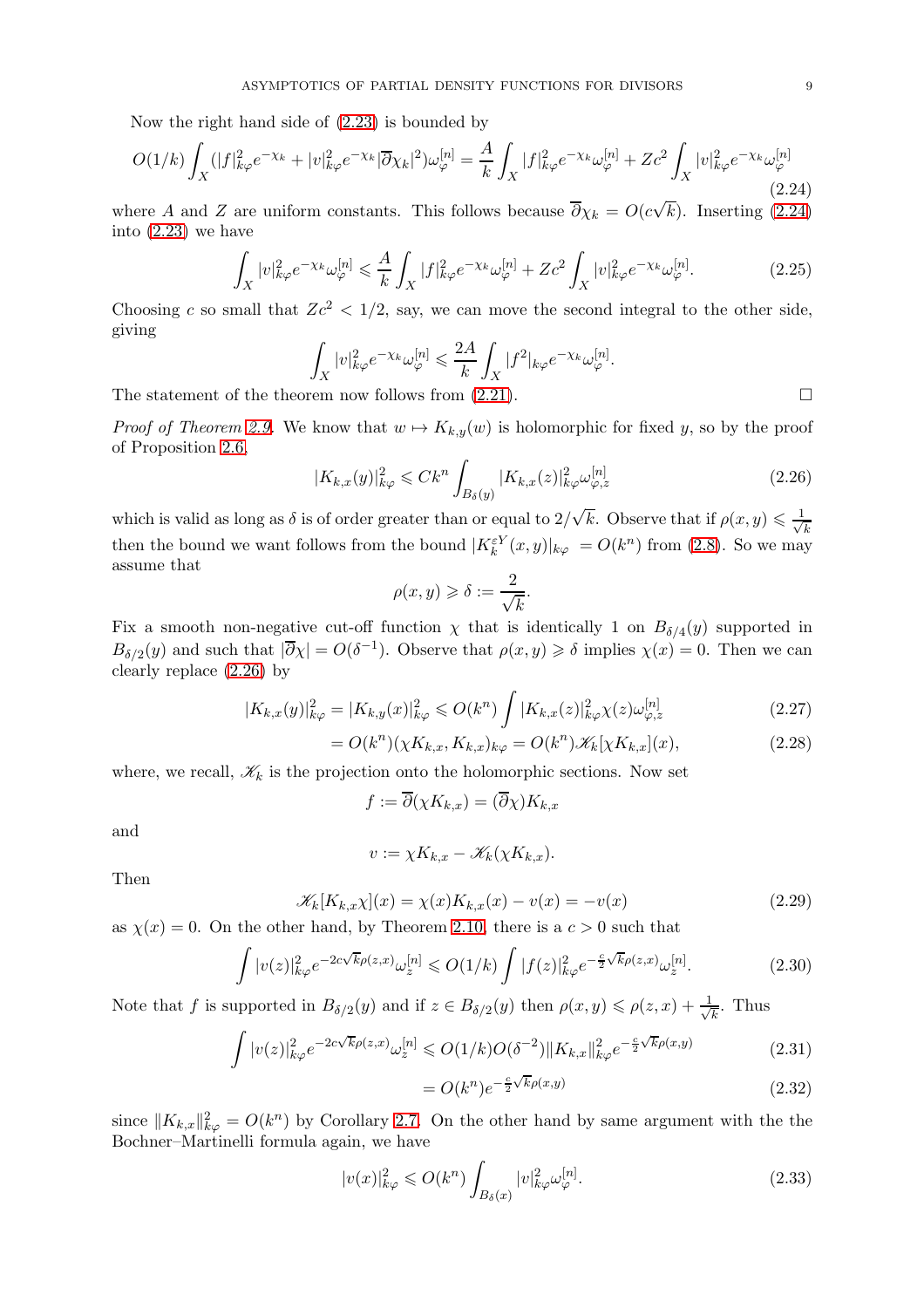Notice the quantity  $e^{-2c\sqrt{k}\rho(z,x)}$  is bounded above and below by a constant on the ball  $B_{\delta}(x)$ , so this gives

$$
|v(x)|_{k\varphi}^2 \leqslant O(k^n) \int_{B_\delta(x)} |v|_{k\varphi}^2 e^{-2c\sqrt{k}\rho(z,x)} \omega_{\varphi}^{[n]}
$$

$$
\leqslant O(k^{2n})e^{-\frac{c}{2}\sqrt{k}\rho(x,y)}.
$$

Putting this with  $(2.27), (2.29)$  $(2.27), (2.29)$  gives the desired estimate.

2.5. Extremal Envelopes. Let  $Y \subset X$  be a compact complex submanifold. Following Berman [\[1\]](#page-33-1) we make the following definition:

# <span id="page-9-2"></span>**Definition 2.11.** Given X, Y, L and  $\varepsilon \geq 0$ , the extremal envelope,  $\varphi_{\varepsilon}$ , is defined as

<span id="page-9-0"></span>
$$
\varphi_{\varepsilon} := \sup \{ \gamma \text{ a potential on } L : dd^c \gamma \geqslant 0, \gamma \leqslant \varphi \text{ and } \nu_Y(\gamma) \geqslant \varepsilon \}. \tag{2.34}
$$

Here the notation means that  $e^{-\gamma}$  is a possibly singular hermitian metric on L with nonnegative curvature form; and  $\nu_Y(\gamma)$  denotes the Lelong number of  $\gamma$  along Y. Since the upper semicontinuous regularisation of  $\varphi_{\varepsilon}$  lies in the set on the RHS of [\(2.34\)](#page-9-0), it follows that  $\varphi_{\varepsilon}$  is itself semicontinuous and thus plurisubharmonic. We will always take  $\varepsilon$  to be sufficiently small so that there exists such a  $\gamma$ , and so  $\varphi_{\varepsilon}$  is not identically  $-\infty$ . Then by passing to the blowup of X along Y one can prove easily that  $\nu_Y(\varphi_\varepsilon) = \varepsilon$ .

Definition 2.12. Define the forbidden region to be the set

$$
D_{\varepsilon} := \{ z \in X : \varphi_{\varepsilon}(z) < \varphi(z) \},
$$

and the equilibrium set to be the complement

$$
X\setminus D_{\varepsilon}=\{z\in X:\varphi_{\varepsilon}(z)=\varphi(z)\}.
$$

Then clearly  $D_0$  is empty, and for all  $\varepsilon > 0$  it is a neighbourhood of Y, and if  $\varepsilon < \varepsilon'$  then  $D_{\varepsilon} \subset D_{\varepsilon}$ . Again following [\[1\]](#page-33-1), we now show the sets  $D_{\varepsilon}$  govern the PDF in that for large k the function  $\rho_k^{\varepsilon}$  is exponentially small on any compact subset of  $D_{\varepsilon}$ . The following statement refines the bounds [\(2.19\)](#page-6-4) and [\(2.20\)](#page-6-5), using the envelope  $\varphi_{\varepsilon}$ .

<span id="page-9-3"></span>**Proposition 2.13.** Assume X is compact. Then there exists a constant  $C$  such that

$$
||K_{k,z}^{\varepsilon}||_{k\varphi} \leq C k^{n/2} e^{-k(\varphi(z) - \varphi_{\varepsilon}(z))} \text{ for } z \in X
$$

and

$$
|K_k^{\varepsilon}(z, z')|_{k\varphi} \leqslant C k^n e^{-k(\varphi(z) - \varphi_{\varepsilon}(z))} e^{-k(\varphi(z') - \varphi_{\varepsilon}(z'))} \text{ for } z, z' \in X.
$$

In particular,  $K_{k,z}^{\varepsilon}$  is exponentially small on  $D_{\varepsilon}$ .

*Proof.* Note first that since  $\varphi$  and  $\varphi_{\varepsilon}$  are both potentials for L, their difference is a genuine function on X, so the right hand side of these estimates are well-defined. Let  $s \in H_{k\varphi}^{\varepsilon k}$ . Then by Proposition [2.6](#page-5-0) there is a constant  $C$  such that

$$
|s(w)|_{k\varphi}^2 \leqslant Ck^n \|s\|_{k\varphi}^2 \text{ for all } w \in X.
$$

Taking the logarithm,

<span id="page-9-1"></span>
$$
\frac{1}{2k} \ln |s(w)|^2 \leq \varphi(w) + \alpha_k \text{ for all } w \in X
$$
\n(2.35)

where

$$
\alpha_k := \frac{\ln(Ck^n \|s\|_{k\varphi}^2)}{2k}.
$$

As s vanishes to order at least  $\varepsilon k$  along Y the plurisubharmonic potential  $\ln |s|$  has Lelong number at least  $\varepsilon k$  along Y. Combining this with [\(2.35\)](#page-9-1), the potential  $\frac{1}{2k} \ln |s|^2 - \alpha_k$  is a candidate for the envelope defining  $\varphi_{\varepsilon}$  so

$$
\frac{1}{2k} \ln |s(z)|^2 - \alpha_k \leq \varphi_{\varepsilon}(z) \text{ for } z \in X.
$$

So multiplying by  $2k$  and then exponentiating gives

$$
|s(z)|_{k\varphi}^2 \leqslant C k^n e^{-2k(\varphi(z) - \varphi_{\varepsilon}(z)} \|s\|_{k\varphi}^2 \text{ for } z \in X.
$$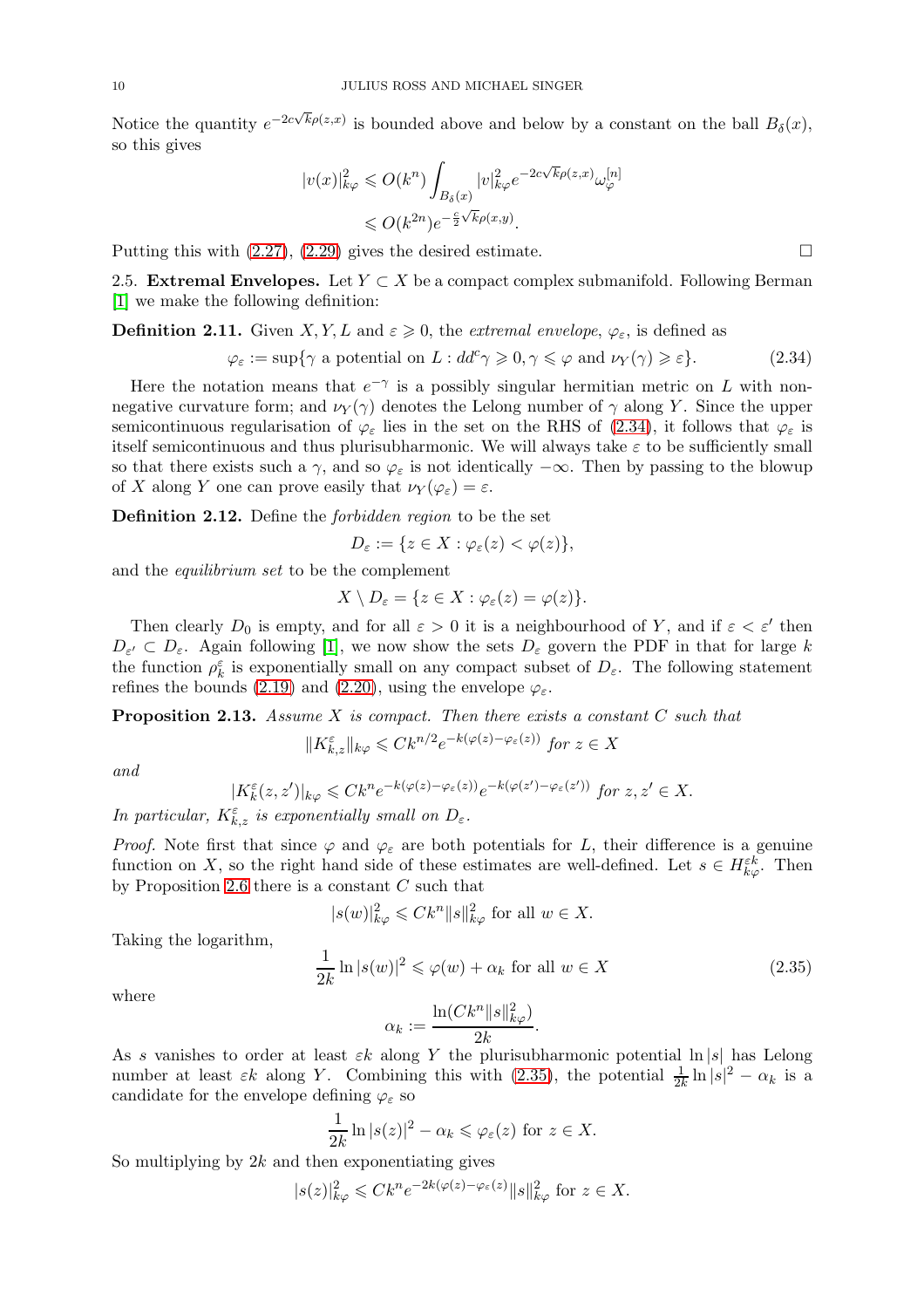Thus if  $z \in X$ , the square of the norm of the evaluation map  $H_{k\varphi}^{\varepsilon k} \to L_z$  given by  $s \mapsto s(z)$  is bounded by  $C k^n e^{-k(\varphi(z) - \varphi_{\varepsilon}(z))}$  which gives the first statement of the Proposition. The second statement follows by applying this to the section  $s := K_{k,z}^{\varepsilon Y}$  to get that for  $z, z' \in X$ 

$$
|K_{k,z}^{\varepsilon}(z')|_{k\varphi} \leq C k^{n/2} e^{-k(\varphi(z')-\varphi_{\varepsilon}(z'))} \|K_{k,z}^{\varepsilon}\|_{k\varphi} \leqslant O(k^n) e^{-k(\varphi(z)-\varphi_{\varepsilon}(z))} e^{-k(\varphi(z')-\varphi_{\varepsilon}(z'))}.
$$

**Remark 2.14.** Berman [\[1\]](#page-33-1) proves that  $\varphi_{\varepsilon}$  is  $C^{1,1}$  although we will not use that here. The continuity of  $\varphi_{\varepsilon}$  is enough to imply that for large k,  $K_{k,z}^{\varepsilon k}$  is exponentially small on any given compact subset of  $D_{\varepsilon}$ . Berman also proves that  $\rho_k^{\varepsilon}$  is asymptotically close to  $\rho_k$  on any given compact subset of  $X \setminus \overline{D_{\varepsilon}}$ . Thus the interest lies in the behaviour across the boundary of  $D_{\varepsilon}$ which will be the study of the rest of this paper.

#### 3. Local Bergman kernels

We next adapt a key idea of Berman–Berndtsson–Sjöstrand [\[3\]](#page-33-3) who introduced the concept of a local Bergman kernel which has the reproducing property up to a term that is negligible for large k. Our aim is to give a suitable definition of a local PBK that is defined on a neighbourhood of  $Y$ .

Again suppose that X is a complex manifold of dimension  $n$  and L a holomorphic line bundle with given strictly positive hermitian metric  $e^{-\varphi}$ . Also fix an open  $U \subset X$  containing Y and a smooth postive function  $\chi$  that has compact support in U and is identically equal to 1 on some open subset  $W \subset U$  containing Y.

<span id="page-10-0"></span>**Definition 3.1.** We say a sequence of holomorphic sections  $B_k^{\varepsilon}$  of  $L|_U \boxtimes \overline{L}|_U$  over  $U \times U$  is a local partial Bergman kernel (local PBK) on W of order  $N \geq 0$  if

(1) (Almost Reproducing) We have

$$
\left| f(z) - \int_U \chi(z') f(z') \overline{B}_k(z, z') e^{-2k\varphi(z')} \omega_{\varphi, z'}^{[n]} \right|_{k\varphi} = O(k^{-N}) \|f\|_{k\varphi}
$$
\n(3.1)

uniformly over  $f \in H_{k\varphi}^{\varepsilon k}(U)$  and  $z \in W$ .

(2) (Decay away from the Diagonal) There exist constants  $C, c > 0$  such that

$$
|B_k^{\varepsilon}(z, z')|_{k\varphi} \leqslant C k^n e^{-c \operatorname{dist}(z, z')} \text{ for all } z, z' \in U. \tag{3.2}
$$

Remark 3.2. Our terminology differs slightly from that of Berman-Berndtsson-Sjöstrand in that we include the decay away from the diagonal as part of the definition. It is sometimes convenient to allow  $N = \infty$  in which case the  $O(k^{-\infty})$  term is understood as meaning the bound holds for any given  $N \in \mathbb{N}$ . One could relax the assumption that  $B_k^{\varepsilon}$  be holomorphic and instead assume that it is "almost holomorphic" as in [\[3\]](#page-33-3), but we will have no need for this. When necessary we shall refer to this as a local PBK with respect to W or  $\chi$  if we need to emphasise the dependence on these data.

The point of this definition is that, as proved in [\[3\]](#page-33-3), a local PBK approximates the globally defined PBK in a neighbourhood of the diagonal of  $W' \times W'$  for any  $W' \in W$ .

<span id="page-10-1"></span>**Theorem 3.3.** (Glueing Local Partial Bergman Kernels) With notation above, suppose  $B_k^{\varepsilon}$  is a local PBK of order N on W and suppose that  $\varepsilon$  is sufficiently small so that the forbidden region  $D_{\varepsilon}$  is relatively compact in W. Then if  $W' \in W$  we have for all  $r \geq 0$ 

$$
K_k^{\varepsilon}(x, y) = B_k^{\varepsilon}(x, y) + O_{C^r}(k^{n+r/2-N}) \text{ for all } x, y \in W'. \tag{3.3}
$$

*Proof.* The argument here is similar to that of [\[3\]](#page-33-3). Let  $x, y \in W'$  and  $f := K_{k,y}^{\varepsilon} |_{U} \in H_{k,\varphi}^{\varepsilon k}(U)$ . The almost reproducing property of the local PBK  $B_k^\varepsilon$  gives

$$
K_k^{\varepsilon}(y,x) = f(x) = \langle K_{k,y}^{\varepsilon}, \chi B_{k,x}^{\varepsilon} \rangle_{k\varphi} + O(k^{-N}) \| f \|_{k\varphi}.
$$
\n(3.4)

and using Corollary [\(2.7\)](#page-6-3) this becomes

$$
K_k^{\varepsilon}(y,x) = \langle K_{k,y}^{\varepsilon}, \chi B_{k,x} \rangle_{k\varphi} + O(k^{n/2-N}).
$$
\n(3.5)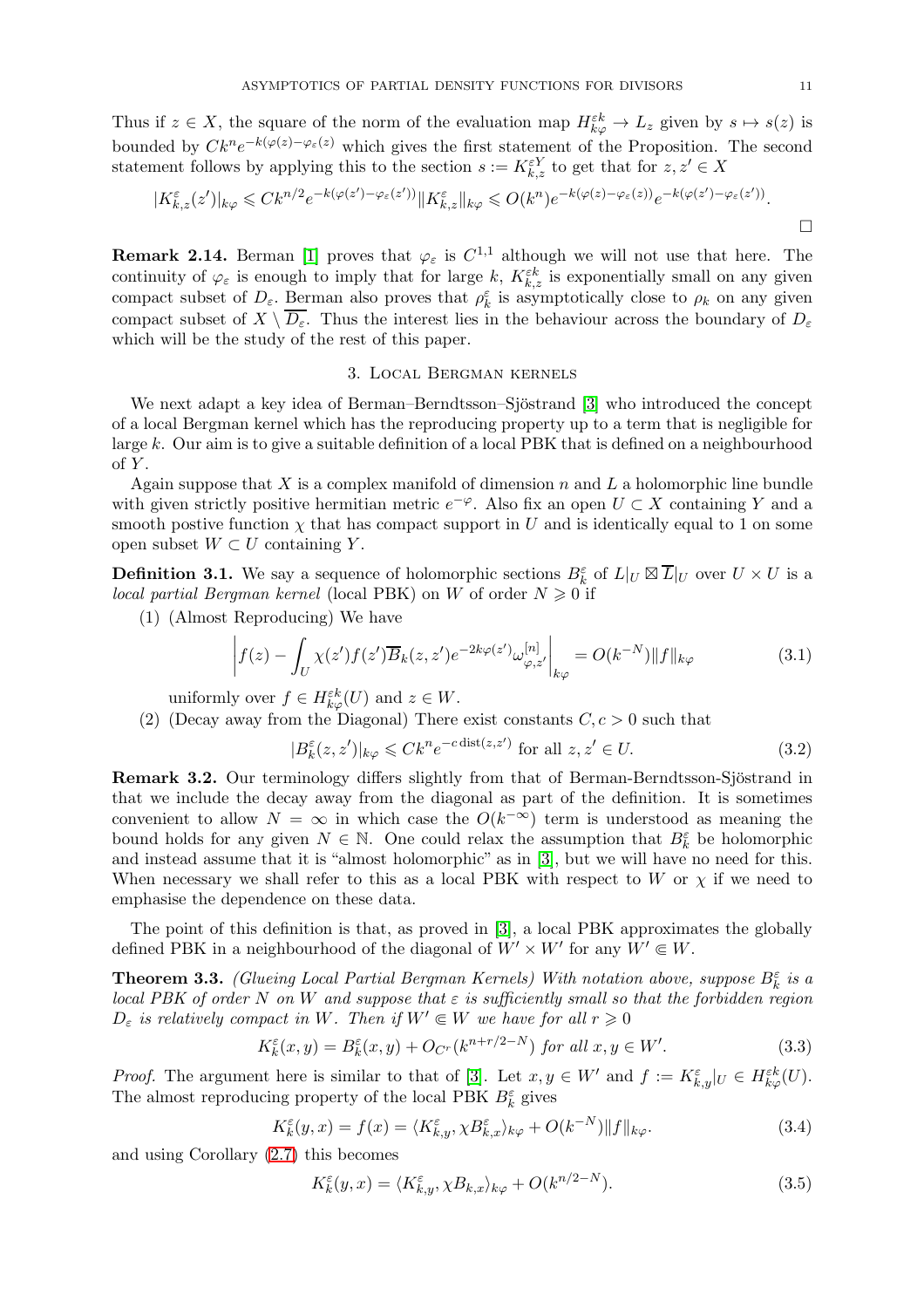Now by definition,  $\langle \chi B_{k,x}^{\varepsilon}, K_{k,y}^{\varepsilon} \rangle_{k\varphi}$  is the value at y of the  $L^2$ -projection of  $\chi B_{k,x}^{\varepsilon}$  onto the space of holomorphic sections that vanish to order at least  $\varepsilon k$  along Y. That is,

$$
\langle \chi B_{k,x}^\varepsilon, K_{k,y}^\varepsilon\rangle_{k\varphi}=\chi B_{k,x}^\varepsilon(y)-v(y)
$$

where  $v$  is the  $L^2$ -minimal solution of the equation

<span id="page-11-0"></span>
$$
\overline{\partial}v = \overline{\partial}(\chi B_{k,x}^{\varepsilon})
$$
\n(3.6)

among all such v that vanish to order at least  $\varepsilon k$  along Y (we remark that this makes sense as equation [\(3.6\)](#page-11-0) in particular implies that v is holomorphic in a neighbourhood of Y as  $\chi \equiv 1$  on W). Of course  $v$  also depends on  $x$ , but we omit that from notation.

Hence we wish to bound  $v(y)$  which we do with the Hörmander technique applied with the extremal envelope  $\varphi_{\varepsilon}$  from [\(2.11\)](#page-9-2). Observe that  $\varphi_{\varepsilon}$  is plurisubharmonic over all of X and moreover is strictly plurisubharmonic in the support of

$$
\overline{\partial}(\chi B_{k,x}^\varepsilon)=(\overline{\partial}\chi)B_{k,x}^\varepsilon
$$

since by hypothesis  $\overline{\partial}_X$  is supported outside of W and thus within the equilibrium set  $\{z \in X :$  $\varphi_{\varepsilon}(z) = \varphi(z)$ . Thus we may apply the Hörmander estimate [\[7,](#page-34-11) Theorem 4.5, Chapter VIII] to see there exists a v solving  $(3.6)$  such that

$$
||v||_{k\varphi} \leq ||v||_{k\varphi_{\varepsilon}} \leq C ||(\overline{\partial}\chi)B_{k,x}^{\varepsilon}||_{k\varphi_{\varepsilon}} = C ||(\overline{\partial}\chi)B_{k,x}^{\varepsilon}||_{k\varphi}
$$

for some constant C, where the first inequality uses  $\varphi_{\varepsilon} \leq \varphi$  and the final equality uses the statement about the support of  $\overline{\partial}\chi B_{k,x}^{\varepsilon}$ . Finally observe that as  $B_k^{\varepsilon}$  decays away from the diagonal we in fact have

<span id="page-11-1"></span>
$$
(\overline{\partial}\chi)B_{k,x}^{\varepsilon} = O(k^{-\infty})
$$
\n(3.7)

since  $x \in W'$  is a bounded distance away from the support of  $\partial \chi$ . Therefore  $||v||_{k\varphi} = O(k^{-\infty})$ which by Proposition [2.6](#page-5-0) implies  $|v(y)|_{k\varphi} = O(k^{-\infty})$  as well, and one sees this estimate is even uniform over  $x, y \in W'$ . Thus we have proved the required statement in the  $C^0$ -topology (i.e. when  $r = 0$ ). The statement for higher r follows from this using the Cauchy-integral formula.  $\Box$ 

# 4. A LOCAL PARTIAL BERGMAN KERNEL FOR AN  $S^1$ -INVARIANT METRIC ON THE DISC

In this section we construct a local Bergman kernel for a potential on the unit disc that is circle invariant. The method here is less general than the construction of Berman-Berndtsson-Sjöstrand but is better suited to dealing with partial Bergman kernels. Strictly speaking the content of this section is not needed for the proof of our main theorem, since it will be repeated when we generalize in Section [5;](#page-13-0) we have included it here as an illustration of the main ideas of our approach.

4.1. The Legendre transform. Let D be the unit disc  $\{|z| < 1\}$  in C. Suppose  $\varphi$  is a strictly plurisubharmonic function that depends only on |z| that is smooth on the closure  $\overline{D}$ . We shall write  $z = e^{t+i\theta}$  and  $\varphi = \varphi(t)$ . Then consider the Legendre transform

$$
u(x) + \varphi(t) = xt, \ \ x = \varphi'(t), t = u'(x). \tag{4.1}
$$

This is well defined since the assumption that the potential is strictly plurisubharmonic means  $\varphi$  is a strictly convex function of t and hence u is also strictly convex. We shall refer to  $x =: \mu(z)$ as the dual variable (or momentum variable) and to  $u(x)$  as the symplectic potential. This x is defined up to an additive constant, which we choose so  $x = 0$  corresponds to  $z = 0$  and suppose that  $|z| = 1$  corresponds to  $x = a > 0$  (the reader may wish to recall the model case in which  $\varphi = |z|^2 = e^{2t}$  has  $u(x) = \frac{1}{2}(x \ln x - x)$  as the symplectic potential).

Now define

$$
\nu:=\frac{n}{k},
$$

and let  $s_{n,k}$  be the monomial

$$
s_{n,k}(z) := e^{-ku(\nu)}z^n = e^{-ku(\nu)}e^{n(t+i\theta)} = e^{-k(u(\nu) - \nu(t+i\theta))}.
$$
\n(4.2)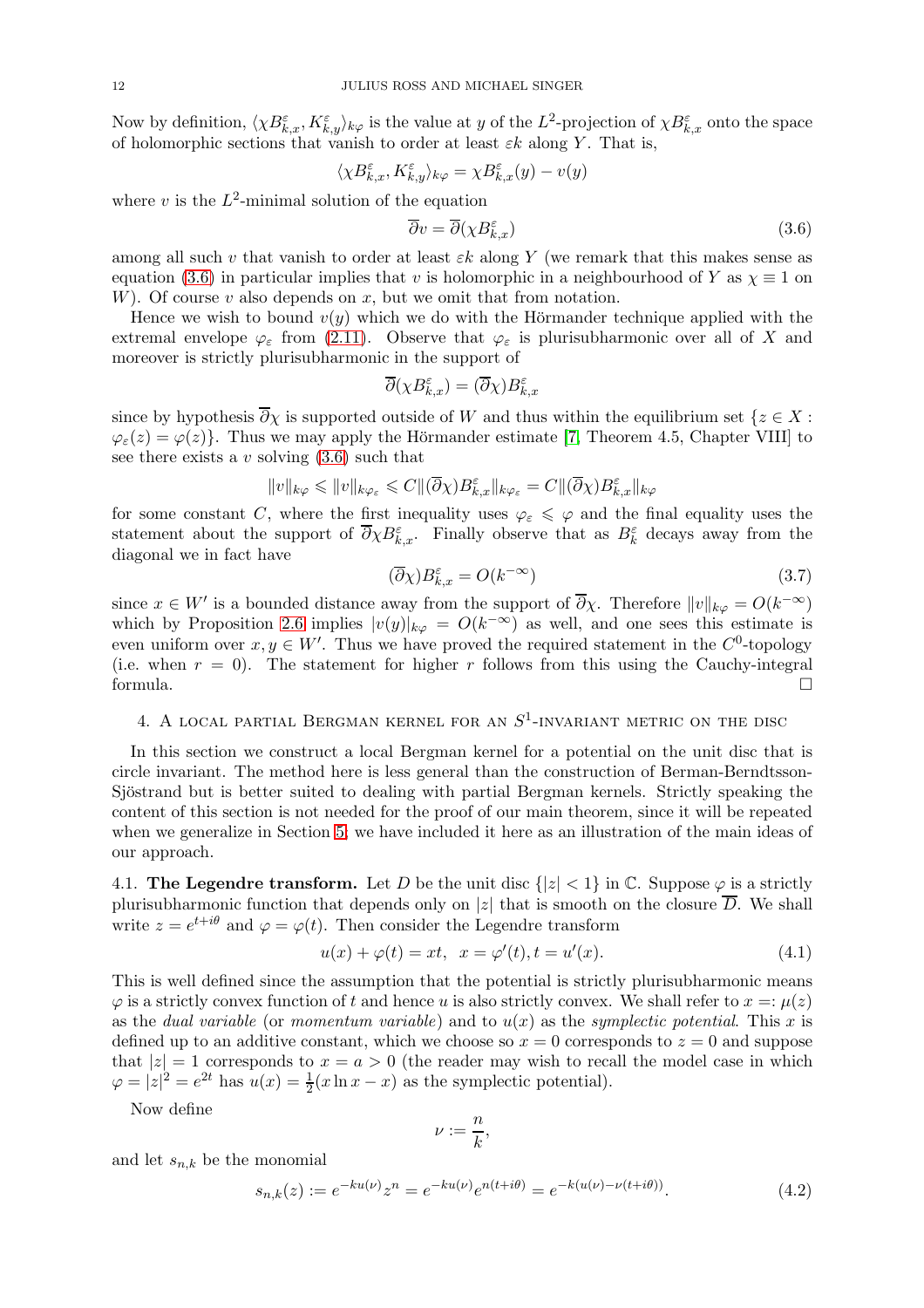Then

<span id="page-12-0"></span>
$$
|s_{n,k}(z)|_{k\varphi} = e^{-k(\varphi(t) + u(\nu) - \nu t)}
$$
\n(4.3)

so if we define

$$
U(\nu, x) := u(\nu) - u(x) + (x - \nu)u'(x)
$$
\n(4.4)

and replace  $\varphi(t)$  and t by the dual variables  $u(x)$  and x in [\(4.3\)](#page-12-0) we have

$$
|s_{n,k}(z)|_{k\varphi} = e^{-kU(\nu, x)}.
$$
\n(4.5)

In particular, the normalization of  $s_{n,k}$  is such that the maximum value of  $|s_{n,k}(z)|_{k\varphi}$  is 1 and is attained for those z for which  $x = \nu$  (this follows easily from the convexity of u). In fact,

$$
U_x(\nu, x) = (x - \nu)u''(x)
$$

so the unique turning point of  $x \mapsto U(\nu, x)$  is at  $x = \nu$ .

4.2. The Local Partial Bergman Kernel. Fix  $\sigma \in (0, a)$  and let  $\chi = \chi(x)$  be a smooth positive cutoff function that is identically equal to 1 for  $x \leq \sigma$  and has compact support in D. For  $\varepsilon < \sigma$  define

$$
A_k^{\varepsilon}(z, z') := \sum_{\varepsilon \leqslant \nu \leqslant \sigma} G_{n,k} \overline{s_{n,k}(z)} s_{n,k}(z') \text{ for } (z, z') \in D \times D \tag{4.6}
$$

where

$$
\frac{1}{G_{n,k}} := \int_D \chi(x) e^{-2kU(\nu, x)} dx.
$$
\n(4.7)

Finally let  $Y = \{0\}$  be the origin in D.

<span id="page-12-1"></span>**Theorem 4.1.** Fix  $\eta < \sigma$ . Then  $A_k^{\varepsilon}$  has the almost reproducing property on  $\mu^{-1}[0, \eta)$ ; that is

$$
\left| \int_{D} \chi(x') f(z') \overline{A_{k}^{\varepsilon}(z, z')} e^{-2k\varphi(t')} dx' d\theta' - f(z) \right|_{k\varphi} = O(k^{-\infty}) \|f\|_{k\varphi}
$$
\n(4.8)

for all  $f \in H_{k\varphi}^{\varepsilon k}(D)$  and  $z \in \mu^{-1}[0, \eta)$ .

*Proof.* Let  $f \in H_{k\varphi}^{\varepsilon k}(\mathcal{D})$  which can be written as  $f = f_1 + f_2$  where

$$
f_1(z) = \sum_{\varepsilon \leqslant \nu \leqslant \sigma} a_n z^n \text{ and } f_2(z) = \sum_{\nu > \sigma} a_n z^n \tag{4.9}
$$

and  $\nu = n/k$  as before. Obviously  $f_1$  and  $f_2$  are  $L^2$ -orthogonal, so

$$
||f||_{k\varphi}^2 = ||f_1||_{k\varphi}^2 + ||f_2||_{k\varphi}^2.
$$
\n(4.10)

Now by symmetry,

$$
\int_{D} \chi(z') f(z') \overline{A_{k}^{\varepsilon}(z, z')} e^{-2k\varphi(t')} dz' = f_1(z), \tag{4.11}
$$

so all that we have to do is prove

$$
|f_2(z)|_{k\varphi} \leqslant O(k^{-\infty}) \|f_2\|_{k\varphi} \text{ for } x = \mu(z) < \eta.
$$

To this end, fix some  $\tau$  with  $\varphi'(\tau) \in (\eta, \sigma)$ . If  $z = e^{t+i\theta}$  has  $\mu(z) < \eta$  then  $\varphi'(t) < \eta < \varphi'(\tau)$ and so by strict convexity of  $\varphi$  this implies  $t \leq \tau - \delta$  for some  $\delta > 0$  uniformly over all such z. Then Cauchy's inequalities give

$$
|a_n e^{n\tau}| \leq \sup_{\theta} |f_2(e^{\tau + i\theta})| = e^{k\varphi(\tau)} \sup_{\theta} |f_2(e^{\tau + i\theta})|_{k\varphi}.
$$
 (4.12)

Therefore

$$
|f_2(z)|_{k\varphi} \leq \sum_{n > \sigma k} |a_n z^n| e^{-k\varphi(t)} \leq e^{-k\varphi(t)} \sup_{\theta} |f(e^{\tau + i\theta})| \sum_{n > \sigma k} e^{n(t - \tau)}.
$$
 (4.13)

Now, by Proposition [2.6,](#page-5-0) there is a constant C such that if  $t < \tau$  then

$$
|f_2(e^{t+i\theta})|_{k\varphi} \leq C k \|f_2\|_{k\varphi},\tag{4.14}
$$

and hence

$$
|f_2(e^{t+i\theta})|_{k\varphi} \leq Ck||f_2||_{k\varphi}e^{-k[\varphi(t)-\varphi(\tau)]}e^{k\sigma[t-\tau]}.
$$
\n(4.15)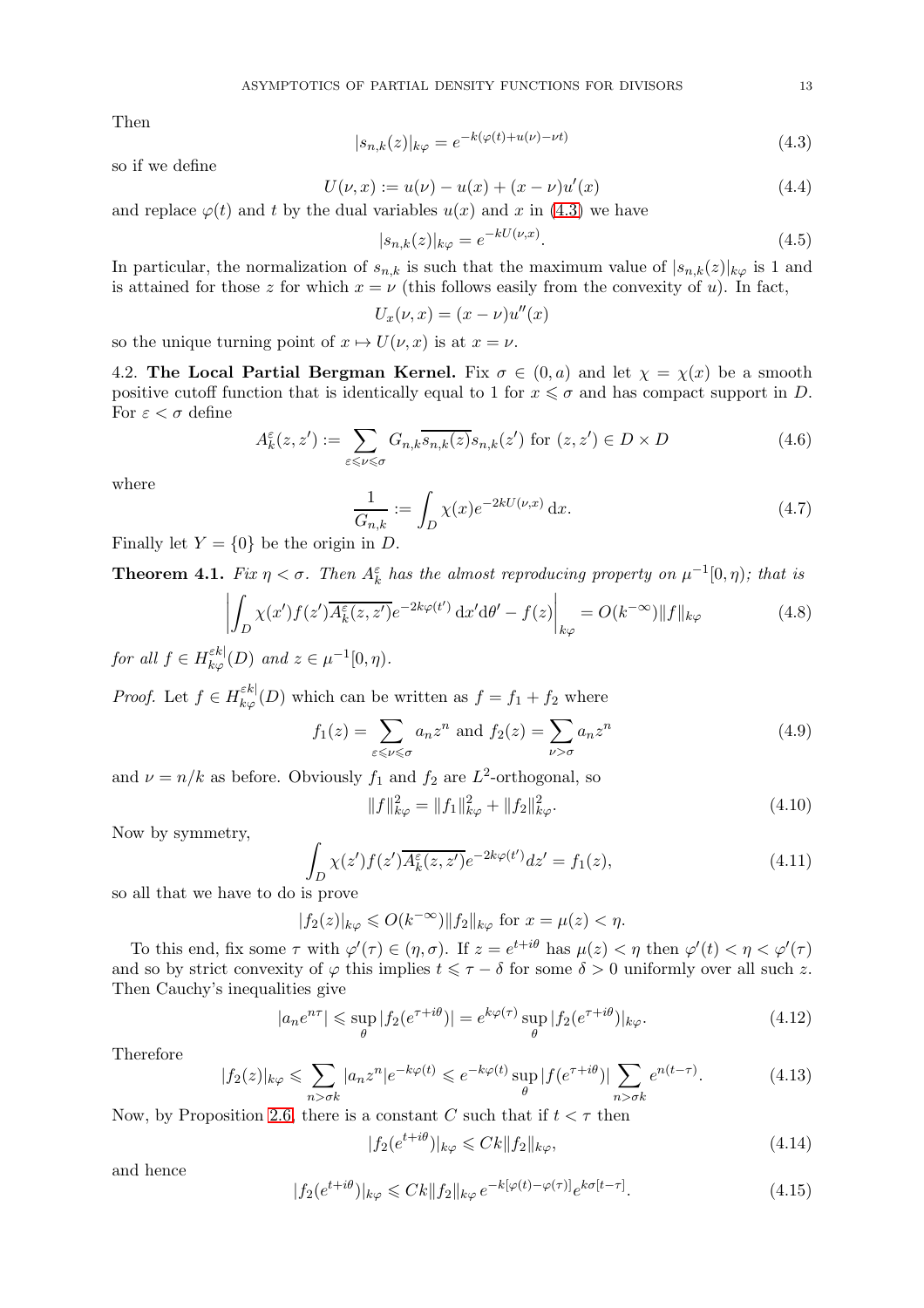Thus we will get an exponentially small multiple of  $||f_2||_{k\varphi}$  provided that

$$
\varphi(t) - \varphi(\tau) - \sigma(t - \tau) > \delta' \tag{4.16}
$$

for some positive  $\delta'$ . But this is clear from the following picture:



That is, by convexity of  $\varphi$  the quotient

$$
\frac{\varphi(\tau) - \varphi(t)}{\tau - t} \tag{4.17}
$$

<span id="page-13-0"></span>is bounded above by the slope  $\varphi'(\tau)$  which assumed to be strictly less than  $\sigma$ .

# 5. A local  $S^1$ -invariant Bergman kernel on  $X$

5.1. **Outline of the construction.** We return to the case in which  $Y$  is a divisor in a compact complex manifold X, and L is a complex line bundle with hermitian metric  $e^{-\varphi}$  that has strictly positive curvature. We assume from now on that there exists a neighbourhood  $U$  of  $Y$ that admits a holomorphic  $S^1$ -action so that all the data are invariant when restricted to U (that is, the action lifts to  $L|_U$  preserving the hermitian metric, and Y is fixed pointwise by the action). In this section we shall construct a local PBK on  $U$  whose asymptotics we can understand as k tends to infinity.

There are several ingredients to this construction. First we exploit the relation between the eigenspaces of the  $S^1$ -action on  $H^0(U, L^k)$  and the order of vanishing along Y. By hypothesis,  $S^1$ -acts on the fibre  $L_p$  for any  $p \in Y$  with some weight w (which is the same for every  $p \in Y$ ) and by renormalising the action we may assume without loss of generality that  $w = 0$ . Write

$$
H^0(U, \mathcal{L}^k) = \bigoplus_n V_k(n)
$$

where  $V_k(n)$  is the subspace of elements of weight n. Then as Y is fixed pointwise

$$
H^0(Y, L^k \otimes \mathscr{I}_Y^n) = \bigoplus_{j \geq n} V_k(j).
$$

Using the presence of the  $S^1$ -action, we then have an identification

<span id="page-13-1"></span>
$$
V_k(n) = H^0(U, L^k \otimes \mathcal{I}_Y^{n+1})/H^0(U, L^k \otimes \mathcal{I}_Y^n) = H^0(Y, L^k \otimes \mathcal{O}(-nY)|_Y). \tag{5.1}
$$

This is made explicit by a choice  $\sigma \in H^0(U, \mathcal{O}(Y))$  of defining section for Y. Thinking of U as a disc bundle  $\pi: U \to Y$ , the isomorphism [\(5.1\)](#page-13-1) is given by pulling back to U and then multiplying by  $\sigma^n$ . To put it another way, if f is a holomorphic section of  $L^k|_U$  we have an expansion

$$
f = \sum_n f_n \sigma^n
$$

where  $f_n \in H^0(Y, L(-\nu Y)|_Y^k)$  and  $\nu := n/k$ . When U is a disc centered at the origin with the standard  $S^1$ -action and  $Y = \{0\}$ , this just reduces to power series expansion of holomorphic functions on the disc.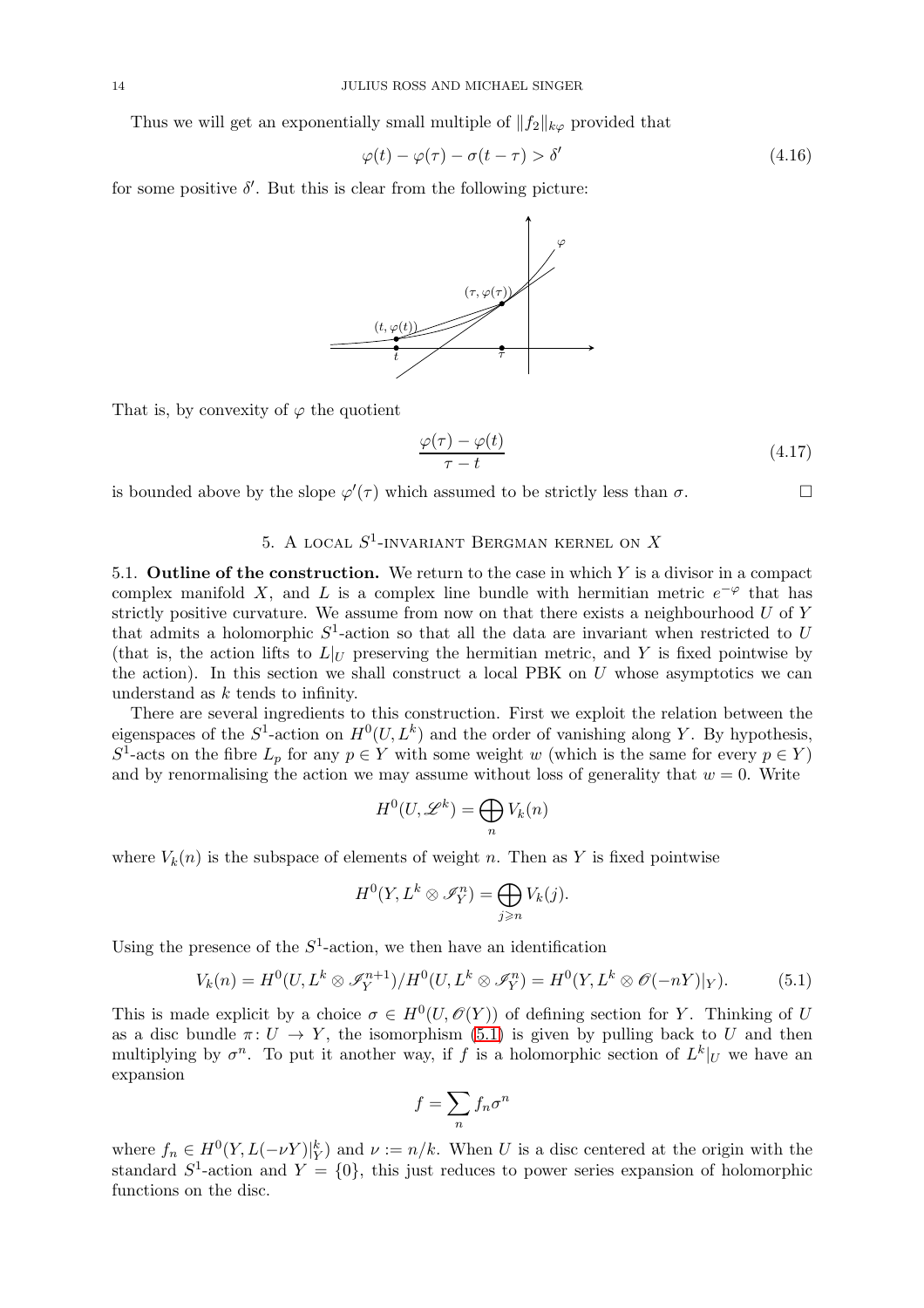Next we define a hermitian inner product on  $H^0(Y, L(-\nu Y)^k|_Y)$  as follows. Fix an  $S^1$ invariant cut-off function  $\chi$  which is identically 1 in a neighbourhood of Y and supported in U. Then, with  $\sigma$  as above, we set

<span id="page-14-0"></span>
$$
||f_n||_{\nu,k,\chi}^2 = \int_X \chi \pi_*(|f_n|^2 |\sigma|^{2n}) \omega^{[n]} \text{ for } f_n \in H^0(Y, L(-\nu Y)^k|_Y). \tag{5.2}
$$

It turns out that this inner product is equal to the  $L^2$ -inner-product with respect to certain hermitian metrics  $e^{-2\eta_{\nu}}$  on  $L(-\nu Y)^k|_Y$  and certain volume forms on Y:

**Proposition 5.1.** (Proposition [5.12\)](#page-18-0) Fix  $\varepsilon'$  slightly larger than  $\varepsilon$ . Then for  $\nu \in [0, \varepsilon']$  there is a strictly plurisubharmonic potential  $\eta_{\nu}$  on  $L(-\nu Y)|_Y$  and a volume element  $dV_{\nu,\hbar}$  on Y depending smoothly on  $\nu$  and  $\hbar := 1/\sqrt{k}$ , such that

$$
||f_n||_{\nu,k,\chi}^2 = \int_X |f_n|^2_{k\eta_\nu} dV_{\nu,\hbar}.
$$

The proof of this proposition is essentially a standard stationary phase argument for the integral [\(5.2\)](#page-14-0). To give a rough idea of the argument, consider the local situation. In standard local coordinates  $(z = e^{t+i\theta}, w_1, \ldots, w_n)$  so that Y is given locally by  $z = 0$ , our potential  $\varphi = \varphi(t, w)$  and is convex in t for fixed w. Introduce (locally) the parametrized Legendre transform u characterised by

$$
u(x, w) + \varphi(t, w) = xt
$$
 where  $x = \varphi_t$  and  $t = u_x$ .

Here x is the moment map of the  $S^1$ -action. On the other hand, the integrand in [\(5.2\)](#page-14-0) then takes the form

$$
|f_n(w)|^2 \exp(2k(u(x, w) - (x - \nu)u_x(x, w))) \frac{\mathrm{d}x \wedge \mathrm{d}\theta}{2\pi}
$$

multiplied by a smooth volume element in the w variables, where  $\nu = n/k$ . So standard asymptotic methods give a leading term of the form

$$
\frac{1}{\sqrt{u_{xx}(\nu, w)}k}e^{2ku(\nu, w)}|f_n(w)|^2
$$

on integrating with respect to x and  $\theta$ , since the exponential is stationary at  $x = \nu$ . Thus we see the negative of the Legendre transform  $-u(\nu, w)$  appear as a local potential for  $L(-\nu Y)|_Y$ . We shall show that  $w \mapsto -u(\nu, w)$  is strictly psh in w and that these local potentials indeed patch together to give a potential  $\eta_{\nu}$  on  $L(-\nu Y)|_Y$ . The existence, and properties, of the required volume  $dV_{\nu,\hbar}$  then comes from an application of Laplace's method.

Now the projection from the  $L^2$ -sections of  $L(-\nu Y)|_Y^k$  to the holomorphic ones is given by an integral kernel on  $Y \times Y$  that we denote by  $G_{n,k}$ . Putting all of this together we shall prove:

**Theorem 5.2.** (Theorem [5.22\)](#page-21-0). Fix  $\varepsilon'$  slightly larger than  $\varepsilon$ . Then the quantity

$$
B_k^{\varepsilon} := \sum_{n=\varepsilon k}^{\varepsilon' k} G_{n,k} \sigma^n \boxtimes \overline{\sigma}^n
$$

is an  $S^1$ -local PBK for Y.

We refer the reader to Section [5.6](#page-21-1) for the precise definition of a  $S^1$ -local PBK (which merely modifies slightly the decay away from the diagonal property). Of course this theorem is to be understood as holding with respect to the chosen cut-off function  $\chi$ . This is a rather precise formula for the local PBK, which we shall exploit to understand its asymptotics as  $k$  tends to infinity.

We now go through the details of these two results.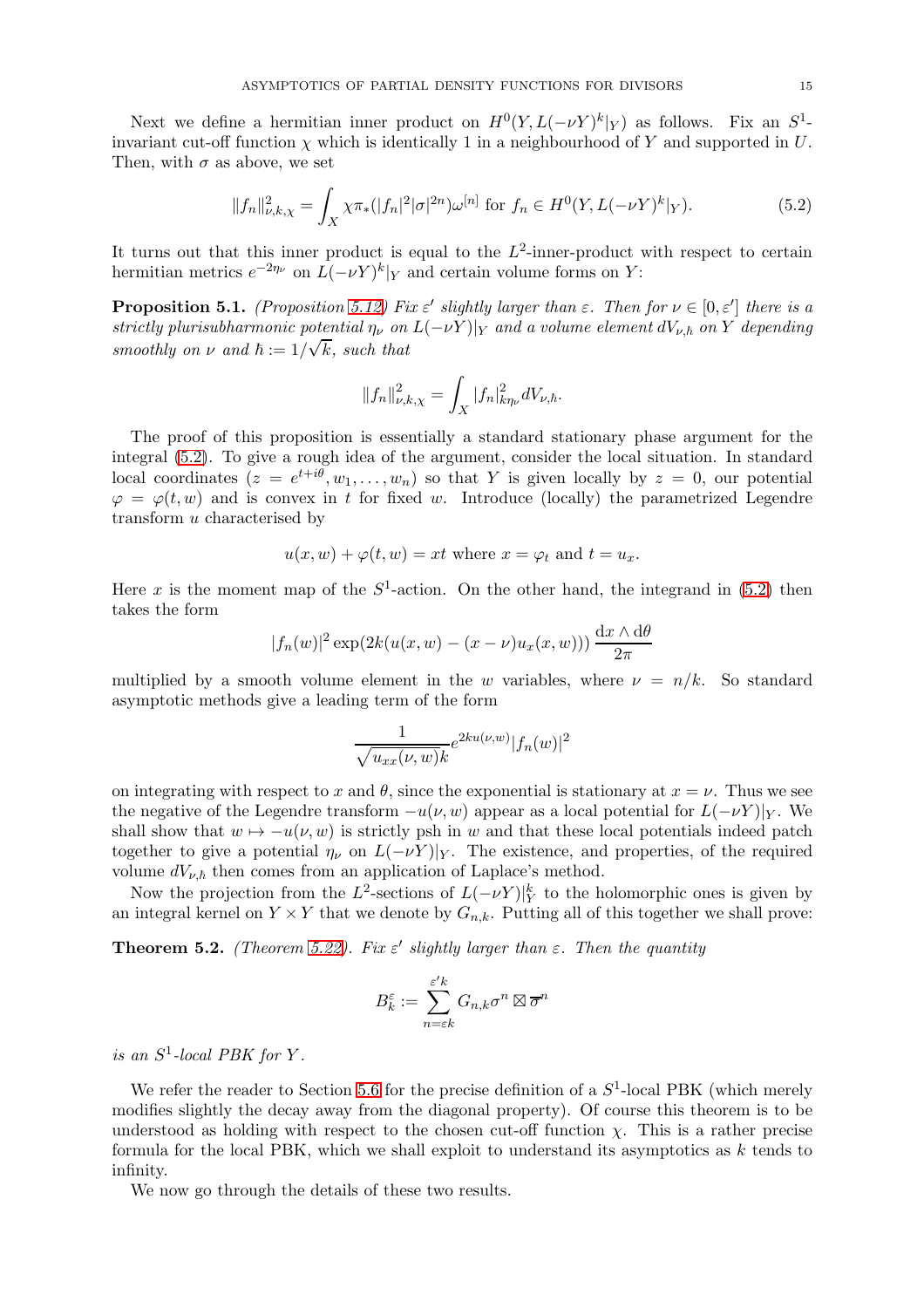5.2. Circle-invariant set-up. Let X, Y, L and  $\varphi$  be as before and set  $\omega = dd^c \varphi$ . We also fix a defining section  $\sigma \in H^0(Y, \mathcal{O}(Y))$  for Y. We suppose that there is an open neighbourhood U of Y that admits a holomorphic  $S^1$ -action with Y as the fixed point set, so that U is covered by charts that admit "standard coordinates"  $(z, w)$  so that

<span id="page-15-1"></span>
$$
\lambda \cdot (z, w) = (\lambda z, w) \tag{5.3}
$$

and so that  $\sigma = z$  in these coordinates. We also assume that this actions lifts to  $L|_U$  preserving  $\varphi$  in such a way that the  $S^1$ -action is trivial over points in Y. By abuse of notation we let  $\mathscr{O}(Y)$  denote both the line bundle associated to the divisor Y as well as its sheaf of sections (so is equal to the normal bundle of Y in X). We let  $\mu: X \to \mathbb{R}$  denote the Hamiltonian of this  $S^1$ -action normalised so  $Y = \mu^{-1}(0)$  and always assume that  $\varepsilon$  is sufficiently small so that  $\mu^{-1}[0,\varepsilon) \Subset U.$ 

As we have a holomorphic  $S^1$ -action, we can identify our tubular neighbourhood U of Y holomorphically with a disc-subbundle of  $\mathcal{O}(Y)$ .

**Lemma 5.3.** The neighbourhood U of Y is biholomorphic to a disc subbundle  $\pi: D \to Y$  of  $\mathscr{O}(Y)$ . Furthermore any  $S^1$ -invariant line bundle  $L'$  on  $U$  is canonically isomorphic to  $\pi^* L'|_Y$ .

*Proof.* Let  $(z_\alpha, w_\alpha)$  and  $(z_\beta, w_\beta)$  be two sets of standard coordinates. The transition functions between them are necessarily of the form

$$
z_{\beta} = \lambda_{\alpha\beta}(z_{\alpha}, w_{\alpha})z_{\alpha} \text{ and } w_{\beta} = \tau_{\alpha\beta}(z_{\alpha}, w_{\alpha})
$$
\n(5.4)

where  $\lambda_{\alpha\beta}$  is holomorphic and takes values in  $\mathbb{C}^*$ . Then both  $\lambda_{\alpha\beta}$  and  $\tau_{\alpha\beta}$  must be  $S^1$ -invariant as well, which means their dependence upon  $z_{\alpha}$  must be trivial. Hence we have

<span id="page-15-2"></span>
$$
z_{\beta} = \lambda_{\alpha\beta}(w_{\alpha})z_{\alpha} \tag{5.5}
$$

is actually linear in the z coordinate. Since locally Y is given by  $z_{\alpha} = 0$  (resp.  $z_{\beta} = 0$ ) the  $\lambda_{\alpha\beta}$  are the transition functions for the line bundle  $\mathcal{O}(Y)$ , so we have the desired biholomorphism. The argument for the second statement is the same, as the transition functions for an  $S^1$ -invariant bundle L' must be independent of the normal variables  $z_{\alpha}$  in standard coordinates.

Now we recall the eigenspace decomposition we have denoted by

$$
H^0(U, L^k) = \bigoplus_n V_k(n)
$$

where  $V_k(n)$  denotes the subspace of weight n and that here and henceforth we are setting

$$
\nu:=\frac{n}{k}.
$$

Lemma 5.4. The map

$$
H^{0}(Y, L(-\nu Y)|_{Y}^{k}) \to V_{k}(n) \text{ given by } f_{n} \mapsto \pi^{*} f_{n} \sigma^{n}
$$

is an isomorphism.

We omit the proof.

<span id="page-15-0"></span>**Lemma 5.5.** Given  $f \in H^0(U, L^k)$  there is a unique sequence

$$
f_n \in H^0(Y, L(-\nu Y)|_Y^k), \text{ for } n \geq 0
$$

such that

$$
f = \sum_{n\geqslant 0} (\pi^* f_n) \sigma^n.
$$

*Proof.* We have that  $(\pi^* f_n) \sigma^n$  is just the weight-n component of f with respect to the  $S^1$ -action. We use here the fact that a weight-zero section on  $U$  is canonically the same as the pull-back of a section over Y. That  $f_n$  lives where claimed is immediate from the definitions.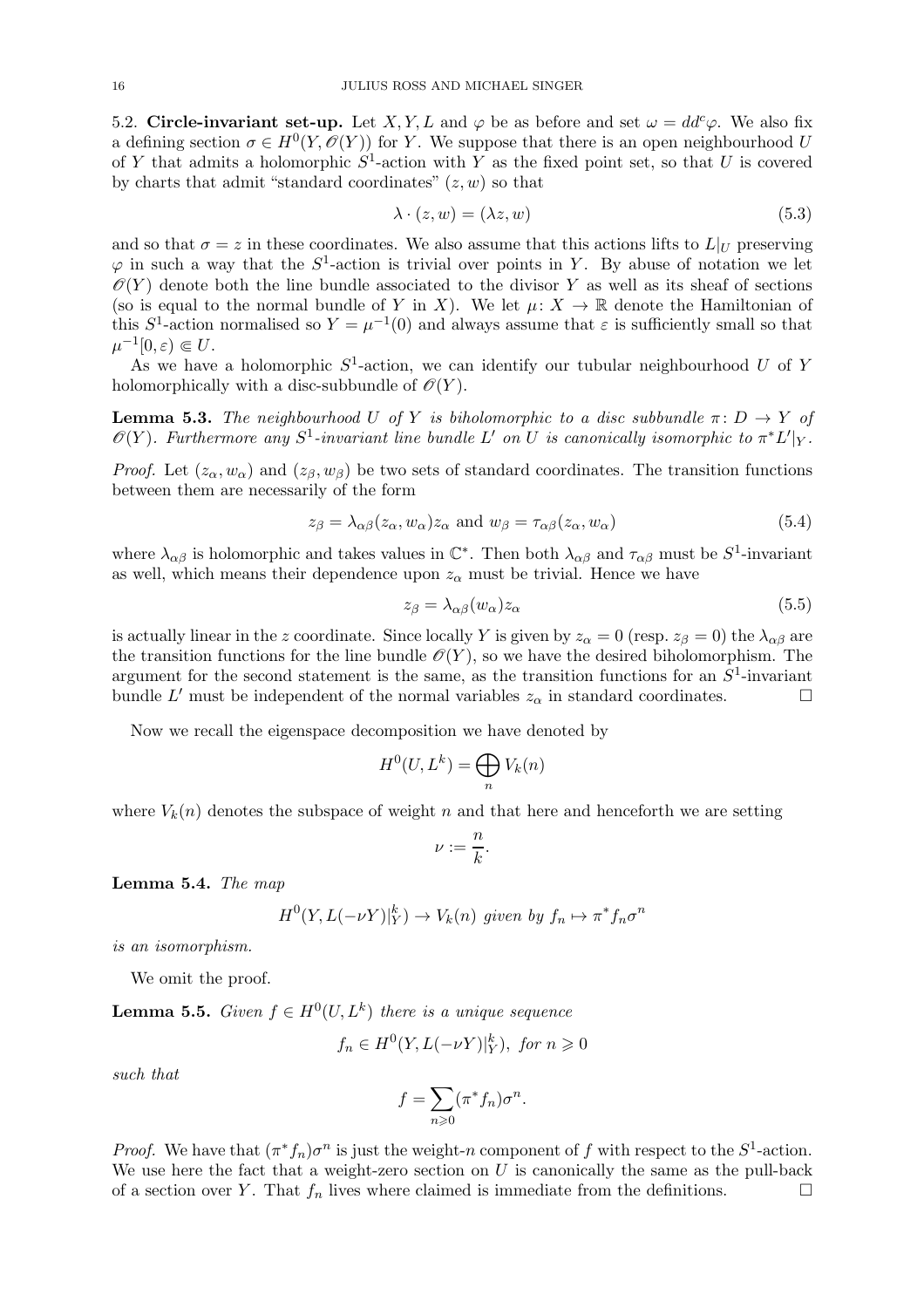From now on we regard U as a disc-subbundle of  $\mathcal{O}(Y)$  without further comment, and drop the  $\pi^*$  from notation so we identify  $L^k \otimes \mathscr{O}(-nY)$  with  $\pi^*(L(-\nu Y)^k|_Y)$  and also identify sections  $f_n$  of  $L(-\nu Y)|_Y^k$  with their pull-back  $\pi^* f_n$  to U.

Our next order of business is to define hermitian inner products on  $H^0(Y, L(-\nu Y)|_Y^k)$ . Pick ε' slightly larger than  $ε$  and a domain  $Ω'$  arranged as follows:

$$
\mu^{-1}[0,\varepsilon) \Subset \Omega' \Subset \mu^{-1}[0,\varepsilon') \Subset U.
$$

<span id="page-16-3"></span>**Definition 5.6.** Fix once and for all an  $S^1$ -invariant cut-off function

$$
\chi \in C_0^{\infty}(U)
$$
 with  $\chi \equiv 1$  on  $\mu^{-1}[0, \varepsilon']$ .

Then for  $f_n, g_n \in C^\infty(Y, L(-\nu Y)|_Y^k)$  define

<span id="page-16-0"></span>
$$
\langle f_n, g_n \rangle_{\nu,k,\chi} := \int_U \chi(f_n, g_n)_{k\varphi} |\sigma|^{2\nu k} \omega^{[n]}.
$$
 (5.6)

(We emphasise our abuse of notation in that on the right hand side  $f_n$  and  $g_n$  are being identified with their pullback, so as to be defined on  $U$ ).

So by construction if  $f = \sum_n f_n \sigma^n$  and  $g = \sum_n g_n \sigma^n$  are the expansions of two functions in  $H^0(U, L^k)$  as in Lemma [5.5](#page-15-0) we have

$$
\int_X \chi(f,g)_{k\varphi}\omega^{[n]} = \int_U \chi(f,g)_{k\varphi}\omega^{[n]} = \sum_n \langle f_n, g_n \rangle_{\nu,k,\chi}.
$$

5.3. The local Legendre Transformation. Our next goal is better to understand the hermitian inner products on  $H^0(Y, L(-\nu Y)|_Y^k)$  defined in [\(5.6\)](#page-16-0). In this section we shall do so locally over a small chart in  $Y$ , and in the next we will see how this globalises over  $Y$ . So assume we have standard coordinates  $z, w_1, \ldots, w_{n-1}$  as in [\(5.3\)](#page-15-1) on some patch of the form  $U_\alpha = \pi^{-1}(W_\alpha)$ for some open subset  $W_{\alpha}$  of Y and write

$$
z := e^{t + i\theta}.
$$

Recall that this includes the assumption that the defining section  $\sigma$  for Y is locally given by  $\sigma = z$  in this coordinate system, and on this chart the hermitian metric on L is given by  $e^{-2\varphi}$ where  $\varphi$  is a function of t and w. So, for f supported in such a coordinate chart

$$
||f||_{\nu,k,\chi}^2 = \int \chi e^{-2k(\varphi - \nu t)} |f|^2 \omega^{[n]}.
$$

We fix  $\nu > 0$  and investigate the large k asymptotic behaviour of this integral. By standard principles doing the t-integral first, this will be exponentially small in k unless the cricial point  $\varphi_t = \nu$  occurs in the support of f. Assuming this to be the case, the main term for large k is

$$
e^{-2k(\varphi(t_\nu)-\nu t_\nu)} = e^{2ku(\nu,w)}
$$

where  $u$  is the parametrized Legendre transform defined as follows. Introduce the dual variables

<span id="page-16-1"></span>
$$
x := \varphi_t \tag{5.7}
$$

which is precisely the moment map of the  $S^1$ -action, so Y is given by  $x = 0$ .

**Definition 5.7.** The parameterized Legendre transform  $u$  is characterized by

<span id="page-16-2"></span>
$$
\varphi(t, w) + u(x, w) = tx.
$$
\n(5.8)

Thus dually to [\(5.7\)](#page-16-1) we have

$$
t=u_x.
$$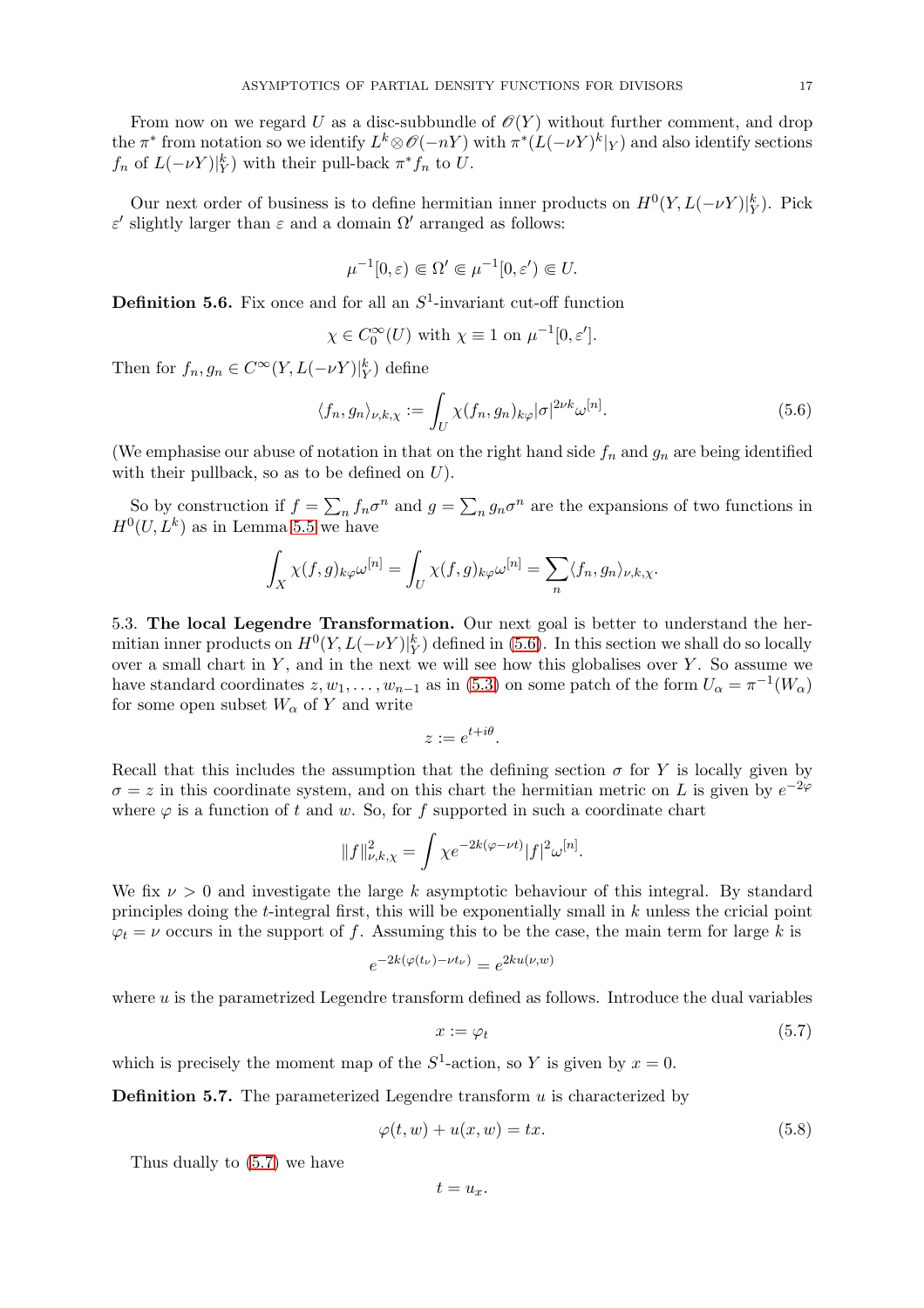<span id="page-17-2"></span>**Lemma 5.8.** For each fixed x the function  $w \mapsto -u(x, w)$  is strictly plurisubharmonic. Moreover, if we introduce the connection 1-form

$$
\alpha = \frac{1}{\varphi_{tt}} d^c x = \frac{1}{2\pi \varphi_{tt}} J dx = \frac{1}{2\pi} \left( d\theta + \frac{i}{\varphi_{tt}} \left( \varphi_{t\overline{a}} d\overline{w}^{\overline{a}} - \varphi_{ta} dw^a \right) \right),\tag{5.9}
$$

then

$$
\omega = \omega_{\varphi} = dx \wedge \alpha + (dd^c)_w(-u(x, \cdot)), \qquad (5.10)
$$

where the notation indicates fixing x and computing dd<sup>c</sup> of  $w \mapsto -u(x, w)$ .

Proof. By elementary computation,

$$
d\varphi = \varphi_t dt + \varphi_a dw^a + \varphi_{\overline{a}} d\overline{w}^{\overline{a}},
$$
  
\n
$$
Jd\varphi = \varphi_t d\theta - i\varphi_a dw^a + i\varphi_{\overline{a}} d\overline{w}^{\overline{a}},
$$
  
\n
$$
dJd\varphi = \varphi_{tt} dt \wedge d\theta + \varphi_{ta} dw^a \wedge d\theta + \varphi_{t\overline{a}} d\overline{w}^{\overline{a}} \wedge d\theta
$$
  
\n
$$
+ i(\varphi_{t\overline{a}} dt \wedge d\overline{w}^{\overline{a}} - \varphi_{ta} dt \wedge dw^a) + 2i\varphi_{a\overline{b}} dw^a \wedge d\overline{w}^{\overline{b}}.
$$

Since  $x = \varphi_t$ ,

$$
dx = \varphi_{tt} dt + \varphi_{ta} dw^{a} + \varphi_{t\overline{a}} dw^{\overline{a}}
$$
\n(5.11)

so

$$
\mathrm{d}x \wedge \alpha = \frac{1}{2\pi} \left\{ \varphi_{tt} \, \mathrm{d}t + \varphi_{ta} \mathrm{d}w^a + \varphi_{t\overline{a}} \mathrm{d}w^{\overline{a}} \right\} \wedge \left\{ \mathrm{d}\theta + \frac{i}{\varphi_{tt}} (\varphi_{t\overline{a}} \mathrm{d}\overline{w}^{\overline{a}} - \varphi_{ta} \mathrm{d}w^a) \right\} \tag{5.12}
$$

$$
= \mathrm{dd}^c \varphi + \frac{i}{\pi} \left\{ \frac{1}{\varphi_{tt}} \varphi_{ta} \varphi_{t\overline{b}} - \varphi_{a\overline{b}} \right\} \mathrm{d}w^a \wedge \mathrm{d}\overline{w}^{\overline{b}}.
$$
 (5.13)

Hence we need to prove that

<span id="page-17-1"></span>
$$
(\mathrm{d}J\mathrm{d})_w u = 2i \left\{ \frac{1}{\varphi_{tt}} \varphi_{ta} \varphi_{t\overline{b}} - \varphi_{a\overline{b}} \right\} \mathrm{d}w^a \wedge \mathrm{d}\overline{w}^{\overline{b}}.
$$
 (5.14)

This follows by careful differentiation of  $(5.8)$ . First, by differentiation with respect to  $w^a$ ,

$$
\varphi_a(t, w) + u_a(x, w) = 0 \tag{5.15}
$$

where in the first term we are holding t fixed and in the second we are holding x fixed. Differentiating again with respect to  $\overline{w}^b$ , holding x fixed,

<span id="page-17-0"></span>
$$
\varphi_{a\overline{b}} + \varphi_{ta} t_{\overline{b}} = -u_{a\overline{b}} \tag{5.16}
$$

Next, differentiation of  $x = \varphi_t(x, w)$  with respect to yields  $\overline{w}^b$  (holding x fixed)

$$
\varphi_{t\overline{b}} + \varphi_{tt}t_{\overline{b}} = 0. \tag{5.17}
$$

If we insert this into [\(5.16\)](#page-17-0), we obtain

$$
-u_{a\overline{b}} = \varphi_{a\overline{b}} - \varphi_{ta}\varphi_{t\overline{b}}/\varphi_{tt}
$$
\n(5.18)

This proves [\(5.14\)](#page-17-1), from which it follows that  $-u(x, w)$  is strictly plurisubharmonic in w for fixed x. fixed x.

**Lemma 5.9.** For fixed w the map  $x \mapsto u(x, w)$  is strictly convex.

*Proof.* This follows as  $u_{xx} = t_x$  and  $x_t = \varphi_{tt} > 0$  as  $\varphi$  is assumed to have strictly positive curvature.  $\Box$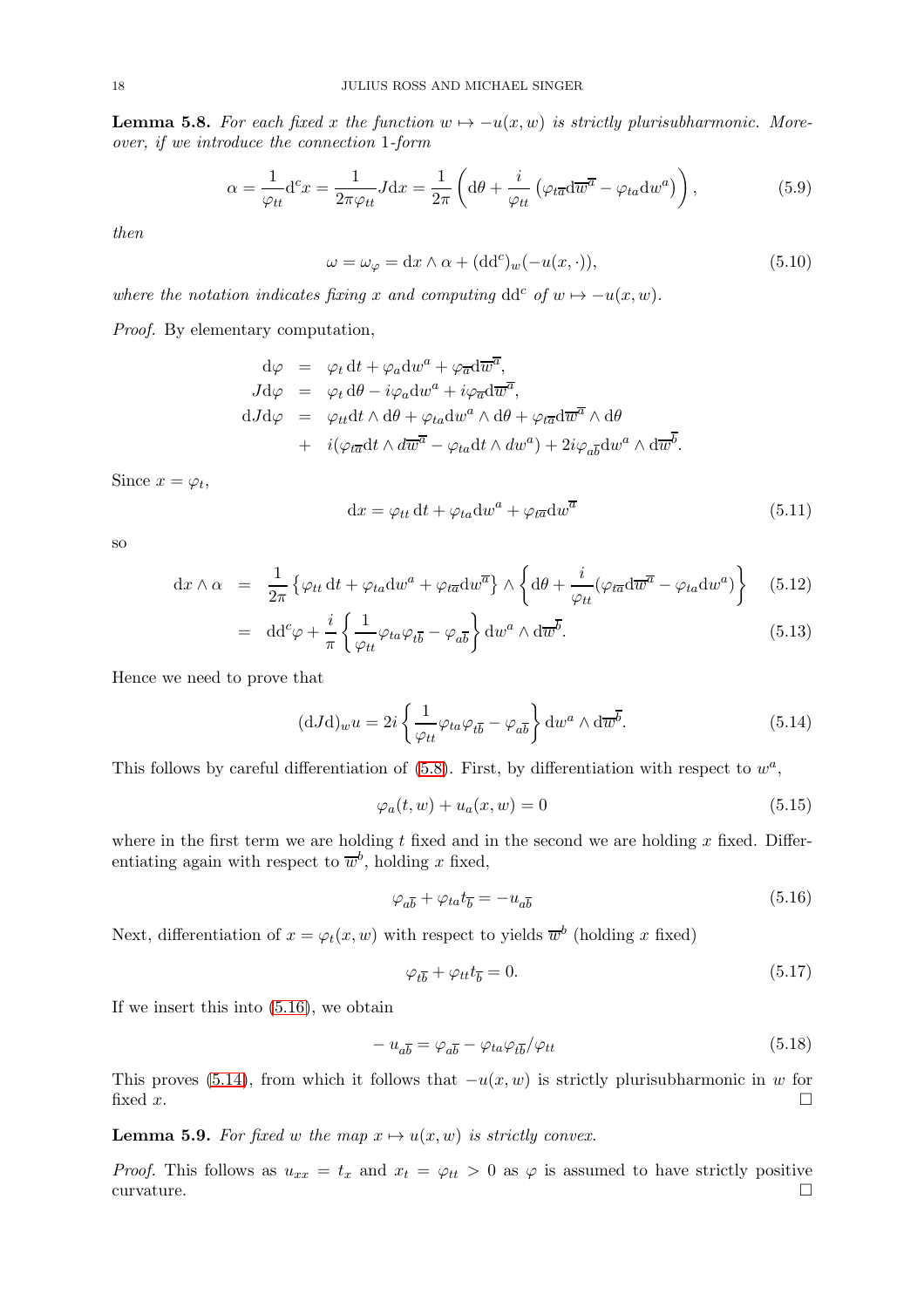#### 5.4. The Global Legendre Transform.

**Definition 5.10.** Let  $u(x, w)$  be the locally defined Legendre transform from [\(5.8\)](#page-16-2). We set

$$
\eta_\nu(w):=-u(\nu,w)
$$

<span id="page-18-1"></span>**Lemma 5.11.** The above locally defined expression for  $\eta_{\nu}$  gives a well-defined potential on  $L(-\nu Y)|_Y$  whose curvature  $dd^c \eta_{\nu}$  is strictly positive (and bounded away from 0 as  $\nu$  ranges in a bounded interval).

*Proof.* Consider a cover by standard coordinates  $(z_\alpha, w_\alpha)$  on charts  $U_\alpha$  as in [\(5.3\)](#page-15-1). We assume the line bundle L is trivialized over each  $U_{\alpha}$  with transition functions  $\mu_{\alpha\beta}$  and that the metric on L has potential  $\varphi_{\alpha}$  over  $U_{\alpha}$ . As we have already seen [\(5.5\)](#page-15-2)

$$
z_{\beta} = \lambda_{\alpha\beta} z_{\beta}
$$

where  $\lambda_{\alpha\beta}$  is a holomorphic function of  $w_{\alpha}$  in  $U_{\alpha} \cap U_{\beta}$  giving the transition functions for  $\mathscr{O}(Y)|_Y$ . Now  $\partial_{t_{\alpha}}\varphi_{\alpha} = \partial_{t_{\alpha}}\varphi_{\beta}$  since they are both equal to the globally defined moment map x. So by definition of the Legendre transform along the set  $\{x = \nu\}$  we have

$$
\varphi_{\alpha}(t_{\alpha}, w_{\alpha}) + u_{\alpha}(\nu, w_{\alpha}) = t_{\alpha}\nu \n\varphi_{\beta}(t_{\beta}, w_{\beta}) + u_{\beta}(\nu, w_{\beta}) = t_{\beta}\nu
$$

Now

$$
t_{\alpha} = \log |z_{\alpha}| = \log |\lambda_{\alpha\beta}| + \log |z_{\beta}| = \log |\lambda_{\alpha\beta}| + t_{\beta}
$$

and as  $\varphi$  is a potential on L we have  $\varphi_{\alpha} = \varphi_{\beta} + \log |\mu_{\alpha\beta}|$ . So we obtain

$$
u_{\beta}(\nu, w_{\beta}) = t_{\beta}\nu - \varphi_{\beta} = t_{\alpha}\nu - \varphi_{\alpha} + \log(|\mu_{\alpha\beta}|) - \nu \log(|\lambda_{\alpha\beta}|) = u_{\alpha}(\nu, w_{\alpha}) + \log(|\mu_{\alpha\beta}| |\lambda_{\alpha\beta}|^{-\nu})
$$

which is precisely the statement that  $\eta_{\nu}(\cdot) = -u(\nu, \cdot)$  is a well-defined potential on  $L(-\nu Y)|_Y$ . The positivity of the curvature of this potential is a local calculation, and is the content of Lemma [5.8](#page-17-2)  $\Box$ 

One of our main uses of this potential is the following expression for the hermitian metric we defined on  $H^0(Y, L(-\nu Y)|_Y^k)$ . Write  $\omega_{x,u} = -(\text{dd}^c)_w u(x, w)$ , so by Lemma [5.8](#page-17-2)

$$
\omega_{\varphi} = dx \wedge \alpha + \omega_{x,u}, \text{ with } \alpha = \frac{1}{\varphi_{tt}} d^c x
$$

as before.

<span id="page-18-0"></span>**Proposition 5.12.** There exist volume forms  $dV_{\nu,\hbar}$  on Y for  $\nu \in (0,\varepsilon')$  such that the innerproduct on sections of  $L(-\nu Y)^k_Y$  defined in [\(5.6\)](#page-16-3) is the  $L^2$ -inner-product with respect to the potential  $\eta_{\nu}$  and volume form  $dV_{\nu,\hbar}$ , i.e.

$$
||f||_{\nu,k,\chi}^2 = \int_Y |f|_{\eta_{\nu}}^2 dV_{\nu,\hbar} \text{ for all } f \in C^{\infty}(Y, L(-\nu Y)|_Y^k).
$$

In fact

<span id="page-18-2"></span>
$$
dV_{\nu,\hbar} = \hbar \sqrt{\frac{2\pi}{u_{xx}(\nu, w)}} \omega_{\nu,u}^{[n-1]} A(\nu, \hbar)
$$
(5.19)

where  $A(\nu, \hbar)$  is a smooth function and  $A(\nu, 0) = 1$ .

*Proof.* Let  $(z, w_1, \ldots, w_{n-1})$  be standard coordinates on some chart of the form  $U_\alpha = \pi^{-1}(W_\alpha)$ for some  $W_{\alpha} \subset Y$ . Without loss of generality we may assume that f is supported in W. Observe that

$$
\omega_{\varphi}^{[n]} = dx \wedge \alpha \wedge \omega_{x,\nu}^{[n-1]} = \frac{1}{2\pi} dx \wedge d\theta \wedge \omega_{x,u}^{[n-1]}
$$

Then chasing definitions

$$
||f||_{\nu,k,\chi}^2 = \frac{1}{2\pi} \int_{U_{\alpha}} \chi |f(w)|_{\eta_{\nu}}^2 e^{-2k(\varphi - \nu t - \eta_{\nu})} dx \wedge d\theta \wedge \omega_{x,u}^{[n-1]}.
$$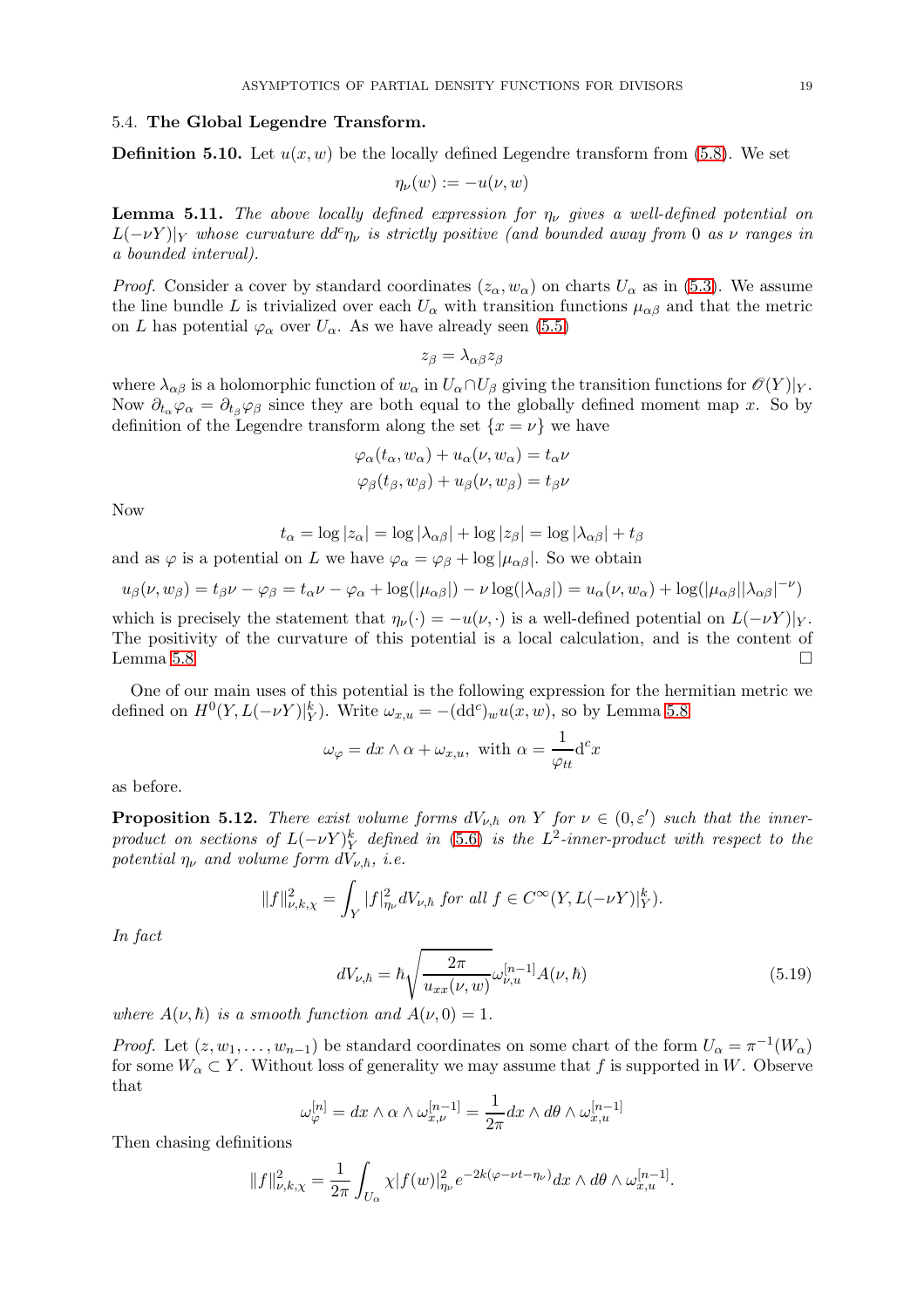This can be calculated by performing the x-integral first, to obtain an expression as an integral on  $W_{\alpha}$ . This gives the existence of the volume form  $dV_{\nu,\hbar}$  (which is clearly well-defined over all of  $Y$ ). Now observe that

$$
\varphi(t, w) - \nu t - \eta_{\nu}(w) = \varphi(t, w) - xt - (\nu - x)t + u(\nu, w)
$$
  
=  $-u(x, w) - (\nu - x)u_x(x, w) + u(\nu, w)$   
=  $u_{xx}(x, w)(x - \nu)^2 + q(x, \nu, w)$ 

where q vanishes to order at least 3 at  $x = \nu$ . Thus the x-integral can be calculated using Laplace's method, proving that  $dV_{\nu,\hbar}$  is smooth in  $\hbar$ , and moreover giving the stated leading term for  $dV_{\nu,\hbar}$  (this is a simple case of the Laplace method described in Appendix [C,](#page-28-0) see in particular Remark [C.4\)](#page-32-0).

**Remark 5.13.** It is worth noting that  $dV_{\nu,\hbar} = O(\hbar)$ , so  $\hbar^{-1} dV_{\nu,\hbar}$  lie in a compact set of smooth volume forms as  $\hbar$  tends to 0 and  $\nu$  ranges in a bounded interval.

5.5. The extremal envelope. The circle-invariant set-up allows us to identify the extremal envelope and the forbidden region explicitly in terms of the moment map, the potential and the Legendre transform.

In the neighbourhood U of Y, note that the locally defined expression  $\varepsilon t - u(\varepsilon, \cdot)$  defines a potential on  $L|U$ . This is because in U,  $\varepsilon t$  is a potential on  $\mathscr{O}(\varepsilon Y)$  and  $\eta_{\varepsilon} = -u(\varepsilon, \cdot)$  is a potential on  $L(-\varepsilon Y)$ , so their sum is a potential on L. Note further that

$$
\mu(t, w) = \varepsilon \Rightarrow \varepsilon t - u(\varepsilon, w) = \varphi(t, w)
$$

by definition of the Legendre transform. Define

<span id="page-19-0"></span>
$$
\psi_{\varepsilon}(t, w) = \begin{cases} \varepsilon t - u(\varepsilon, w) & \text{if } \mu(t, w) \le \varepsilon, \\ \varphi(t, w) & \text{otherwise} \end{cases}
$$
\n(5.20)

This definition makes sense initially only in U, but can clearly be extended to equal  $\varphi$  over  $X \setminus U$ . So defined,  $\psi_{\varepsilon}$  is a continuous potential on L.

Remark 5.14. The definition [\(5.20\)](#page-19-0) can be motivated as follows. The simplest possible function with correct Lelong number has the form  $\varepsilon t$  + const, where  $t = \log |z|$  as before. This does not extend globally, so away from Y we try to patch it to  $\varphi(t)$ . For fixed w, the slope of  $\partial_t\varphi(t, w)$  is equal to  $\varepsilon$  precisely when  $\mu(t, w) = \varepsilon$ , since  $\partial_t \varphi = \mu$ . Thus we extend  $\varepsilon t$  + const across  $\mu^{-1}(\varepsilon)$ to equal  $\varphi$ . For this to be continuous, we need the constant to be equal to  $-u(\varepsilon, w)$ , and we have arrived at  $(5.20)$ .

Then we have

**Theorem 5.15.** The function  $\psi_{\varepsilon}$  is the extremal envelope for  $(X, Y, L, \varepsilon)$  (cf. Definition [2.11\)](#page-9-2). Moreover, for  $(t, w) \in U$ ,

 $\psi_{\varepsilon}(t, w) < \varphi(t, w)$  if and only if  $\mu(t, w) < \varepsilon$ .

In particular the forbidden region  $D_{\varepsilon}$  is equal to  $\mu^{-1}[0,\varepsilon)$ .

Proof. We shall show first that  $\psi_{\varepsilon}(t, w) < \varphi(t, w)$  iff  $\mu(t, w) < \varepsilon$ . This is a variant of the convexity argument used at the end of the proof of Theorem [4.1.](#page-12-1)

Fix w and let  $t_{\varepsilon}$  satisfy  $\mu(t_{\varepsilon}, w) = \varepsilon$ . Then, from the definitions,

$$
\varepsilon t - u(\varepsilon, w) = \varepsilon t - (\varepsilon t_{\varepsilon} - \varphi(t_{\varepsilon}, w)) = \varepsilon (t - t_{\varepsilon}) + \varphi(t_{\varepsilon}, w)).
$$

Then

$$
\varepsilon t - u(\varepsilon, w) - \varphi(t, w) = -(t - t_{\varepsilon}) \left( \varepsilon - \frac{\varphi(t_{\varepsilon}, w) - \varphi(t, w)}{t_{\varepsilon} - t} \right).
$$

If  $t < t_{\varepsilon}$  then the difference quotient is strictly less than the derivative at the upper end point  $\varphi'(t_{\varepsilon}) = \varepsilon$ . Hence the quantity in the large brackets is positive and so

$$
\varepsilon t - u(\varepsilon, w) < \varphi(t, w) \text{ for } t < t_{\varepsilon}
$$

as required.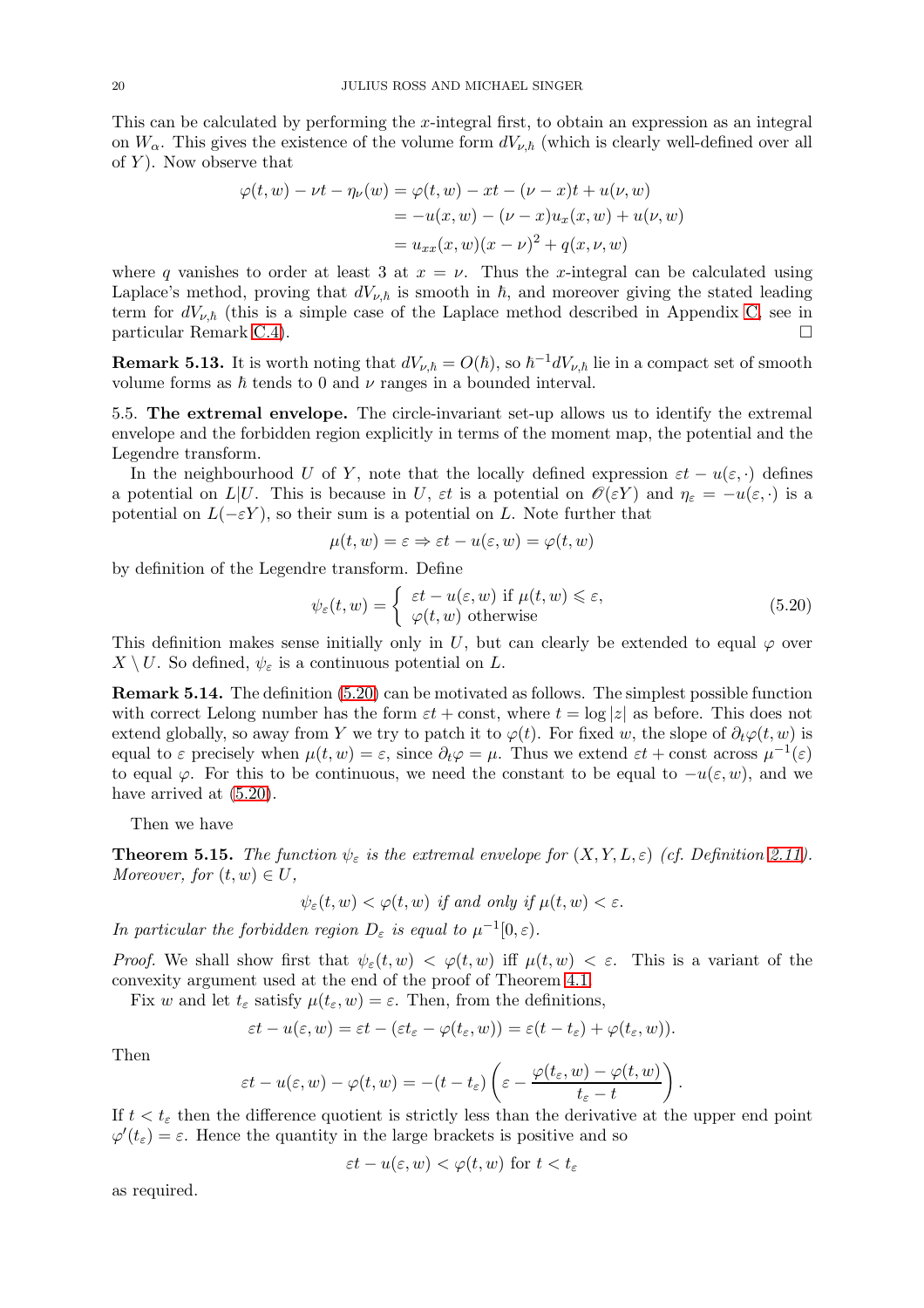We shall show next that  $\psi_{\varepsilon}$  is  $C^1$ . The only issue is what happens near  $\mu^{-1}(\varepsilon)$ . It is easier to use  $(x, w)$  as local coordinates. Then

$$
\psi_{\varepsilon} = \varepsilon u_x(x, w) - u(\varepsilon, w) \text{ for } x < \varepsilon \tag{5.21}
$$

and

$$
\psi_{\varepsilon} = xu_x(x, w) - u(x, w) \text{ for } x > \varepsilon \tag{5.22}
$$

Since both expressions are equal for  $x = \varepsilon$  it follows that all tangential derivatives agree on this hypersurface, whereas

$$
\lim_{x \to \varepsilon^{-}} \partial_x \psi_{\varepsilon}(\varepsilon, w) = \varepsilon u_{xx}(\varepsilon, w)
$$

and

$$
\lim_{x \to \varepsilon^+} \partial_x \psi_{\varepsilon}(\varepsilon, w) = \lim_{x \to \varepsilon} x u_{xx}(x, w) = \varepsilon u_{xx}(\varepsilon, w).
$$

Thus  $\psi_{\varepsilon}$  is  $C^1$  as claimed.

A similar calculation, which we leave to the reader, shows that  $\psi_{\varepsilon}$  is psh: from the regularity just proved, this follows by showing that  $\psi_{\varepsilon}$  is psh on each side of the hypersurface  $\mu^{-1}(\varepsilon)$ .

Hence  $\psi_{\varepsilon}$  is a candidate for the extremal envelope  $\varphi_{\varepsilon}$  in the sense of Definition [2.11.](#page-9-2) We have to check that there is no better candidate. By definition, any other candidate must also equal  $\varphi$  on the set  $X \setminus \mu^{-1}[0, \varepsilon)$ .

Suppose for contradiction  $\psi_{\varepsilon} < \varphi_{\varepsilon}$  at some point  $(t_0, w_0) \in U$ . Then there is a plurisubharmonic potential  $\gamma$  on L bounded above by  $\varphi$  with Lelong number at least  $\varepsilon$  along Y such that  $\gamma(t_0, w_0) > \psi_{\varepsilon}(t_0, w_0)$ . Since  $\gamma \leq \varphi$  we must then have  $\mu(t_0, w_0) < \varepsilon$  and so  $\psi_{\varepsilon} = \varepsilon t - u(\varepsilon, w)$ near  $(t_0, w_0)$ . Suppose that  $\gamma'(t_0, w_0) \geq \psi'_\varepsilon = \varepsilon$ . Along the image of  $t \mapsto (t, w_0)$  we have  $\gamma'(t, w_0)$ is non-decreasing, so at the point  $(t, w)$  on  $\mu^{-1}(\varepsilon)$  we have  $\gamma > \psi_{\varepsilon}(t, w) = \varphi(t, w)$  which is absurd. Hence  $\gamma'(t_0, w_0) < \varepsilon$ . Again by the monotonicity of  $\gamma'$  along this image we see that  $\gamma' < \varepsilon$ for all  $t < t_0$  and so the Lelong number of u is strictly less that  $\varepsilon$  which is also absurd. Hence such a  $\gamma$  cannot exist, and we conclude  $\psi_{\varepsilon} = \varphi_{\varepsilon}$  as desired.

Corollary 5.16. With notaton as above, the equilibrium set for Y with respect to  $\varepsilon$  is the complement of  $\mu^{-1}[0,\varepsilon)$  and the forbidden region is  $\mu^{-1}[0,\varepsilon)$ 

Proof. Follows directly from the Theorem.

**Remark 5.17.** Berman has proved that the extremal envelope  $\varphi_{\varepsilon}$  is generally no better than  $C^{1,1}$ , and our explicit formula [\(5.20\)](#page-19-0) displays precisely this regularity. On the other hand, we have seen in the course of the proof that  $\psi_{\varepsilon} = \varphi_{\varepsilon}$  is conormal with respect to the hypersurface  $\mu^{-1}(\varepsilon)$ : that is to say

$$
V_1 \dots V_N \psi_{\varepsilon} \in C^{1,1}
$$

for any number of vector fields  $V_j$ , provided that these are all *tangential* to  $\mu^{-1}(\varepsilon)$ . It would be interesting to investigate the conormal regularity of the extremal envelope in other situations.

As an application of this explicit identification of the extremal envelope, we prove the following technical result.

<span id="page-20-0"></span>**Lemma 5.18.** Suppose that  $f \in H_{k\varphi}^{\varepsilon' k}(U)$  and

$$
\Omega' \in \mu^{-1}[0, \varepsilon').
$$

Then there are constants C and c such that

$$
\sup_{\Omega'} |f|_{k\varphi} \leqslant Ce^{-ck} \|f\|_{k\varphi,U} \tag{5.23}
$$

*Proof.* The proof is similar to that of Proposition [2.13.](#page-9-3) Let  $N_k = \sup_{\Omega'} |f|_{k\varphi}$  and set

$$
v := \frac{1}{k} \left( \log |f|_{k\varphi} - \log N_k \right).
$$

Then  $v \leq 0$  and  $\varphi + v$  is a competitor to be the envelope for  $\nu Y$  on  $\Omega'$ . Hence  $\varphi + v \leq \psi_{\varepsilon'}$ . Rearranging this gives that over  $\Omega'$ 

 $|f|_{k\varphi} \leq N_k \exp(-k(\varphi - \psi_{\varepsilon'})) \leq C k^n \exp(-c k) ||f||_{k\varphi, u}$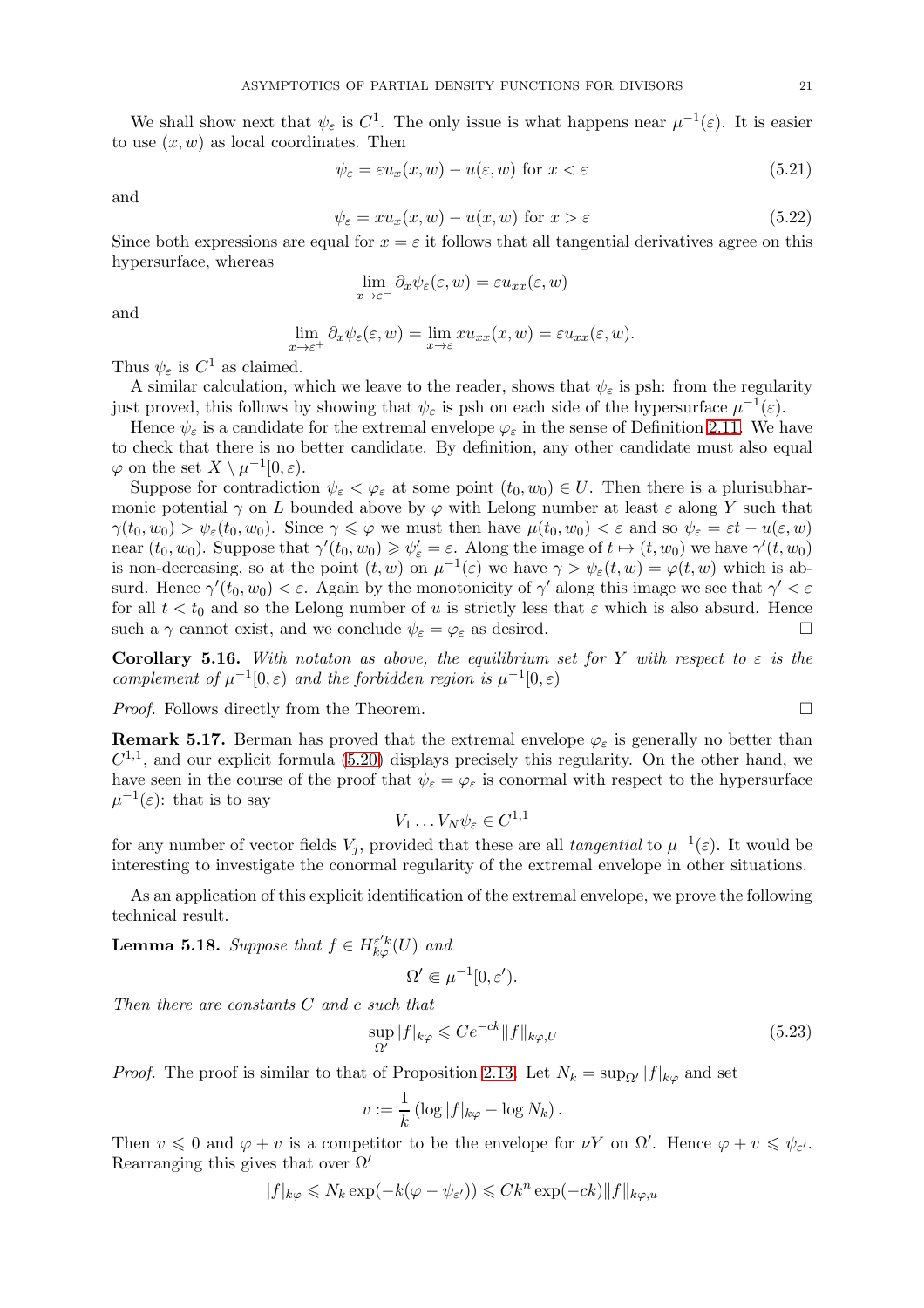where we have used the  $L^2$  implies  $L^{\infty}$  bound from Proposition [2.6](#page-5-0) and set  $c : \inf_{\Omega'} (\varphi - \psi_{\nu}) = c$ which is strictly positive as  $\Omega' \in \mu^{-1}[0, \varepsilon']$ ).  $\qquad \qquad \Box$ 

<span id="page-21-1"></span>5.6. A modified glueing result. We will need a slight modification of our glueing result that relaxes the decay away from the diagonal condition in the presence of a holomorphic  $S^1$ -action.

**Definition 5.19.** We say that  $B_k^{\varepsilon}$  is an  $S^1$ -local partial Bergman kernel if it has the almost reproducing property as in Definition [3.1](#page-10-0) and the following decay away from the diagonal in standard coordinates:

$$
|B_k^{\varepsilon}(z, w, z', w')|_{k\varphi} \leq C k^n e^{-c(|w-w'|^2 + |x - x'|^2)}
$$
 for all  $(z, w), (z', w') \in U$ 

where, we recall,  $x = \mu(z, w)$  and  $x' = \mu(z', w')$  is the value of the moment map at these points.

<span id="page-21-3"></span>**Theorem 5.20.** With the setup as above, suppose  $B_k^{\varepsilon}$  is an  $S^1$ -local PBK of order N on  $W \subset U$ , and suppose that  $\varepsilon$  is sufficiently small so that the forbidden region  $D_{\varepsilon}$  lies in W. Then if W' is an open, relatively compact subset of W then we have for all  $r \geq 0$  that

$$
K_k^{\varepsilon}(x,y) = B_k^{\varepsilon}(x,y) + O_{C^r}(k^{n/2+r/2-N}) \text{ for all } x, y \in W'.
$$

Proof. The proof is the same as that of Theorem [3.3.](#page-10-1) The only place in which we used the decay away form the diagonal was in [\(3.7\)](#page-11-1). But if  $(z, w) \in W'$  and  $\partial \chi(z') \neq 0$  at a point  $(z', w')$ then x and x' are a bounded distance apart (as  $\chi \equiv 1$  on W) and so [\(3.7\)](#page-11-1) still holds.  $\square$ 

5.7. The Local Partial Bergman Kernel. We are now ready to define our local PBK. For  $\nu \in [0, \varepsilon')$  let  $G_{n,k}$  denote the reproducing kernel on  $Y \times Y$  for  $L^k \otimes \mathscr{O}(-nY)|_Y$  with respect to the inner-product defined in [\(5.6\)](#page-16-3).

Definition 5.21. Define

$$
B_k^{\varepsilon} := \sum_{n=\varepsilon k}^{\varepsilon' k} G_{n,k} \sigma^n \boxtimes \overline{\sigma}^n.
$$
 (5.24)

So by our conventions made following Lemma [5.5,](#page-15-0)  $B_k^{\varepsilon}$  is a holomorphic section of  $L^k|_U \boxtimes \overline{L}^k|_U$ .

<span id="page-21-0"></span>**Theorem 5.22.**  $B_k^{\varepsilon}$  is an  $S^1$ -local PBK for  $(\varepsilon, Y)$  on  $\Omega'$  (with respect to the chosen cutoff function  $\chi$  used in [\(5.6\)](#page-16-3)).

Before the proof we make a convenient definition:

Definition 5.23. In standard local coordinates let

$$
U(\nu, x, w) := u(\nu, w) - u(x, w) - u_x(x, w)(\nu - x) \text{ for } \nu \in [0, \varepsilon']
$$

**Lemma 5.24.** (1) There exists a constant  $c > 0$  such that  $U(\nu, x, w) \geqslant c(x - \nu)^2$ . (2) For any  $f \in H^0(L(-\nu Y)^k|_Y)$  we have

$$
|f\sigma^n|_{k\varphi} = |f|_{k\eta_{\nu}} e^{-kU(\nu, x, w)}.
$$

*Proof.* The first statement follows as  $U(\nu, x, w) = u_{xx}(w, x')(\nu - x)^2$  for some x' which is strictly bounded from below as  $x \mapsto u(x, w)$  is strictly convex. The second statement is a simple calculation using the definitions and is left to the reader. calculation using the definitions and is left to the reader.

*Proof of Theorem [5.22.](#page-21-0)* We first show that  $B_k^{\varepsilon}$  has the almost reproducing property, i.e. for some  $c, C > 0$  we have

<span id="page-21-2"></span>
$$
|f(z) - (B_{k,z}^{\varepsilon}, \chi f)_{k\varphi}|_{k\varphi} \leqslant Ce^{-ck} \|f\|_{k\varphi, U}
$$
\n
$$
(5.25)
$$

for all  $f \in H_{k\varphi}^{\varepsilon k}(U)$  and  $z \in \Omega'$ . For this we know from Lemma [5.5](#page-15-0) that we can write such an f as  $f = g + s$  where

$$
s = \sum_{n > \varepsilon' k} s_n \sigma^n
$$
 and 
$$
g = \sum_{n = \varepsilon k}^{\varepsilon' k} g_n \sigma^n
$$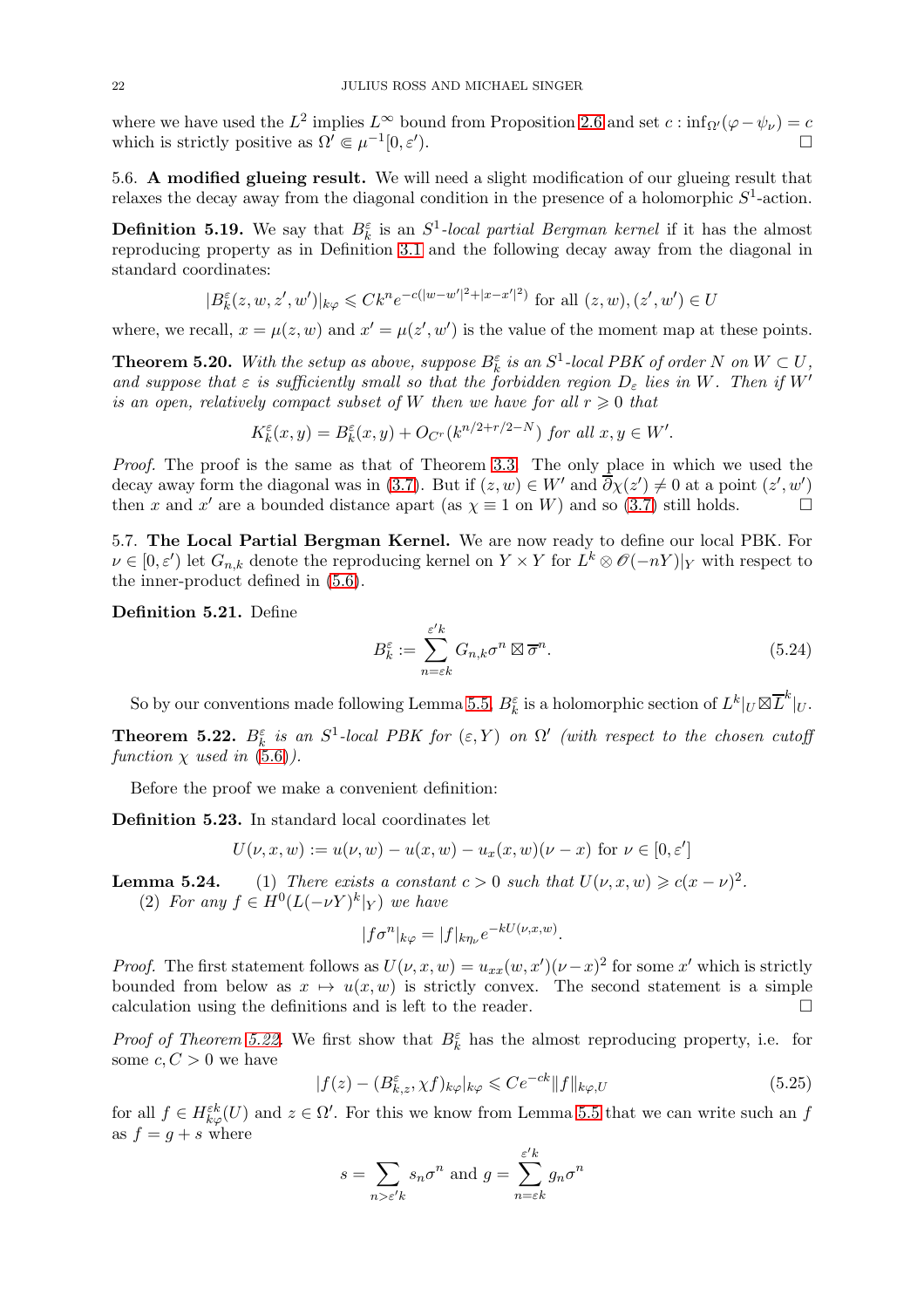and  $s_n, g_n \in H^0(L(-\nu Y)^k|_Y)$ . By integrating in the normal direction to Y first, we see by construction that if  $z \in \Omega'$  we have

$$
(\chi g, B_{k,z}^\varepsilon)_{k\varphi}=g(z)\text{ and }(\chi s, B_{k,z}^\varepsilon)_{k\varphi}=0.
$$

On the other hand as s vanishes to order at least  $\varepsilon' k$  along Y we have from Lemma [5.18](#page-20-0) that  $\sup_{\Omega'} |s|_{k\varphi} \leqslant Ce^{-ck} ||s||_{k\varphi} \leqslant Ce^{-ck} ||f||_{k\varphi}$  for some  $c, C > 0$ . Putting this together gives [\(5.25\)](#page-21-2). Finally we prove that  $B_k^{\varepsilon}$  has the desired decay away from the diagonal property, i.e.

$$
|B_k^{\varepsilon}(z, w, z', w')|_{k\varphi} \leq C k^n e^{-c(|w-w'|^2 + |x - x'|^2)} \text{ for all } (z, w), (z', w') \in U.
$$

Fix  $(z, w)$ . Then by Cauchy-Schwarz and the definition of the function U (i.e. Lemma 5.24)

$$
|B_k^{\varepsilon}(z, w, z', w')|_{k\varphi}^2 \leqslant O(k) \sum_{\varepsilon k \leqslant n \leqslant \varepsilon' k} |G_{n,k}(w, w')|_{k\eta_{\nu}}^2 e^{-k(U(\nu, x, w) + U(\nu, x', w'))}
$$
  

$$
\leqslant O(k) \sum_{\varepsilon k \leqslant n \leqslant \varepsilon' k} |G_{n,k}(w, w')|_{k\eta_{\nu}}^2 e^{-ck((x-\nu)^2 + (x'-\nu)^2)}
$$

for some  $c > 0$ . Recall that each  $G_{n,k}$  decays exponentially fast away away from the diagonal,

<span id="page-22-0"></span>
$$
|G_{n,k}(w,w')|_{k\eta_{\nu}}^2 \leqslant O(k^{2n-1})e^{-ck|w-w'|^2}.
$$
\n(5.26)

We have given a proof of this classical fact in Theorem [2.9.](#page-6-0) Moreover this estimate is uniform as  $\nu$  ranges in a bounded interval, as follows directly from our proof. (We remark that for a fixed volume form the Bergman kernel has decay at rate  $O(k^{2n-2})e^{-ck|w-w'|^2}$  since dim  $Y = n - 1$ , and this decay still holds for volume forms that lie in a compact set; but in the above  $G_{n,k}$  is taken with respect to the volume form  $dV_{\nu,\hbar} = O(\hbar) = O(k^{-1/2})$  which explains the missing factor of k in  $(5.26)$ .)

Hence

$$
|B_k^{\varepsilon}(z, w, z', w')|_{k\varphi}^2 = O(k^{2n})O(e^{-ck|w-w'|^2})e^{-ck((x-\nu)^2 + (x'-\nu)^2)}
$$

for some  $c > 0$ . On the other hand, by completing the square

$$
(x - \nu)^2 + (x' - \nu)^2 = \frac{1}{2}(x - x')^2 + 2\left(\nu - \frac{x + x'}{2}\right)^2 \ge \frac{1}{2}(x - x')^2
$$

which gives the desired result.

# 6. Proof of Main Theorems

We now put what we have done together to prove the main theorems. The main task is to understand the asymptotics of our  $S^1$ -local PBK

$$
B_k^{\varepsilon} := \sum_{n=\varepsilon k}^{\varepsilon' k} G_{n,k} \sigma^n \boxtimes \overline{\sigma}^n.
$$
 (6.1)

The idea is to use the standard asymptotic expansion of the density functions on  $Y$  to expand the functions  $G_{n,k}$  in powers of k, and then use the Euler-Maclaurin formula to evaluate the sum in terms on an integral, which by Laplace's method can also be expanded in powers of k. To display the main ideas and keep the proof short, we include an account of each of these standard techniques in the Appendix.

We start by recalling the well-known asymptotic expansion of the Bergman kernel. Let  $L'$  be an ample line bundle on a compact complex manifold  $Y$  of dimension  $d$  with positive hermitian metric  $e^{-2\varphi}$  and let dV be a smooth volume form on Y. These define an  $L^2$ -inner product on sections of  $L'^k$  and we let  $K'_k$  denote the reproducing kernel for the projection to the holomorphic sections, and let  $\rho'_k(y) = K_k(y, y)$  be the corresponding density function.

<span id="page-22-1"></span>**Theorem 6.1.** There exist smooth functions  $a_0, a_1, \ldots$  on Y such that for any  $p, r \geq 0$  there is an asymptotic expansion

$$
\rho'_{k} = a_0 k^{d} + a_1 k^{d-1} + \dots + a_p k^{d-p} + O_{C^{r}}(k^{d-p-1}).
$$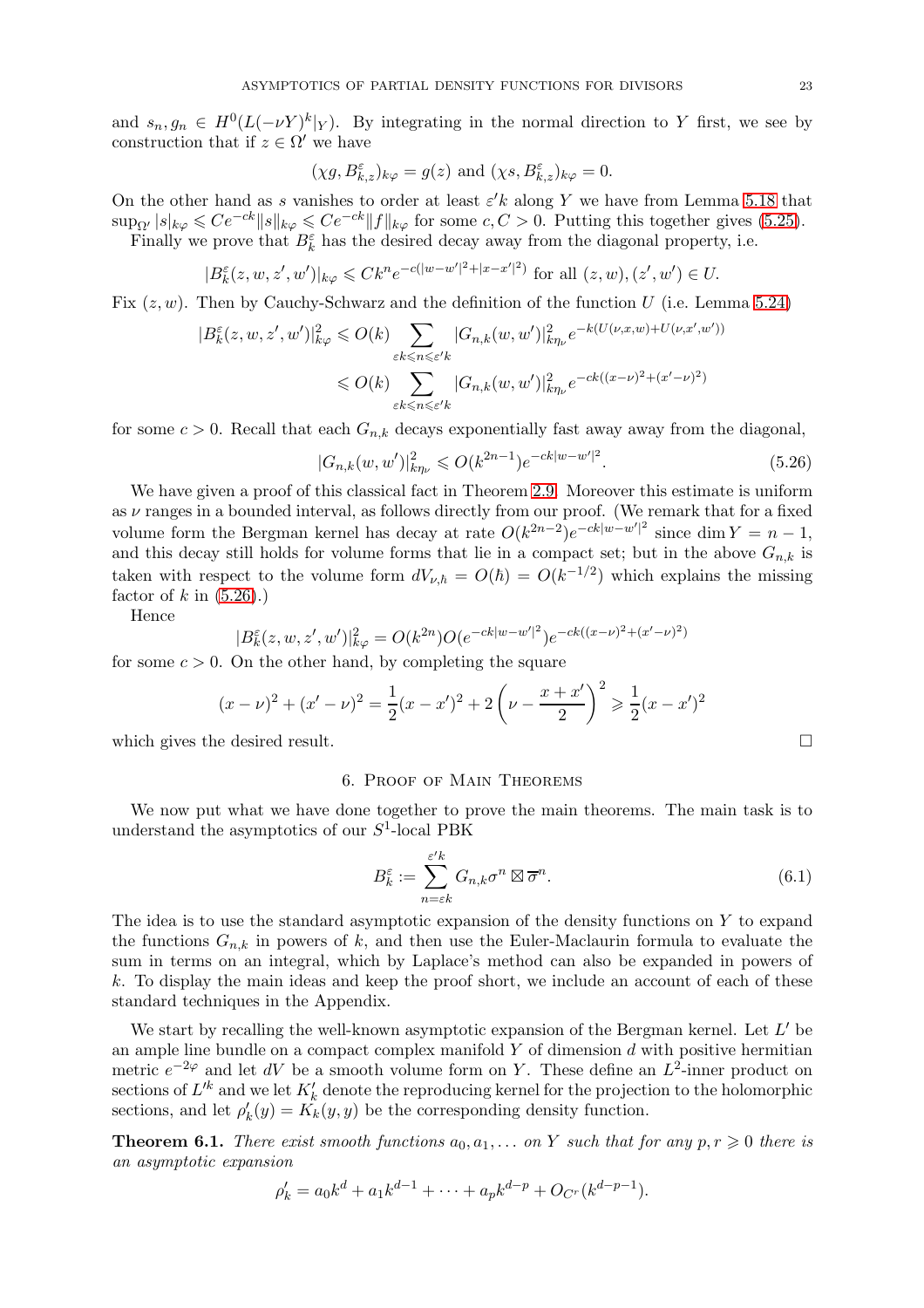Furthermore the  $a_i$  are universal quantities that depend smoothly on  $dV$  and the curvature of  $\varphi$ , in particular

<span id="page-23-0"></span>
$$
a_0 = \frac{(dd^c \varphi)^d}{dV}.
$$
\n(6.2)

Moreover given any  $c > 0$  and background Kähler form  $\omega_0$  on Y, the  $O_{C^{r}}(k^{d-p-1})$  error term may be taken uniformly over all  $(L', e^{-\varphi})$  such that  $dd^c \varphi \geq c\omega_0$  as well as uniformly over all volume forms that lie within a compact set.

Proof. The first statement is the famous asymptotic expansion of the Bergman kernel, due to Fefferman [\[9\]](#page-34-12), Catlin [\[5\]](#page-33-4), Tian [\[30\]](#page-34-13) and Zelditch [\[31\]](#page-34-14), The statement that the error term may be taken uniformly follows from the same proofs (e.g. it is clear that this is the case for the local Bergman Kernel of  $[3]$ , and the glueing theorem of  $[3, Thm 3.1]$  uses the Hörmander estimate which gives a uniform error given the assumed bound on  $dd^c\varphi$ , and for the variation with respect to dV see [\[3,](#page-33-3) Sec 2.4] which is also clearly uniform as dV varies in a compact set.  $\square$ 

*Proof.* (Proof of Theorem [1.1](#page-1-0) and Theorem [1.2\)](#page-2-0) First we note that  $B_k^{\varepsilon}$  is an  $S^1$ -local PBK which by Theorem [5.20](#page-21-3) approximates the globally defined PBK, so in standard coordinates  $(z, w)$  we have

$$
\rho_k^{\varepsilon}(z,w) = B_k^{\varepsilon}(z,w,z,w)e^{-2k\varphi(z,w)} + O(k^{-\infty}).
$$

Hence the goal becomes to understand the asymptotics of the quantity

$$
B := B_k^{\varepsilon}(z, w, z, w)e^{-2k\varphi(z, w)}
$$

.

.

From now on we will work with the variable  $\hbar = k^{-1/2}$ . By Lemma [5.11](#page-18-1) the  $\eta_{\nu}$  have positive curvature bounded from below uniformly over  $\nu \in [0, \varepsilon']$ . Observe that  $\eta_{\nu}$  are smooth in  $\nu$  and recall that  $\hbar^{-1}dV_{\nu,\hbar}$  are volume forms that lie in a compact set (and moreover are smooth in  $\hbar$ and  $\nu$ ). Thus Theorem [6.1](#page-22-1) implies there are smooth functions  $a_i(\nu, w)$  on  $[0, \varepsilon'] \times Y$  such that that for any  $r, p \geq 0$  we have

$$
\hbar G_{n,k}(w,w)e^{-2\hbar^{-2}\eta_{\nu}(w)} = a_0(\nu,w)\hbar^{2-2n} + a_1(\nu,w)\hbar^{4-2n} + \dots + a_p(\nu,w)\hbar^{2p+2-2n} + O_{C^r}(\hbar^{2p+4-2n})
$$

where, as usual,  $\nu = n/k = \hbar^2 n$ . To capture this information we define

$$
\alpha(\nu, \hbar^2, w) := a_0(\nu, w) + a_1(\nu, w)\hbar^2 + \dots + a_p(\nu, w)\hbar^{2p}
$$

which is clearly smooth in all variables.

<span id="page-23-1"></span>**Remark 6.2.** For later use, observe that from the leading order term of  $dV_{\nu,\hbar}$  given in [\(5.19\)](#page-18-2) and the leading order term of the asymptotic expansion of the Bergman function given in [\(6.2\)](#page-23-0) we have that

$$
\alpha(0,0,w) = a_0(0,0) = \sqrt{\frac{u_{xx}(0,w)}{2\pi}}.
$$

Now using Lemma 5.24 (i.e. the properties of our function  $U$ ) gives

$$
B = \sum_{n=\varepsilon k}^{\varepsilon' k} G_{n,k}(w, w) |z|^{2n} e^{-2k\varphi(z, w)}
$$
  
= 
$$
\sum_{n=\varepsilon k}^{\varepsilon' k} G_{n,k}(w, w) e^{-2k\eta_{\nu}(w)} e^{-2kU(\nu, x, w)}
$$
  
= 
$$
\hbar^{1-2n} \left( \sum_{n=\varepsilon k}^{\varepsilon' k} e^{-2kU(x, \nu, w)} \alpha(\hbar^2 n, \hbar^2, w) + O_{C^r}(\hbar^{2p+2}) \right)
$$

Now this sum can be calculated using the Euler-Maclaurin formula (see [B.2\)](#page-28-1). To state this let

$$
q_h(s) := q(s, \hbar, x, w) = e^{-\hbar^{-2}U(x - \hbar s, x, w)} \alpha(x - \hbar s, \hbar^2, w)
$$

and set

$$
\xi = \frac{x - \varepsilon}{\hbar}.
$$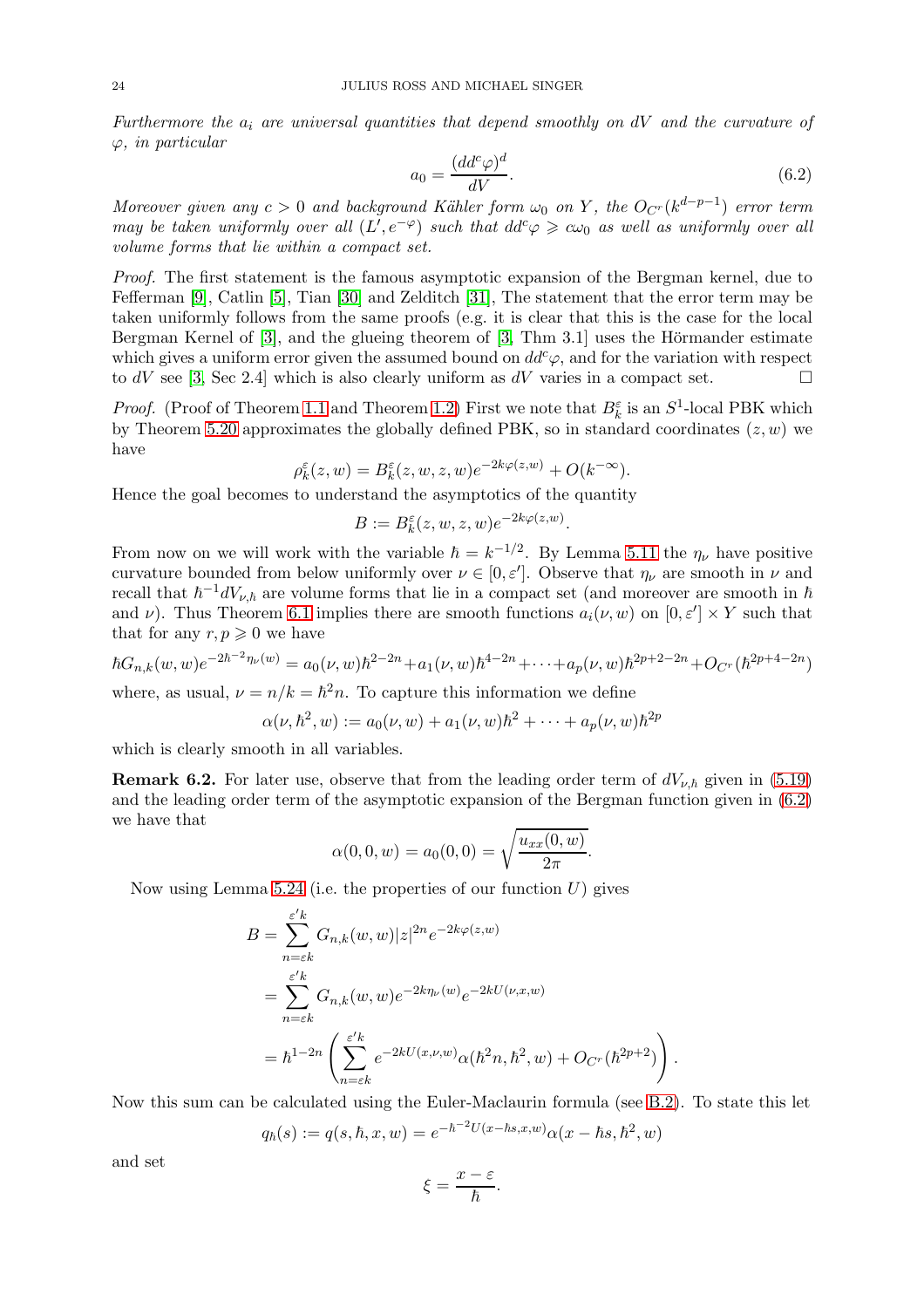Then

<span id="page-24-0"></span>
$$
\hbar^{2n}B = \int_{-\infty}^{\xi} q_{\hbar}(s)ds + \sum_{j=0}^{m-1} A_j \hbar^j + O(\hbar^m)
$$
\n(6.3)

where

$$
A_0 = \frac{1}{2} q_\hbar(\xi) \text{ and } A_j = (-1)^{j-1} \frac{\beta_{j+1}}{(j+1)!} q_\hbar^{(j)}(\xi)
$$

where  $\beta_i$  are the Bernoulli numbers. Moreover one sees directly that the coefficients  $A_i$  lift to the real blowup (see Appendix [A\)](#page-26-0) as in the statement of the Theorem.

Thus it remains only to analyse the integral in the right hand side of [\(6.3\)](#page-24-0) which can be done by Laplace's method. In slightly more detail observe that  $q_h(s)$  has its unique critical point at  $s = 0$ . We rewrite the integral as

$$
I := \int_{-\infty}^{\zeta} q_{\hbar}(s) ds = \hbar^{-1} \int_{-\infty}^{x-\varepsilon} q_{\hbar}\left(\frac{s}{\hbar}\right) ds
$$

So this is precisely the setup of Laplace's method as discussed in Appendix [C](#page-28-0) which shows that this integral has an asymptotic expansion in powers of  $\hbar$ , in fact

$$
I = \frac{\sqrt{2\pi}\alpha(0,0,w)}{\sqrt{u_{xx}(0,w)}}\Phi(\sqrt{u_{xx}(0,w)}\zeta) + O(\hbar)
$$

where as usual

$$
\Phi(x) := \frac{1}{\sqrt{2\pi}} \int_{-\infty}^{x} e^{-\frac{t^2}{2}} dt.
$$

Recall that  $u_{xx}(0, w) = |v|$  where v is the generator of the  $S^1$ -action. Thus plugging in (Remark [6.2\)](#page-23-1)

$$
\alpha(0,0,w) = \sqrt{\frac{|v|}{2\pi}},
$$

as simple change of variables gives

$$
I = \frac{1}{\sqrt{2\pi|v|}} \int_{-\infty}^{\frac{x-\varepsilon}{\hbar}} e^{-\frac{t^2}{2|v|^2}} dt + O(\hbar)
$$

as required in the statement of Theorem [1.2.](#page-2-0) Finally Theorem [1.1](#page-1-0) follows immediately from this by the behaviour of  $\Phi(x)$  on the sets  $\{x < \varepsilon\}$  and  $\{x > \varepsilon\}$ .

## 7. An Application

We end with an application of our main theorem to the study of a certain natural function introduced by Ross-Witt Nyström [\[23\]](#page-34-15) that one can associate to a divisor on a Kähler manifold.

Fix a line bundle L on a compact complex manifold X with hermitian metric  $e^{-\varphi}$ . Then the order of vanishing of sections along a divisor Y determines a finite length filtration

$$
H^0(L^k) \supset H^0(L^k \otimes \mathscr{I}_Y) \supset H^0(L^k \otimes \mathscr{I}_Y^2) \supset \cdots \supset \{0\}.
$$

Let ord<sub>Y</sub>(s) denote the order of vanishing of a section s along Y, and suppose that  $\{s_{\alpha,k}\}\$ is an  $L^2$ -orthonormal basis for  $H^0(L^k)$  that is compatible with this filtration, i.e. for each j the set

$$
\{s_{\alpha,k}: \text{ord}_Y(s_{\alpha,k}) \geqslant j\}
$$

is a basis for  $H^0(L^k \otimes \mathscr{I}_{Y}^j)$  $_Y^{\mathcal{I}}),$ 

**Definition 7.1.** Define  $M_k: X \to \mathbb{R}$  by

$$
M_k(z) = \frac{\sum_{\alpha} \text{ord}_Y(s_{\alpha,k}) |s_{\alpha,k}|_{k\varphi}^2}{k \sum_{\alpha} |s_{\alpha,k}|_{k\varphi}^2}.
$$

One can check directly that this definition does not depend on choice of compatible orthonormal basis, and thus defines a natural smooth function on  $X$  associated to  $Y$  and the hermitian metric on L.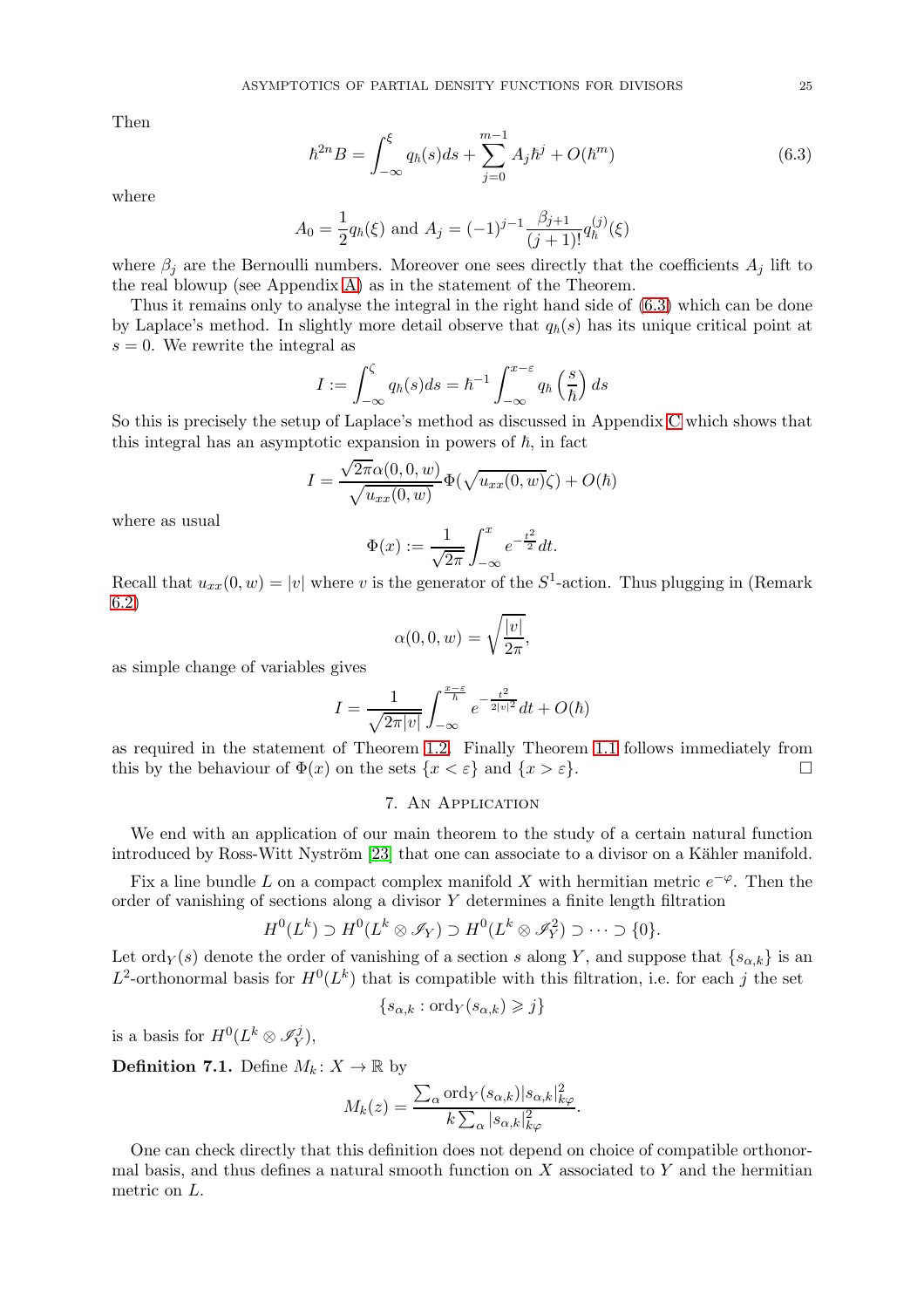<span id="page-25-0"></span>**Theorem 7.2.** Suppose  $\varphi$  and Y are invariant under an  $S^1$  action on  $(X, L)$ . Then there is a neighbourhood of Y and an asymptotic expansion

<span id="page-25-1"></span>
$$
M_k = c_0 + c_{1/2}k^{-1/2} + c_1k^{-1} + \dots + c_rk^{-N} + O_{C^r}(k^{-N-1/2})
$$
\n(7.1)

where  $c_i$  are smooth functions defined on this neighbourhood. Moreover  $c_0$  is precisely the hamiltonian of the  $S^1$  action normalized so  $Y = c_0^{-1}(0)$ .

**Remark 7.3.** It is shown in [\[23,](#page-34-15) Sec 8], without any assumption of the existence of an  $S^1$ -action, that the limit

$$
\mu := \limsup_{k \to \infty} M_k
$$

converges almost everywhere on X. We do not know anything about the regularity of  $\mu$  in general, but it does have a "push-forward" property analogous to that of the Duistermaat-Heckman formula [\[23,](#page-34-15) Thm. 8.1,8.3] with the moment polytope being replaced by the Okounkov body of  $(X, L)$ . The previous theorem shows that in the  $S^1$ -invariant case we in fact have that  $\mu = c_0$  is the Hamiltonian in a neighbourhood of Y which reaffirms this property.

*Proof of Theorem [7.2.](#page-25-0)* For simplicity write  $s_{\alpha}$  for  $s_{\alpha,k}$  and set  $n_{\alpha} = \text{ord}_Y(s_{\alpha})$ . We also write  $x: X \to \mathbb{R}$  for the hamiltonian of the  $S^1$ -action normalized so  $Y = \{x = 0\}$ . So the partial Bergman kernel for  $(\varepsilon, Y)$  is given by

$$
\rho_k^{\varepsilon} = \sum_{n_{\alpha} \ge \varepsilon k} |s_{\alpha}|_{k\varphi}^2 \quad \text{ for } \varepsilon k \in \mathbb{N}.
$$

By Theorem [1.2](#page-2-0) there is a neighbourhood of the divisor and an expansion of the partial density in powers of  $k^{1/2}$ :

$$
\rho_k^{\varepsilon} = b_0(\varepsilon)k^n + b_{1/2}(\varepsilon)k^{n-1/2} + \dots + b_N(\varepsilon)k^{n-N} + O(k^{n-N-1})
$$

where the  $b_i(\varepsilon)$  are smooth functions on X with

$$
b_0(\varepsilon) = \frac{1}{\sqrt{2\pi x}} \int_{-\infty}^{\sqrt{k}(x-\varepsilon)} e^{-\frac{t^2}{2x}} dt.
$$

Now

$$
\sum_{j=1}^{k\sigma} \rho_k^{\frac{j}{k}Y} = \sum_{j=1}^{k\sigma} \sum_{n_\alpha \geq j} |s_\alpha|_{k\varphi}^2 = \sum_{n_\alpha \leq k\sigma} n_\alpha |s_\alpha|_{k\varphi}^2 + \sum_{n_\alpha > k\sigma} k\sigma |s_\alpha|_{k\varphi}^2.
$$

Thus on a smaller neighbourhood of Y (say where  $x \leq \sigma/2$ ) we have

$$
M_k = \frac{1}{k\rho_k} \sum_{j=1}^{k\sigma} \rho_k^{\frac{j}{k}Y} + O(k^{-\infty})
$$

where  $\rho_k$  is the usual Bergman function on X. Now  $\rho_k = k^n + O(k^{n-1})$  has a global asymptotic expansion in powers of  $k$ , and thus the Euler-Maclaurin formula gives the required expansion  $(7.1)$  for  $M_k$  with

$$
c_0 = \int_0^{\sigma} b_0(s)ds.
$$

Roughly speaking, for k large  $b_0(s)$  is approximately 1 for  $x > s$  and 0 for  $x < s$ , and so  $c_0 = \int_0^s b_0(s)ds \sim \int_0^x ds = x.$  We claim that in fact for  $x < \sigma/2$  we have

$$
\int_0^{\sigma} b_0(s)ds = x + O(k^{-\infty})
$$

To see this, integrate by parts to get

$$
I := \int_0^{\sigma} b_0(s)ds = [sb_0(s)]_{s=0}^{\sigma} + \sqrt{k} \int_0^{\sigma} \frac{s}{\sqrt{2\pi x}} e^{\frac{-k(x-s)^2}{2x}} ds
$$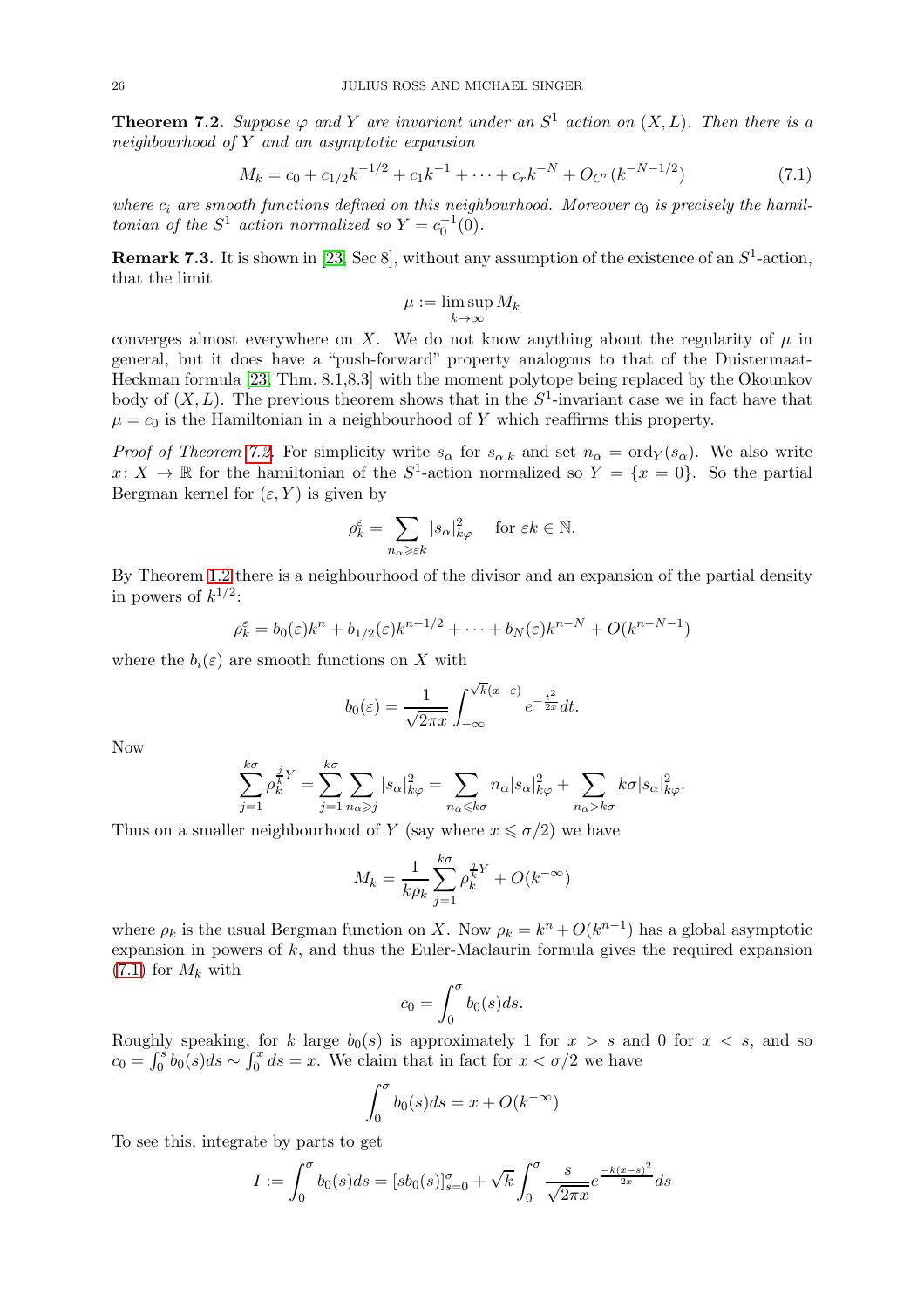Since  $x < \sigma/2$  the boundary term is  $O(k^{-\infty})$ , and by direct calculation

$$
k^{-1/2}I = x \int_0^{\sigma} \frac{1}{\sqrt{2\pi x}} e^{-\frac{k(x-s)^2}{2x}} ds - \int_0^{\sigma} (x-s) \frac{1}{\sqrt{2\pi x}} e^{-\frac{k(x-s)^2}{2x}} ds + O(k^{-\infty})
$$
  
=  $k^{-1/2}x + O(k^{-\infty})$ 

<span id="page-26-0"></span>as claimed.  $\hfill \square$ 

### Appendix A. The Real Blow-up

For the reader's convenience we collect here some elementary properties of a special case of the real blow-up. More details and constructions of greater generality can be found in Melrose's book [\[17,](#page-34-16) Chapter 5], as well as in [\[11\]](#page-34-17) and [\[10,](#page-34-18) Section 2.3].

**Definition A.1.** Let  $S^1_+ = \{e^{i\theta} : \theta \in [0, \pi]\} \subset \mathbb{R}^2$  be the upper-semicircle. The real blow-up of the upper-half space  $\mathbb{R} \times \mathbb{R}_{\geqslant 0}$  at the point  $p = (0,0)$  is defined to be

$$
[\mathbb{R} \times \mathbb{R}_{\geqslant 0}; p] := \mathbb{R}_{\geqslant 0} \times S^1_+
$$

along with the blow-down map

$$
\beta \colon [\mathbb{R} \times \mathbb{R}_{\geqslant 0}; p] \to \mathbb{R} \times \mathbb{R}_{\geqslant 0} \quad \beta(r, e^{i\theta}) = re^{i\theta}.
$$

Thus  $[\mathbb{R} \times \mathbb{R}_{\geqslant 0}; p]$  is the upper half-space with a copy of the semicircle  $S^1_+$  inserted at the origin, which we consider as a manifold-with-corners. Then  $\beta$  is smooth, and moreover is a diffeomorphism away from the exceptional set  $E = \beta^{-1}(p) = \{(0, e^{i\theta}) : \theta \in [0, \pi]\}$ . The boundary of  $[\mathbb{R} \times \mathbb{R}_{\geqslant 0}; p]$  has three pieces, namely E and the two axes  $H_{\pm} = \{(r, \pm 1) : r \in \mathbb{R}_{\geqslant 0}\},$ and two corners  $C_{\pm}=H_{\pm}\cap E.$ 



For higher dimensions, we let the real blow-up of  $\mathbb{R}^n \times \mathbb{R}_{\geqslant 0}$  along  $Y := \mathbb{R}^{n-1} \times \{p\}$  be  $[\mathbb{R}^n \times \mathbb{R}_{\geqslant 0}; Y] := \mathbb{R}^{n-1} \times [\mathbb{R} \times \mathbb{R}_{\geqslant 0}; p]$ , and by patching in the obvious way, this extends to define the real blow-up  $[X \times \mathbb{R}_{\geqslant 0}; D \times \{0\}]$  for any smooth real manifold X and codimension 1 smooth divisor D.

Let x be the standard coordinate on R and  $\hbar$  the standard coordinate on  $\mathbb{R}_{\geq 0}$ . Then the functions

$$
\xi:=\frac{x}{\hbar}\quad\text{ and }\quad \hbar
$$

give coordinates on the blow-up  $B := [\mathbb{R} \times \mathbb{R}_{\geq 0}; p]$  on an open set containing the interior of E (precisely,  $\xi = \cot \theta$  and  $\hbar = r \sin \theta$  for  $(r, \theta) \in B$  with  $\theta \neq 0$ ). Moreover in these coordinates  $\beta(\xi, \hbar) = (\xi \hbar, \hbar)$ . Around each of the corners  $C_{\pm}$  we have coordinates given by

$$
x \quad \text{and} \quad \eta_{\pm} = \pm \frac{\hbar}{x}
$$

(so  $x = r \cos \theta$  and  $\eta_{\pm} = \pm \tan \theta$ ) and in these coordinate  $\beta(x, \eta_{\pm}) = (x, \pm x \eta_{\pm}).$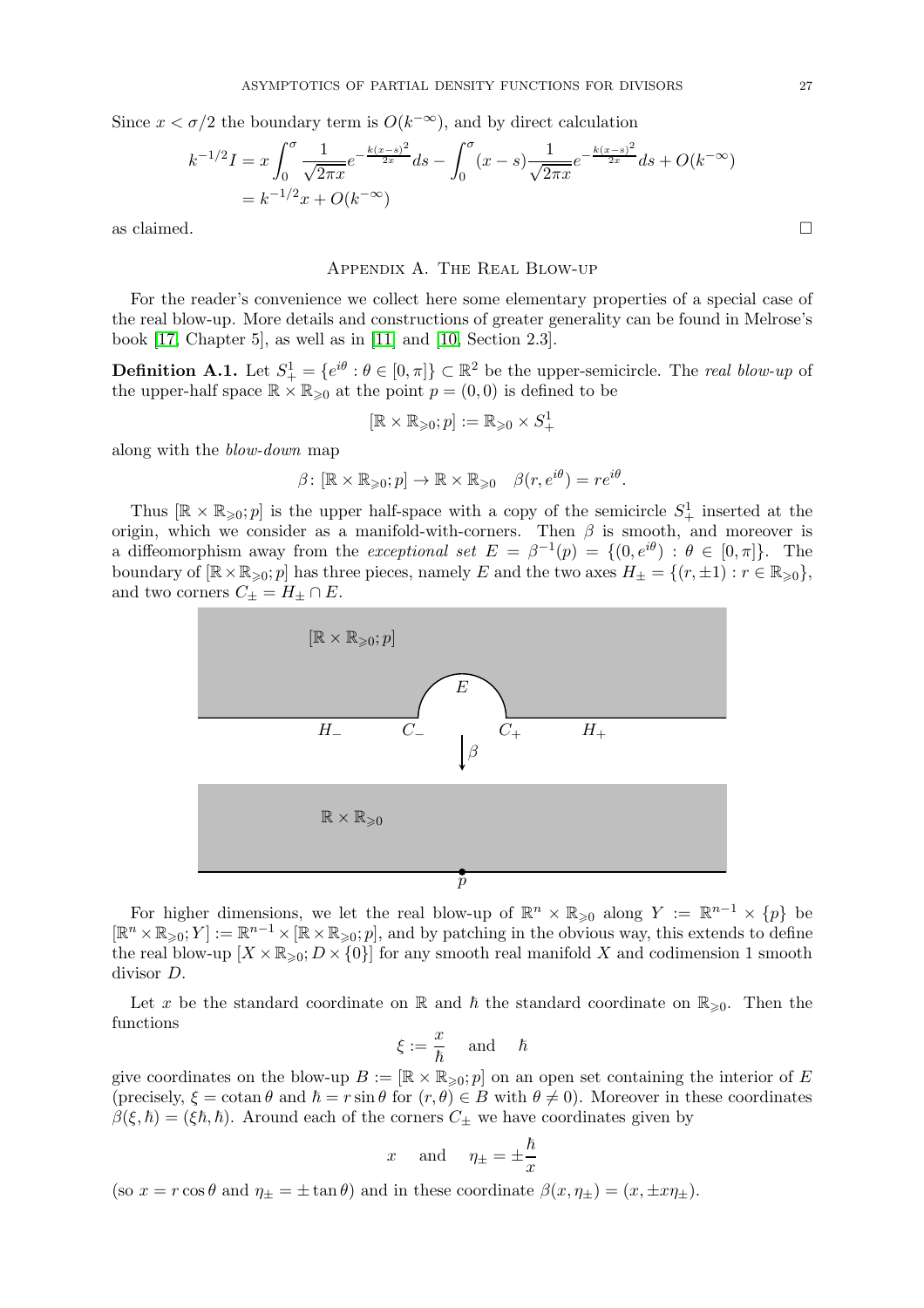Our interest will be in functions on  $\mathbb{R} \times \mathbb{R}_{>0}$  that lift to smooth functions on the blow-up (i.e. that extend to a smooth function right up to the boundary). As a model example (which will be considered in more generality below) let

$$
q(x,\hbar) = e^{-\hbar^{-2}x^2}
$$

which is clearly smooth for  $\hbar > 0$ , and extends smoothly to the boundary away from  $p := (0, 0)$ . We claim the lift  $\beta^* g := q \circ \beta$  extends to a smooth function on all of  $[\mathbb{R} \times \mathbb{R}_{\geqslant 0}; p]$ . To see this observe that in the coordinates  $(\xi, \hbar)$  we have

$$
\beta^*q(\xi,\hbar) = q(\xi\hbar,\hbar) = e^{-\xi^2}
$$

which is clearly smooth, and in coordinates  $(x, \eta_+),$ 

$$
\beta^* q(x, \eta_{\pm}) = q(x, \pm x \eta_{\pm}) = e^{\eta_{\pm}^{-2}}
$$

which extends to a smooth function for all  $\eta_{\pm} \geq 0$  by declaring it to be zero when  $\eta_{\pm} = 0$ .

## Appendix B. The Euler-Maclaurin Formula

Let  $U(\nu, x, w)$  be a smooth function, where  $\nu \in [0, \varepsilon']$ ,  $x \in \mathbb{R}_{\geqslant 0}$  and w ranges in an open relatively compact subset of  $\mathbb{C}^m$ . Suppose that  $U$  is such that  $x \mapsto U(\nu, x, w)$  is strictly convex and

<span id="page-27-0"></span>
$$
U(x, x, w) = 0 \quad \text{and} \quad U_x(x, x, w) = 0 \quad \text{for all } x, w. \tag{B.1}
$$

Also let  $\alpha(\nu, \hbar^2, w)$  be a bounded smooth function where  $\hbar^2 \in \mathbb{R}_{\geqslant 0}$  and fix also  $\varepsilon \in [0, \varepsilon')$ . For  $\hbar > 0$  let

$$
p_{\hbar}(t) := p(t, \hbar, x, w) := e^{-\hbar^{-2}U(\hbar^{2}t, x, w)} \alpha(\hbar^{2}t, \hbar^{2}, w)
$$

Then our interest is in the behaviour of the sum

$$
S := S(\hbar, x, w) := \hbar \sum_{n=\varepsilon k}^{\varepsilon' k} e^{-\hbar^{-2} U(\hbar^2 n, x, w)} \alpha(\hbar^2 n, \hbar^2, w) = \hbar \sum_{n=\hbar^{-2}\varepsilon}^{\hbar^{-2}\sigma} p_\hbar(n)
$$
(B.2)

as  $\hbar$  tends to zero.

We recall the Bernoulli numbers are defined by  $\beta_i = \beta_i(0)$  where

$$
\frac{ze^{zx}}{e^z - 1} = \sum_{j \ge 0} \beta_j(x) \frac{z^j}{j!}.
$$

**Theorem B.1** (Euler-Maclaurin Formula). Suppose  $p: \mathbb{R} \to \mathbb{R}$  is smooth and  $p^{(i)}(t)$  tends to zero as t tends to infinity for all  $i \geq 0$ . Then for any integers a and  $m \geq 1$  we have

$$
\sum_{n=a}^{\infty} p(n) = \int_{a}^{\infty} p(t)dt + \frac{1}{2}p(a) - \sum_{j=1}^{m-1} \frac{\beta_{j+1}}{(j+1)!} p^{(j)}(a) - \int_{a}^{\infty} \frac{\beta_m(\{1-t\})}{m!} p^{(m)}(t)dt,
$$

where  $\{t\}$  denotes the fractional part of t.

*Proof.* This is proved, for example, in [\[28,](#page-34-19) Theorem 5].  $\Box$ 

Since  $x \mapsto U(\nu, x, w)$  has its (unique) critical point at  $x = \nu$  it is convenient to make a further change of variables by setting

$$
q_{\hbar}(s) = p_{\hbar}\left(\frac{x-\hbar s}{\hbar^2}\right).
$$

Observe then that from [\(B.1\)](#page-27-0)

$$
q_{\hbar}(s) = e^{-\hbar^{-2}U(x-\hbar s, x, w)}\alpha(x-\hbar s, x, w) = e^{-U_{xx}(x, x, w)s^{2} + O(\hbar)}\alpha(x-\hbar s, x, w)
$$

which has bounded derivatives with respect to s uniformly as  $\hbar$  tends to 0.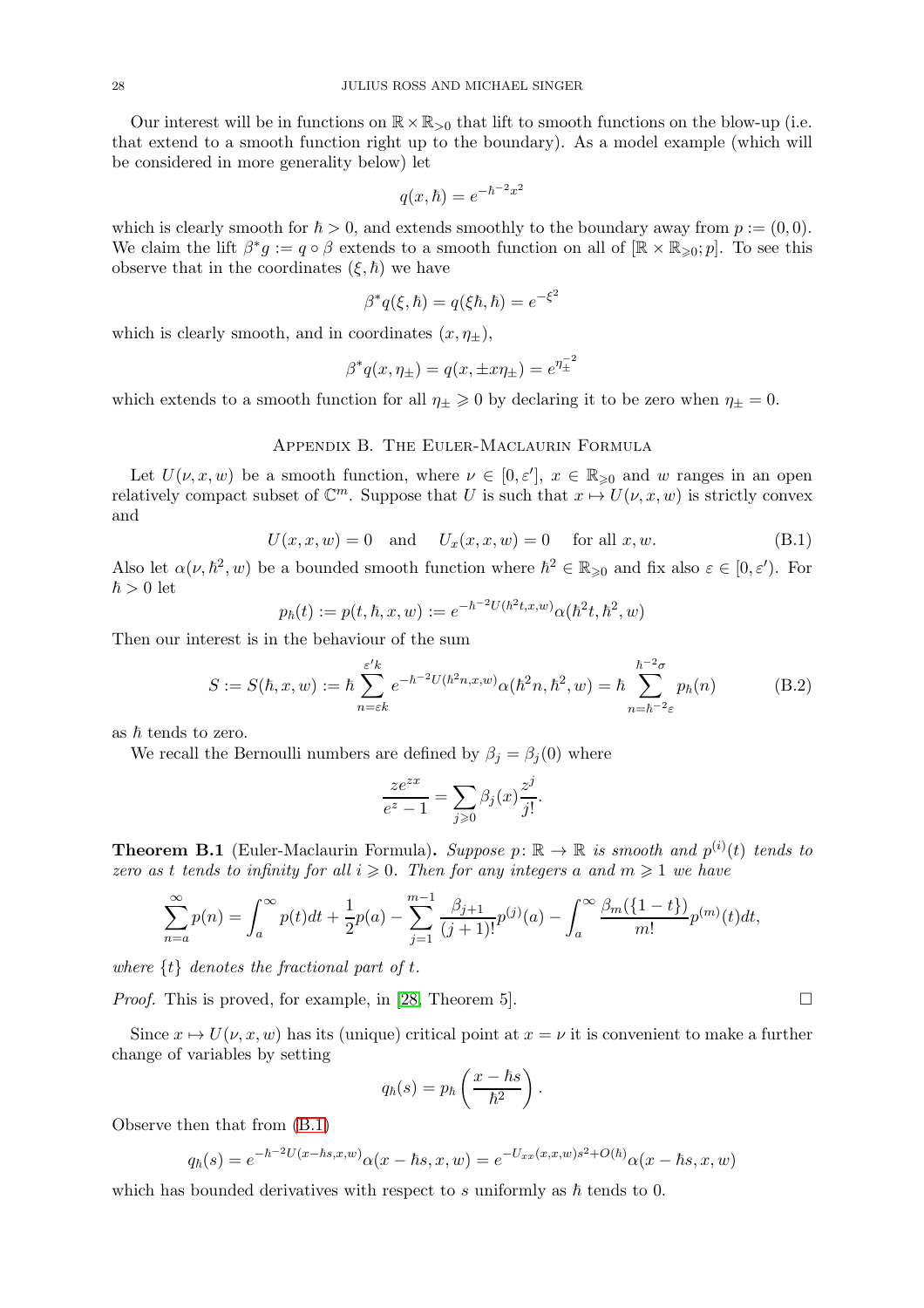<span id="page-28-1"></span>Proposition B.2. Set

$$
\xi = \frac{x - \varepsilon}{\hbar}.
$$

Then for any  $m \geq 1$  and all  $x \leq \varepsilon'$  we have

<span id="page-28-2"></span>
$$
\hbar \sum_{n=\varepsilon k}^{\varepsilon' k} e^{-\hbar^{-2} U(\hbar^2 n, x, w)} \alpha(\hbar^2 n, \hbar^2, w) = \int_{-\infty}^{\xi} q_{\hbar}(s) ds + \sum_{j=0}^{m-1} A_j \hbar^j + O(\hbar^m)
$$
(B.3)

where

$$
A_0 = \frac{1}{2}q_h(\xi) \tag{B.4}
$$

$$
A_j = (-1)^{j-1} \frac{\beta_{j+1}}{(j+1)!} q_{\hbar}^{(j)}(\xi)
$$
 (B.5)

which are bounded independent of  $h$ . Moreover this is uniform as x varies in a compact subset of  $[0,\varepsilon^{\prime}).$ 

*Proof.* We can assume that U is the restriction of a function defined for all  $\nu \geq 0$  (which for simplicity we also denote by U) with the same convexity properties. Similarly we assume  $\alpha$ extends to a bounded function defined for all  $\nu \geq 0$ . Now using the convexity of U one sees that since  $x \leqslant \varepsilon < \varepsilon'$  we have

$$
p_{\hbar}(n) \leqslant O(e^{-c\hbar^{-2}}e^{-c\hbar^{-2}(\varepsilon'-\hbar^{-2}n)})
$$

for some  $c > 0$ . Hence  $\sum_{n > \hbar^{-2} \varepsilon} p_{\hbar}(n) = O(h^{\infty})$  giving

$$
S = \hbar \sum_{n \geqslant \hbar^{-2} \varepsilon} e^{-\hbar^{-2} U(\hbar^2 n, x, w)} \alpha(\hbar^2 n, \hbar^2, w) + O(\hbar^{\infty}).
$$

Similarly one verifies that for  $x \leq \varepsilon$  the derivatives of  $p_{\hbar}$  tend to zero as t tends to infinity. Hence the above Euler-Maclaurin formula [\(B.3\)](#page-28-2) (applied with  $a = \hbar^{-2} \varepsilon$ ) gives

$$
\hbar^{-1}S = \int_{\hbar^{-2}\varepsilon}^{\infty} p_{\hbar}(t)dt + \frac{p_{\hbar}(h^{-2}\varepsilon)}{2} - \sum_{j=2}^{m-1} \frac{\beta_{j+1}}{(j+1)!} p_{\hbar}^{(j)}(\hbar^{-2}\varepsilon) - \int_{\hbar^{-2}\varepsilon}^{\infty} \frac{\beta_m(\{1-t\})}{m!} p_{\hbar}^{(m)}(t)dt + O(\hbar^{\infty}).
$$

Now by instant computation

$$
q_h^{(j)}(\xi) = (-\hbar)^{-j} p_h^{(j)}(\hbar^{-2} \varepsilon).
$$

On the other hand by a change of variables

$$
\int_{\hbar^{-2}\varepsilon}^{\infty} p_{\hbar}(t)dt = \hbar^{-1} \int_{-\infty}^{\xi} q_{\hbar}(s)ds
$$

and a similar change of variables shows that

$$
\int_{\hbar^{-2}\varepsilon}^{\infty} \frac{\beta_m(\{1-t\})}{m!} p_h^{(m)}(t) dt = O(\hbar^{m-1}).
$$

<span id="page-28-0"></span>Putting this together gives the statement, and the fact that the  $A_i$  are bounded as  $\hbar$  tends to zero follows as the derivatives of  $q_{\hbar}$  are bounded.

# Appendix C. Laplace's Method

We now give an account of Laplace's method [\[15\]](#page-34-20) tailored to our requirements (see also [\[29\]](#page-34-21)). We are concerned with obtaining the large- $k$  asymptotic behaviour of integrals of the form

<span id="page-28-3"></span>
$$
F_k(x) = \sqrt{\frac{k}{2\pi}} \int_{-\infty}^x e^{-kf(t)} \alpha(t) dt
$$
 (C.1)

where  $\alpha$  is smooth and has compact support, and f has the properties

- $f(t) \geqslant 0$ :
- $f(0) = 0, f'(0) = 0, f''(0) = c > 0;$
- $f(x) \ge f_1 > 0$  for all  $|x| > \delta$ ,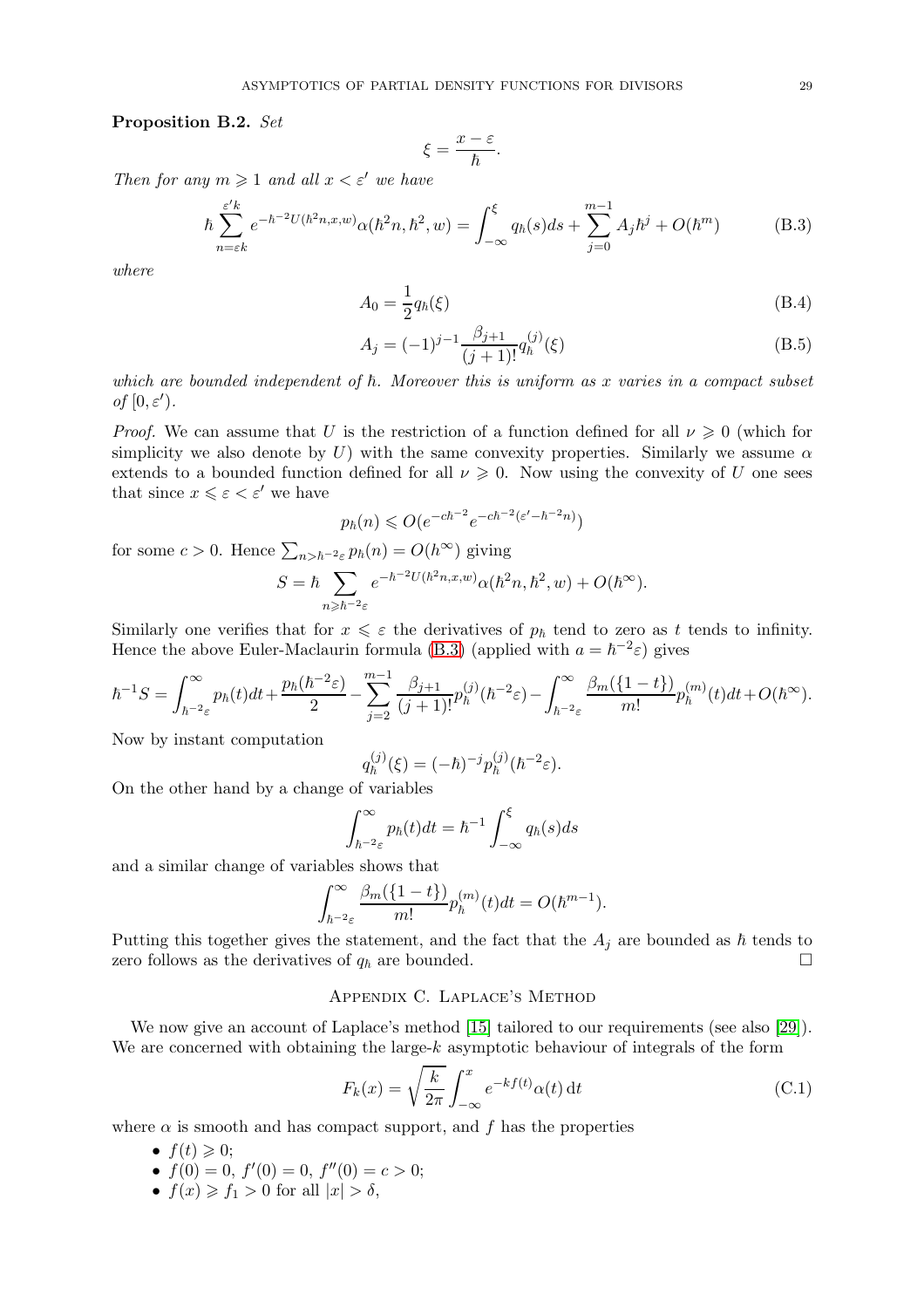where  $\delta > 0$  is some small number.

These properties ensure that if the support of  $\alpha$  does not contain 0, then  $F_k(x)$  is uniformly exponentially small in k, independent of x. So the interesting case is that  $supp(\alpha) \ni 0$  and one expects the asymptotic expansion in negative powers of k to see only the jets of  $\alpha$  and f at 0. The model problem is the integral

<span id="page-29-0"></span>
$$
Z_k(x) = \sqrt{\frac{k}{2\pi}} \int_{-\infty}^{x} e^{-kt^2/2} dt.
$$
 (C.2)

This is the case  $f(t) = t^2/2$ , which clearly verifies the above properties (even if the function '1' replacing  $u$  in  $(C.1)$  does not have compact support).

Make the change of variables

$$
y = \frac{x}{\hbar} \text{ and } s = \frac{t}{\hbar} \text{ and } \hbar = \frac{1}{\sqrt{k}} \tag{C.3}
$$

in  $(C.2)$  so

<span id="page-29-1"></span>
$$
Z_k(\hbar y) = \frac{1}{\sqrt{2\pi}} \int_{-\infty}^{y} e^{-s^2/2} \, \mathrm{d}s = \Phi(y) \tag{C.4}
$$

where  $\Phi$  is the usual normal distribution function. In other words,

$$
Z_k(x) = \Phi(x/\hbar). \tag{C.5}
$$

Note that if  $x > 0$  is fixed,  $x/\hbar \to +\infty$  as  $\hbar \to 0$ , so  $Z_k(x) \to 1$  and in fact  $Z_k(x) - 1$  is exponentially small in k for fixed x. Similarly, if  $x < 0$  is fixed,  $Z_k(x)$  is exponentially small in k. But  $(C.4)$  shows that this apparently discontinuous behaviour in x near 0 can be 'smoothed' by introducing a new variable  $x/\hbar$ , which corresponds to a real radial blow-up, as discussed in Appendix [A.](#page-26-0)

Life is more interesting for general exponents  $f$  satisfying the above conditions (and for functions  $\alpha$  not identically equal to 1). In that case, if  $x > 0$ , for example,  $F_k(x)$  is exponentially close to

$$
F_k(\infty) := \sqrt{\frac{k}{2\pi}} \int_{-\infty}^{\infty} e^{-kf(t)} \alpha(t) dt
$$
 (C.6)

and the asymptotic expansion of this is given by Laplace's method.

# C.1. Incomplete Gaussian integrals. We change notation slightly and set

<span id="page-29-3"></span>
$$
Z(x,\hbar;\alpha) = \frac{1}{\sqrt{2\pi\hbar}} \int_{-\infty}^{x} e^{-t^2/2\hbar^2} \alpha(t) dt.
$$
 (C.7)

We assume that  $\alpha$  is  $C^{\infty}$  and that derivatives of  $\alpha$  are bounded,

$$
\|\alpha\|_{C^r} \leqslant A_r \tag{C.8}
$$

for each  $r \geqslant 0$ .

For such a function, define

<span id="page-29-2"></span>
$$
\delta_0 \alpha(t) = \frac{\alpha(t) - \alpha(0)}{t} \text{ for } t \neq 0, \ \delta_0 \alpha(0) = \alpha'(0). \tag{C.9}
$$

Then  $\delta_0 \alpha$  is smooth and all derivatives are bounded. We have the formula

$$
\delta_0 \alpha(t) = \int_0^1 \alpha'(\lambda t) \, d\lambda. \tag{C.10}
$$

It follows that  $\delta_0 \alpha$  is smooth for  $|t| < 1$ , say, with

<span id="page-29-4"></span>
$$
\partial_t^n(\delta_0 \alpha) = \int_0^1 \lambda^n \alpha^{(n+1)}(\lambda t) \,d\lambda. \tag{C.11}
$$

In particular if  $|t| < 1$ ,  $\partial_t^n \delta_0 \alpha$  is bounded by sup  $|\alpha^{(n+1)}|$ . On the other hand, [\(C.9\)](#page-29-2) shows that  $\delta_0 \alpha(t)$  decays as  $|t| \to \infty$ , and by differentiating this formula, the same is true of all derivatives.

Inserting the formula

$$
\alpha(t) = \alpha(0) + t\delta_0 \alpha(t) \tag{C.12}
$$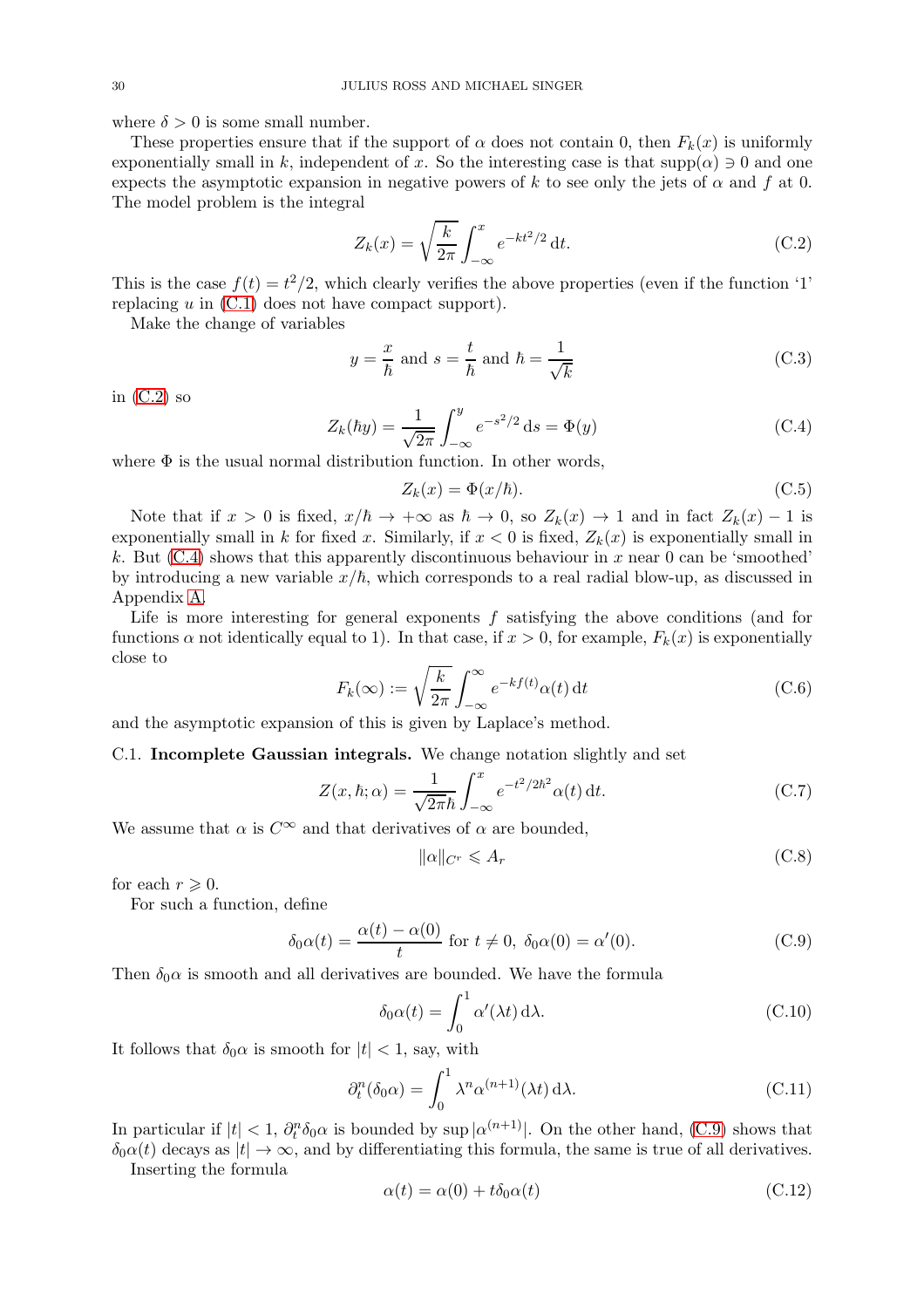into [\(C.7\)](#page-29-3), getting

<span id="page-30-0"></span>
$$
Z(x,\hbar;\alpha) = \frac{1}{\sqrt{2\pi}\hbar} \int_{-\infty}^{x} e^{-t^2/2\hbar^2} (\alpha(0) + t\delta_0 \alpha(t)) dt
$$
  

$$
= \frac{1}{\sqrt{2\pi}\hbar} \alpha(0) \int_{-\infty}^{x} e^{-t^2/2\hbar^2} dt + \frac{1}{\sqrt{2\pi}\hbar} \int_{-\infty}^{x} t e^{-t^2/2\hbar^2} \delta_0 \alpha(t) dt
$$
(C.13)

$$
= \alpha(0)\Phi(x/\hbar) - \frac{\hbar}{\sqrt{2\pi}}e^{-x^2/2\hbar^2}\delta_0\alpha(x) + \frac{\hbar^2}{\sqrt{2\pi\hbar}}\int_{-\infty}^x e^{-kt^2/2}[\delta_0\alpha]'(t) dt. \text{(C.14)}
$$

Here we have used the notation

$$
\Phi(x) = \frac{1}{\sqrt{2\pi}} \int_{-\infty}^{x} e^{-t^2/2} dt \text{ so } \Phi'(x) = \frac{1}{\sqrt{2\pi}} e^{-x^2/2}
$$
 (C.15)

respectively for the normal distribution function and the normal density function. The final line [\(C.14\)](#page-30-0) was obtained by integration by parts and the formula:

$$
te^{-t^2/2h^2} = -\hbar^2 \frac{d}{dt} e^{-t^2/2h^2}.
$$
\n(C.16)

Now define

$$
\mathcal{D}\alpha = \frac{\mathrm{d}}{\mathrm{d}t} \delta_0 \alpha. \tag{C.17}
$$

Then [\(C.14\)](#page-30-0) can be written

<span id="page-30-1"></span>
$$
Z(x,\hbar;\alpha) = \alpha(0)\Phi(x/\hbar) + \hbar\delta_0\alpha(x)\Phi'(x/\hbar) + \hbar^2 Z(x,\hbar;\mathscr{D}\alpha)
$$
 (C.18)

This forms the basis of the inductive step in obtaining a full asymptotic expansion of  $Z(x, \hbar; \alpha)$ :

**Theorem C.1.** Suppose that  $u(t)$  is smooth with all derivatives uniformly bounded on  $\mathbb{R}$ , and let

$$
Z(x,\hbar;\alpha) = \frac{1}{\sqrt{2\pi h}} \int_{-\infty}^{x} e^{-kt^2/2} \alpha(t) dt.
$$
 (C.19)

Then for each N, we have an expansion

<span id="page-30-2"></span>
$$
Z(x,\hbar;\alpha) = \left\{ \sum_{j=0}^{N} \hbar^{2j} \mathcal{D}^{j} \alpha(0) \right\} \Phi(x/\hbar) + \left\{ \sum_{j=0}^{N} \hbar^{2j+1} \delta_{0} \mathcal{D}^{j} \alpha(x) \right\} \Phi'(x/\hbar) + h^{2N+2} \mathcal{R}_{N+1}(x,\hbar;\alpha),
$$
(C.20)

where the error term is given by

$$
\mathcal{R}_{N+1}(x,\hbar;\alpha) = Z(x,\hbar,\mathcal{D}^{N+1}\alpha) \tag{C.21}
$$

which satisfies

<span id="page-30-3"></span>
$$
|\mathscr{R}_{N+1}(x,\hbar;\alpha)| \leq B_N \|\alpha\|_{C^{2N+2}}.\tag{C.22}
$$

*Proof.* It is clear that  $(C.18)$  yields the case  $N = 0$  of  $(C.20)$ . It also gives the inductive step: if [\(C.20\)](#page-30-2) holds for N, then replacing u by  $\mathscr{D}^N\alpha$  implies (C.20) for  $N+1$ . So it remains only to prove the estimate [\(C.22\)](#page-30-3). For this, note that  $\delta_0$  behaves as a first-order differential operator: we have estimates of the form

$$
\|\delta_0 \alpha\|_{C^r} \leqslant B_r \|\alpha\|_{C^{r+1}} \tag{C.23}
$$

for each r,  $B_r$  being a constant independent of  $\alpha$ . It follows that  $\mathscr D$  satisfies estimates of the form

<span id="page-30-4"></span>
$$
\|\mathcal{D}\alpha\|_{C^r} \leqslant B'_r \|\alpha\|_{C^{r+2}} \tag{C.24}
$$

for each r.

To obtain the estimate of  $\mathcal{R}_{N+1}$  from this, use the change of variables  $s = t/\hbar$  in the integral

$$
\mathcal{R}_{N+1}(x,\hbar;\alpha) = \frac{1}{\sqrt{2\pi\hbar}} \int_{-\infty}^{x} e^{-t^2/2\hbar^2} \mathcal{D}^{N+1}\alpha(t) dt = \frac{1}{\sqrt{2\pi}} \int_{-\infty}^{x/\hbar} e^{-s^2/2} \mathcal{D}^{N+1}\alpha(\hbar s) ds \quad (C.25)
$$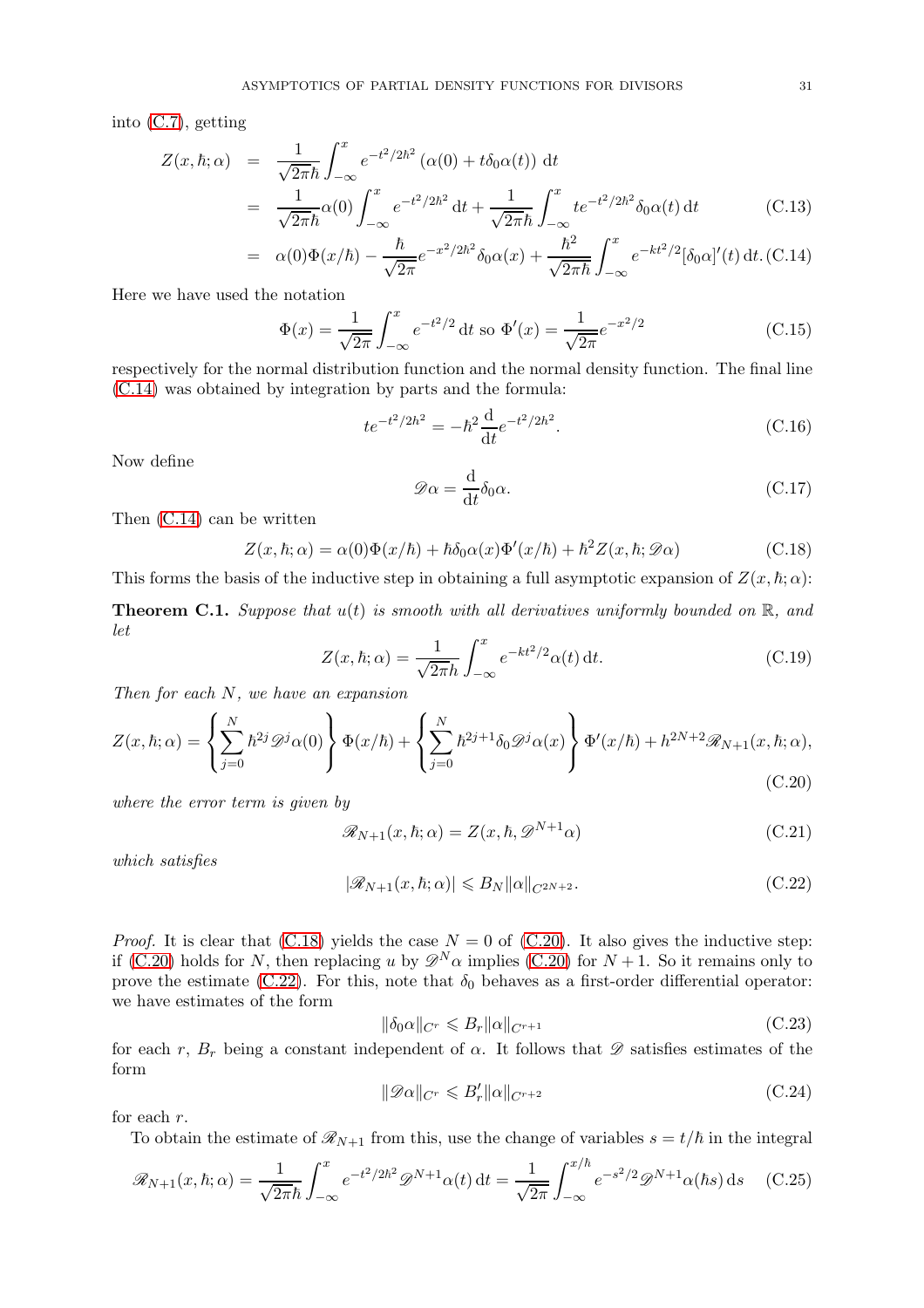and the bound [\(C.24\)](#page-30-4), iterated, to give

$$
\sup |\mathcal{D}^{N+1}\alpha| \leqslant B''_{N+1} \|\alpha\|_{C^{2N+2}} \tag{C.26}
$$

for some constant  $B''_{N+1}$ .  $N+1$ .

C.2. More general exponentials. We now consider the changes needed to adapt this method to the more general exponents appearing in

$$
F(x,\hbar;u) := \sqrt{\frac{k}{2\pi}} \int_{-\infty}^{x} e^{-kf(t)} \alpha(t) dt
$$

as in  $(C.1)$ . Our approach is quite standard: we deform f to its quadratic part and work out what additional terms this introduces. So consider the 1-parameter family of exponents

$$
f_{\lambda}(t) = \frac{ct^2}{2} + \lambda q(t)
$$
 (C.27)

where  $q(t)$  is the third-order part of  $f(t)$ . Then  $f_0(t)$  is a standard quadratic, to which the above analysis can be applied, and  $f_1(t) = f(t)$  is the function we're really interested in. Set

<span id="page-31-4"></span>
$$
H(\lambda) = H(\lambda; x, \hbar, \alpha) = \frac{1}{\sqrt{2\pi\hbar}} \int_{-\infty}^{x} e^{-kf_{\lambda}(t)} \alpha(t) dt.
$$
 (C.28)

With all other parameters fixed, Taylor's theorem for  $H$  gives

<span id="page-31-7"></span>
$$
\left| H(1) - \sum_{j=0}^{p} \frac{1}{j!} H^{(j)}(0) \right| \leq C \sup_{0 \leq \lambda \leq 1} H^{(p+1)}(\lambda). \tag{C.29}
$$

For simplicity take  $c = 1$ . Then for any j,

<span id="page-31-0"></span>
$$
H^{(j)}(0) = \frac{(-1)^j}{\sqrt{2\pi}\hbar^{2j+1}} \int_{-\infty}^x e^{-t^2/2\hbar^2} q(t)^j \alpha(t) dt
$$
 (C.30)

and this integral, for fixed  $j$ , can be analyzed by the techniques of the previous section. We stress that the the third-order vanishing of  $q$  implies that the integrand in  $(C.30)$  vanishes to order 3j and so contributes terms of order  $\hbar^{3j}$ , leaving  $H^{(j)}(0)$  of order  $\hbar^{j}$ . In the statements that follow it is clearest to distinguish cases according to the parity of j.

<span id="page-31-3"></span>**Theorem C.2.** Suppose that  $j = 2\nu + 1$  is odd. Then there exist a sequence of smooth functions  $\alpha_{i,j}, i = 0, \ldots, 3\nu + 1$ , such that

<span id="page-31-5"></span>
$$
H^{(2\nu+1)}(0) = -\frac{\hbar^{2\nu+1}}{\sqrt{2\pi}} \sum_{i=0}^{3\nu+1} \alpha_{i,j}(\hbar y) y^{2i} e^{-y^2/2} - \hbar^{2\nu+2} Z(x,\hbar; \mathcal{D}^{3\nu+2}(q^j \alpha)).
$$
 (C.31)

Similarly, if  $j = 2\nu \geq 2$  is even, then there exists a sequence of smooth functions  $\alpha_{i,j}$ ,  $i =$  $0, \ldots, 3\nu-1$ , such that

<span id="page-31-6"></span>
$$
H^{(2\nu)}(0) = \frac{1}{\sqrt{2\pi}} \left( \hbar^{2\nu} \sum_{i=0}^{3\nu-1} \alpha_{i,2\nu}(\hbar y) y^{2i+1} e^{-y^2/2} + \hbar^{2\nu+1} \delta_0 \mathscr{D}^{3\nu} (q^{2\nu} \alpha)(\hbar y) e^{-y^2/2} \right) + \hbar^{2\nu+2} Z(x,\hbar; \mathscr{D}^{3\nu+1} (q^{2\nu} \alpha)). \tag{C.32}
$$

More precisely, the  $\alpha_{i,j}$  are defined as follows:

<span id="page-31-1"></span>
$$
\alpha_{i,2\nu+1}(x)x^{2i} = \delta_0 \mathcal{D}^{3\nu+1-i}(q^{2\nu+1}\alpha)
$$
\n(C.33)

and

<span id="page-31-2"></span>
$$
\alpha_{i,2\nu}(x)x^{2i+1} = \delta_0 \mathcal{D}^{3\nu-i}(q^{2\nu}\alpha). \tag{C.34}
$$

**Remark C.3.** Implicit in the definitions of  $\alpha_{i,j}$  in [\(C.33\)](#page-31-1) and [\(C.34\)](#page-31-2) is that the right-hand sides of those equations are indeed divisible by  $x^{2i}$  or  $x^{2i+1}$  respectively so that  $u_{i,j}$  is smooth.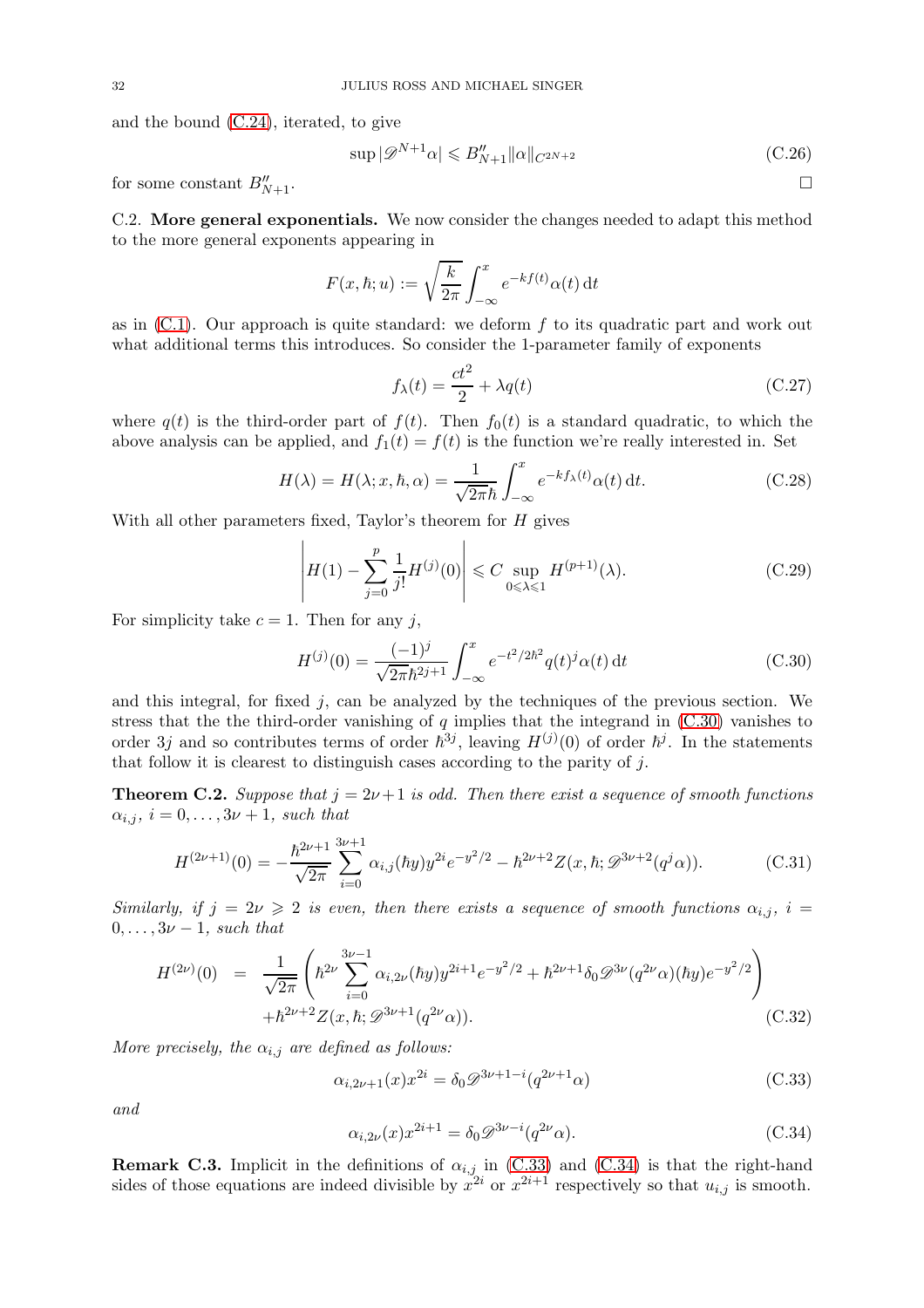<span id="page-32-0"></span>Remark C.4. As a final generalization, observe that the above expansion still holds if f and u are allowed to depend smoothly on  $h$  and also on auxiliary parameters. That is, suppose that W is a relatively compact subset of  $\mathbb{C}^m$  and  $f = f(t, \hbar, w)$  is smooth satisfies the above assumptions uniformly for  $\hbar \geq 0$  and  $w \in W$  and  $\alpha = \alpha(t, \hbar, w)$  is smooth. In fact by expanding  $\alpha = \alpha_0 + \alpha_1 \hbar + \cdots$  in powers of  $\hbar$  we may as well consider the case of  $\alpha = \alpha_0$ . Furthermore by convexity of f, we see that the integral is changed only by a factor of  $O(k^{-\infty})$  if  $\alpha_0$  is replaced by  $\chi \alpha_0$  where  $\chi$  is a cut-off function that is identically 1 on an interval that is larger than the range of x of interest. Thus we may as well assume  $\alpha_0$  has compact support.

Say

$$
f(t, \hbar, w) = ct^2/2 + q(t, \hbar, w)
$$

where  $c = c(\hbar, w) > 0$  and q has order 3 in t. Then Theorem [C.2](#page-31-3) gives an expansion of

<span id="page-32-1"></span>
$$
F(x,\hbar,w) := \sqrt{\frac{k}{2\pi}} \int_{-\infty}^{x} e^{-\hbar^{-2}f(t,\hbar,w)} \alpha(t,\hbar,w) dt
$$
 (C.35)

in powers of  $\hbar$  whose terms can be deduced from  $(C.20, C.28, C.31, C.34)$  $(C.20, C.28, C.31, C.34)$ . Moreover it is clear that the error term is uniform over  $w \in W$ . Looking back at these expressions (e.g. [\(C.18\)](#page-30-1)) one sees its leading order term is given by

$$
F(x, \hbar, w) = \frac{\alpha(0, 0, w)}{\sqrt{c(0, w)}} \Phi \left( \sqrt{c(0, w)} y \right) + O(\hbar).
$$
 (C.36)

C.3. Lifting to the Real Blow-up. The above formulae can be given a geometric flavour through the introduction of the real blow-up  $[\mathbb{R}_x \times [0, \infty)_\hbar, (0, 0)]$ . Letting  $y = x/\hbar$  as before, we have coordinates  $(y, \hbar)$  on this blow-up that cover the interior of the exceptional divisor E.

**Theorem C.5.** The function  $F(x, \hbar, w)$  from [\(C.35\)](#page-32-1) extends smoothly from the interior of B to all boundary faces.

Proof. This is almost obvious from the formulae we've obtained. Indeed the form of Theorem [C.1](#page-30-3) and equations [\(C.31\)](#page-31-5) and [\(C.32\)](#page-31-6) show at once (setting  $x = \hbar y$ ) that F extends smoothly to a neighbourhood of the interior of the exceptional divisor E.

The blow-up X has two corners  $C_{\pm}$ . Here  $C_{+}$  is the intersection of E with the lift of the positive real axis. We can take  $\eta := \hbar/x = 1/y$  and  $x \geq 0$  as coordinates near  $C_+$  and in these coordinates the expansion in Theorem [C.1](#page-30-3) has the form

$$
Z(x,\hbar;\alpha) = \left\{ \sum_{j=0}^{N} (\eta x)^{2j} \mathcal{D}^j \alpha(0) \right\} \Phi(1/\eta) + \left\{ \sum_{j=0}^{N} (\eta x)^{2j+1} \delta_0 \mathcal{D}^j \alpha(x) \right\} \Phi'(1/\eta) \tag{C.37}
$$

$$
+ (\eta x)^{2N+2} \mathcal{R}_{N+1}(x,\hbar;\alpha).
$$

and because  $\Phi(1/\eta)$  and  $\Phi'(1/\eta)$  are smooth down to  $\eta = 0$ , this expression is clearly smooth for  $(\eta, x)$  small and non-negative.

Similarly, in these coordinates,

$$
H^{(2l+1)}(0) = -\frac{(\eta x)^{2l}}{\sqrt{2\pi}} \sum_{i=0}^{3l+1} \alpha_{i,j}(x) \eta^{-2i} e^{-1/2\eta^2} + \hbar^{2l+1} Z(x,\hbar; \mathcal{D}^{3l+2}\alpha)
$$
 (C.38)

and each term in the sum is of the form  $x^{2l}\eta^{2l-2i}e^{-1/2\eta^2}$   $(i=0,\ldots,3l+1)$  which again is smooth for  $(\eta, x)$  small and non-negative.

C.4. Proofs. To prove Theorem [C.2](#page-31-3) we start with a lemma:

**Lemma C.6.** Suppose that  $g(t)$  is smooth, with all derivatives bounded, and vanishes to order m at 0: in other words,

$$
g^{(j)}(0) = 0 \text{ for all } j < m. \tag{C.39}
$$

Then  $\delta_0 g$  vanishes to order  $m-1$  and  $\mathscr{D}g$  vanishes to order  $m-2$  at 0.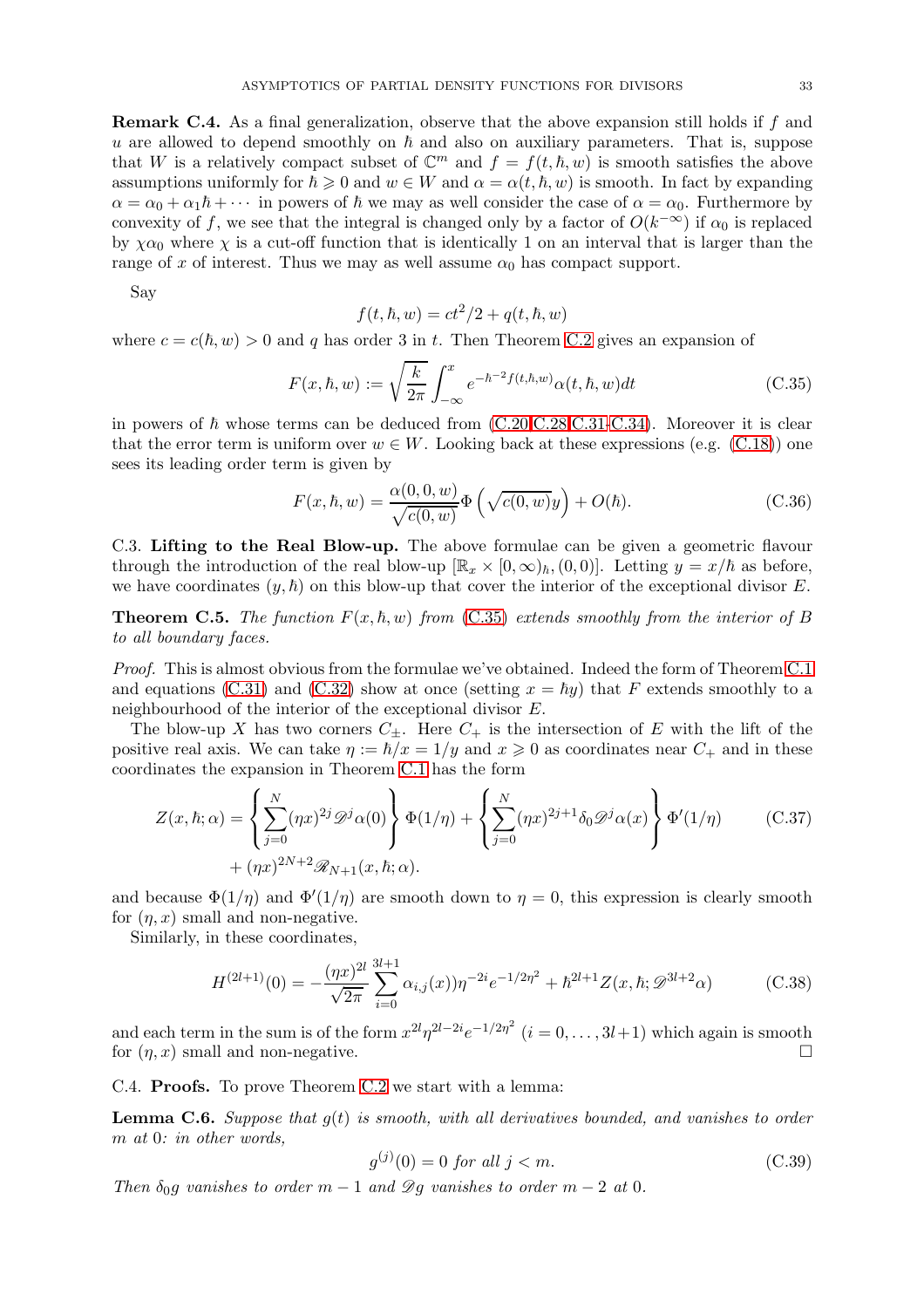Proof. The question is local to 0, so we can use the representation

$$
\delta_0 g(t) = \int_0^1 \partial_t g(\lambda t, x) \, d\lambda \tag{C.40}
$$

Then by [\(C.11\)](#page-29-4), we see at once that  $(\delta_0 g)^{(j)}(0) = 0$  for all  $j = 0, \ldots, m-1$ . This implies the corresponding vanishing for  $\mathscr{D}q$ .

Now we can move on to the proof of the Theorem. The proof is little more than using Theorem [C.1](#page-30-3) to expand  $Z(x, \hbar; q^j \alpha)$ , in combination with the information from the previous lemma.

More precisely, suppose that  $j = 2\nu + 1$ . Then the order of vanishing of  $q^j \alpha$  is  $m = 6\nu +$  $3 = 2(3\nu + 1) + 1$ . It follows from the lemma that  $\mathscr{D}^{3\nu+1-i}(q^j\alpha)$  vanishes to order 2i for  $i = 0, \ldots, 3\nu + 1$ . In particular the  $\alpha_{i,j}$  of [\(C.33\)](#page-31-1) are well-defined smooth functions. Now apply Theorem [C.1](#page-30-3) with  $N = 3\nu + 1$ . Because  $\mathscr{D}^{3\nu+1-i}(q^j\alpha)(0) = 0$ , the coefficient of  $\Phi$  in [\(C.20\)](#page-30-2) is zero. Thus we are left with

<span id="page-33-5"></span>
$$
Z(x,\hbar;q^j\alpha) = \frac{e^{-y^2/2}}{\sqrt{2\pi}} \sum_{i=0}^{3\nu+1} \hbar^{2i+1} \delta_0 \mathscr{D}^i u(q^j x) + \hbar^{6\nu+4} Z(x,\hbar; \mathscr{D}^{3\nu+2}(q^{2\nu+1}\alpha)). \tag{C.41}
$$

Now substitute [\(C.33\)](#page-31-1) into [\(C.41\)](#page-33-5) and write  $x = \hbar y$  to get

<span id="page-33-6"></span>
$$
Z(x,\hbar;q^j\alpha) = \frac{e^{-y^2/2}}{\sqrt{2\pi}} \sum_{i=0}^{3\nu+1} \hbar^{2i+1}\alpha_{3\nu+1-i,2\nu+1}(\hbar y)(\hbar y)^{2(3\nu+1-i)} + \hbar^{6\nu+4}Z(x,\hbar;\mathcal{D}^{3\nu+2}(q^{2\nu+1}\alpha)).
$$
\n(C.42)

Since  $H^{(2\nu+1)}(0) = -Z(x,\hbar;q^{2\nu+1}\alpha)/\hbar^{4\nu+2}$ , [\(C.31\)](#page-31-5) follows immediately from [\(C.42\)](#page-33-6).

If  $j = 2\nu$  is even, then the proof follows precisely the same lines. We apply Theorem [C.1](#page-30-3) with  $N = 3\nu$  to expand  $Z(x, \hbar; q^{2\nu}\alpha)$  and use the fact that  $q^{2\nu}\alpha$  has a zero of order  $6\nu$  at 0. This means that the  $\alpha_{i,2\nu}$  of [\(C.34\)](#page-31-2) are well-defined for  $i = 0, \ldots, 3\nu - 1$ . We proceed as before, using  $H^{(2\nu)}(0) = Z(x, \hbar; q^{2\nu}\alpha)/\hbar^{4\nu}$  to obtain [\(C.32\)](#page-31-6).

C.5. **Remainder term.** It remains only to estimate the error term  $H^{(p)}(\lambda)$  in [\(C.29\)](#page-31-7). Of course

$$
H^{(p)}(\lambda) = \frac{(-1)^p}{\sqrt{2\pi}\hbar^{2p+1}} \int_{-\infty}^x e^{-kf_{\lambda}(t)} q(t)^{p+1} \alpha(t) \, \mathrm{d}t. \tag{C.43}
$$

On the assumption that

$$
f_{\lambda}(t) \geqslant t^2/4\tag{C.44}
$$

for  $t \in \text{supp}(\alpha)$  and  $0 \leq \lambda \leq 1$ ,

$$
|H^{(p)}(\lambda)| \leq \frac{1}{\sqrt{2\pi}\hbar^{2p+2}} \int_{-\infty}^{x} e^{-t^{2}/4} |q(t)|^{p+1} |\alpha(t)| dt \leq \frac{1}{\sqrt{2\pi}\hbar^{2p}} \int_{-\infty}^{x} e^{-kt^{2}/4} Q^{p+1} |t^{3p+3} \alpha(t)| dt
$$
\n(C.45)

Making the change of variables  $t = \hbar s$ ,  $x = \hbar y$ ,

$$
|H^{(p)}(\lambda)| \le \frac{\hbar^{p+1}}{\sqrt{2\pi}} \int_{-\infty}^{y} e^{-s^2/4} Q^{p+1} |s^{3p+3} \alpha(\hbar s)| \, \mathrm{d}s \tag{C.46}
$$

### **REFERENCES**

- <span id="page-33-1"></span>[1] R. Berman Bergman kernels and equilibrium measures for ample line bundles (2007) Preprint arXiv:0704.1640.
- <span id="page-33-0"></span>[2] R. Berman Bergman kernels for weighted polynomials and weighted equilibrium measures of  $\mathbb{C}^n$  Indiana Univ. Math. J. 58 (2009), no. 4, 1921–1946.
- <span id="page-33-3"></span>[3] R. Berman, B. Berndtsson and J. Sjöstrand A direct approach to Bergman Kernel assymptotics for positive line bundles, Ark. Mat. 46 no. 2 197–217 (2007).
- <span id="page-33-2"></span>[4] B. Berndtsson A remark on approximation on totally real sets Complex analysis and digital geometry, 75âŧ80, Acta Univ. Upsaliensis Skr. Uppsala Univ. C Organ. Hist., 86, Uppsala Universitet, Uppsala, 2009.
- <span id="page-33-4"></span>[5] D. Catlin, The Bergman kernel and a theorem of Tian, Analysis and geometry in several complex variables (Katata, 1997), Trends Math., Birkhäuser Boston, Boston, MA, 1999, 1-23.